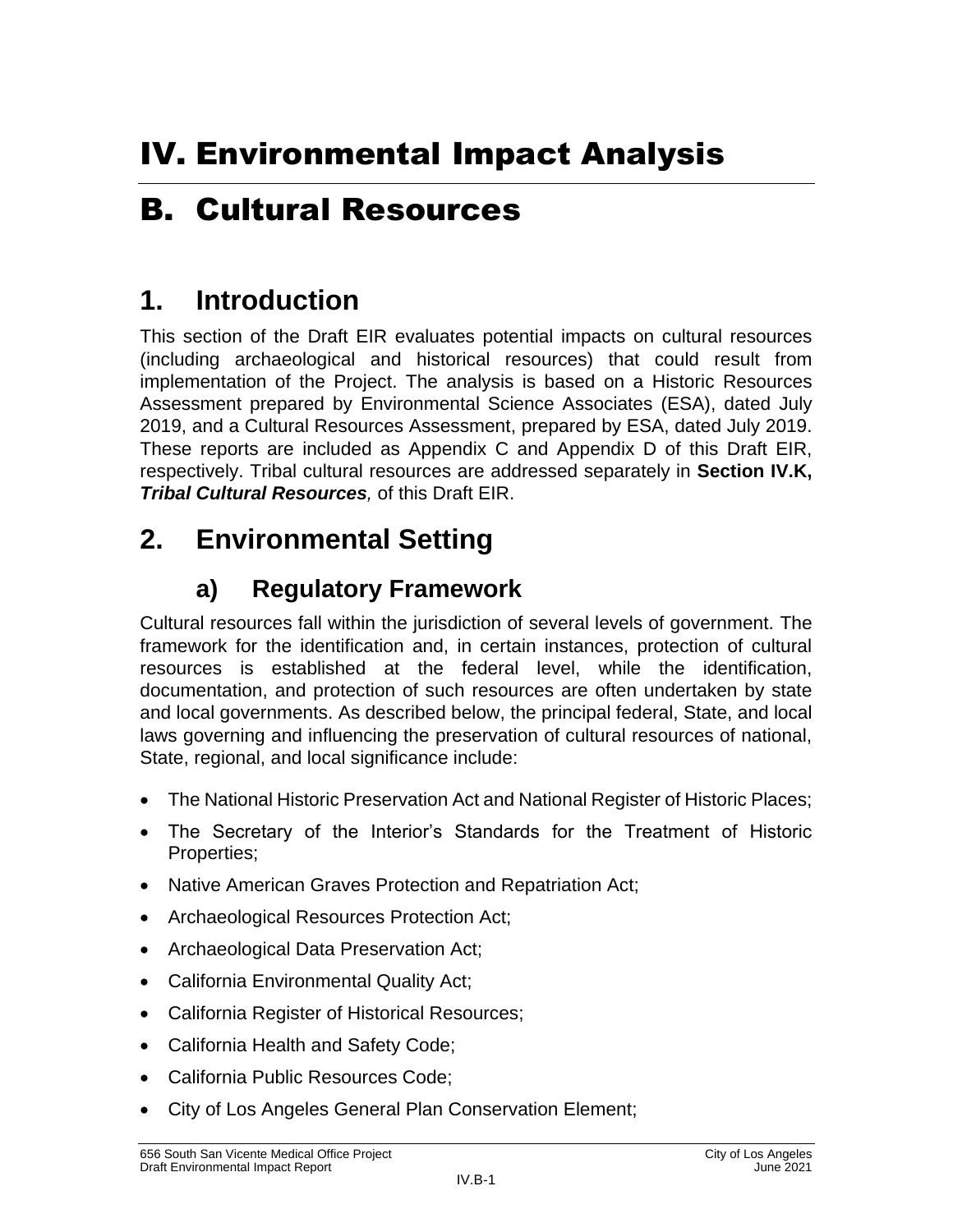- City of Los Angeles Cultural Heritage Ordinance (Los Angeles Administrative Code, Section 22.171);
- City of Los Angeles Historic Preservation Overlay Zone Ordinance (Los Angeles Municipal Code, Section 12.20.3)
- City of Los Angeles Historic Resources Survey

## (1) Federal

#### *(a) National Historic Preservation Act and National Register of Historic Places*

The National Historic Preservation Act of 1966 established the National Register of Historic Places (National Register) as "an authoritative guide to be used by federal, state, and local governments, private groups and citizens to identify the Nation's historic resources and to indicate what properties should be considered for protection from destruction or impairment".1 The National Register recognizes a broad range of cultural resources that are significant at the national, state, and local levels and can include districts, buildings, structures, objects, prehistoric archaeological sites, historic-period archaeological sites, traditional cultural properties, and cultural landscapes. Within the National Register, approximately 2,500 (3 percent) of the more than 90,000 districts, buildings, structures, objects, and sites are recognized as National Historic Landmarks or National Historic Landmark Districts as possessing exceptional national significance in American history and culture.2

Whereas individual historic properties derive their significance from one or more of the criteria discussed in the subsequent section, a historic district derives its importance from being a unified entity, even though it is often composed of a variety of resources. With a historic district, the historic resource is the district itself. The identity of a district results from the interrelationship of its resources, which can be an arrangement of historically or functionally related properties.3 A district is defined as a geographic area of land containing a significant concentration of buildings, sites, structures, or objects united by historic events, architecture, aesthetic, character, and/or physical development. A district's significance and historic integrity determine its boundaries. Other factors include:

 Visual barriers that mark a change in the historic character of the area or that break the continuity of the district, such as new construction, highways, or development of a different character;

 $\overline{\phantom{a}}$ <sup>1</sup> 36 Code of Federal Regulations (CFR) 60.

<sup>&</sup>lt;sup>2</sup> United States Department of the Interior, National Park Service, National Historic Landmarks Frequently Asked Questions, [https://www.nps.gov/subjects/nationalhistoriclandmarks/faqs.htm,](https://www.nps.gov/subjects/nationalhistoriclandmarks/faqs.htm) accessed January 29, 2021.

<sup>3</sup> United States Department of the Interior, National Register Bulletin #15: How to Apply the National Register Criteria for Evaluation, 1997, page 5.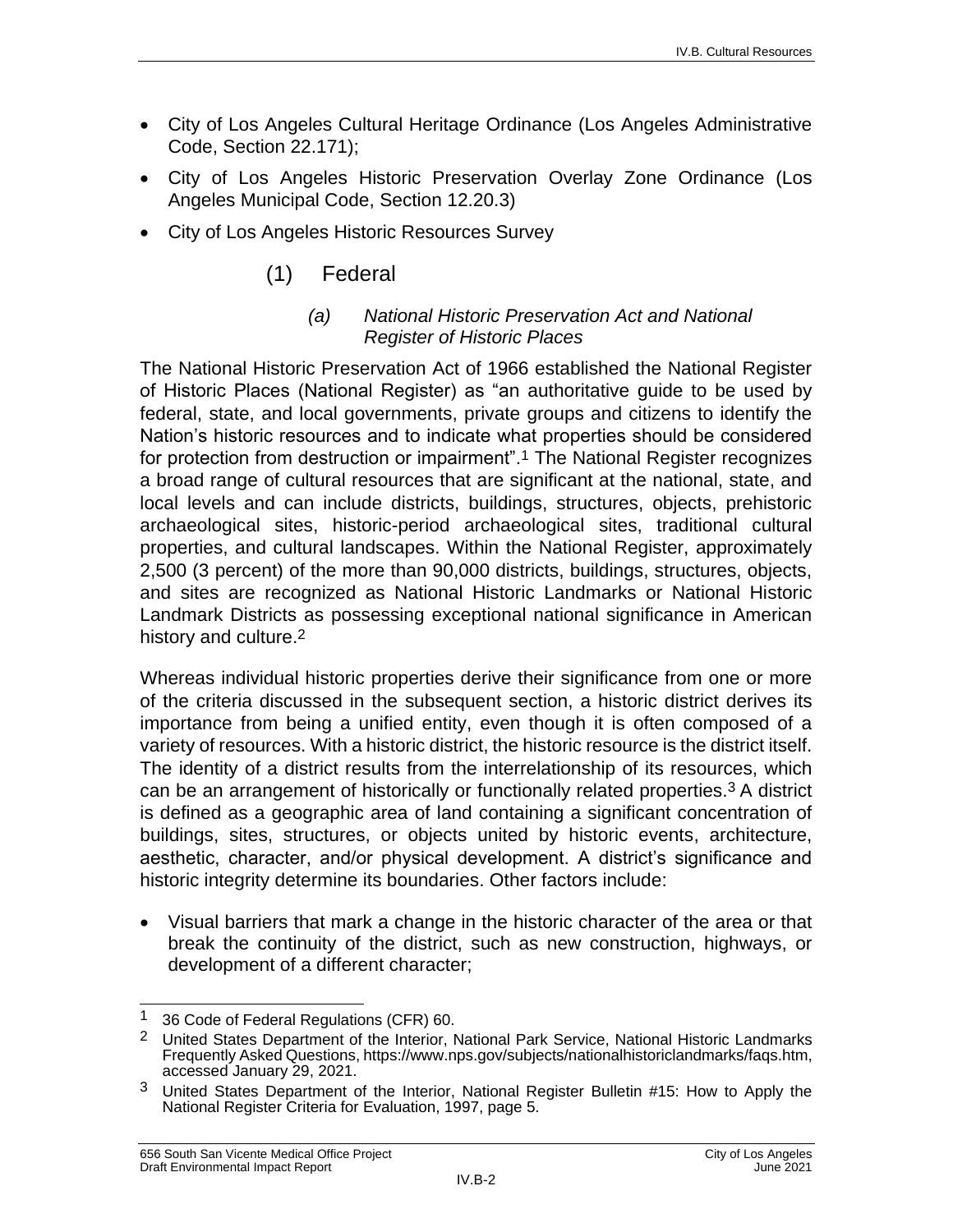- Visual changes in the character of the area due to different architectural styles, types, or periods, or to a decline in the concentration of contributing resources;
- Boundaries at a specific time in history, such as the original city limits or the legally recorded boundaries of a housing subdivision, estate, or ranch; and
- Clearly differentiated patterns of historical development, such as commercial versus residential or industrial.4

Within historic districts, properties are identified as contributing and noncontributing. A contributing building, site, structure, or object adds to the historic associations, historic architectural qualities, or archaeological values for which a district is significant because:

- It was present during the period of significance, relates to the significance of the district, and retains its physical integrity; or
- It independently meets the criterion for listing in the National Register.

A resource that is listed in or eligible for listing in the National Register is considered "historic property" under Section 106 of the National Historic Preservation Act.

#### *(i) Criteria*

To be eligible for listing in the National Register, a property must be significant in American history, architecture, archaeology, engineering, or culture. Properties of potential significance must meet one or more of the following four established criteria:

- A. Are associated with events that have made a significant contribution to the broad patterns of our history;
- B. Are associated with the lives of persons significant in our past;
- C. Embody the distinctive characteristics of a type, period, or method of construction or that represent the work of a master, or that possess high artistic values, or that represent a significant and distinguishable entity whose components may lack individual distinction; or
- D. Have yielded, or may be likely to yield, information important in prehistory or history.5

 $\overline{\phantom{a}}$  $4$  United States Department of the Interior, National Register Bulletin #21: Defining Boundaries for National Register Properties Form, 1997, page 12.

<sup>5</sup> United States Department of the Interior, National Register Bulletin #15: How to Apply the National Register Criteria for Evaluation, 1997, page 8.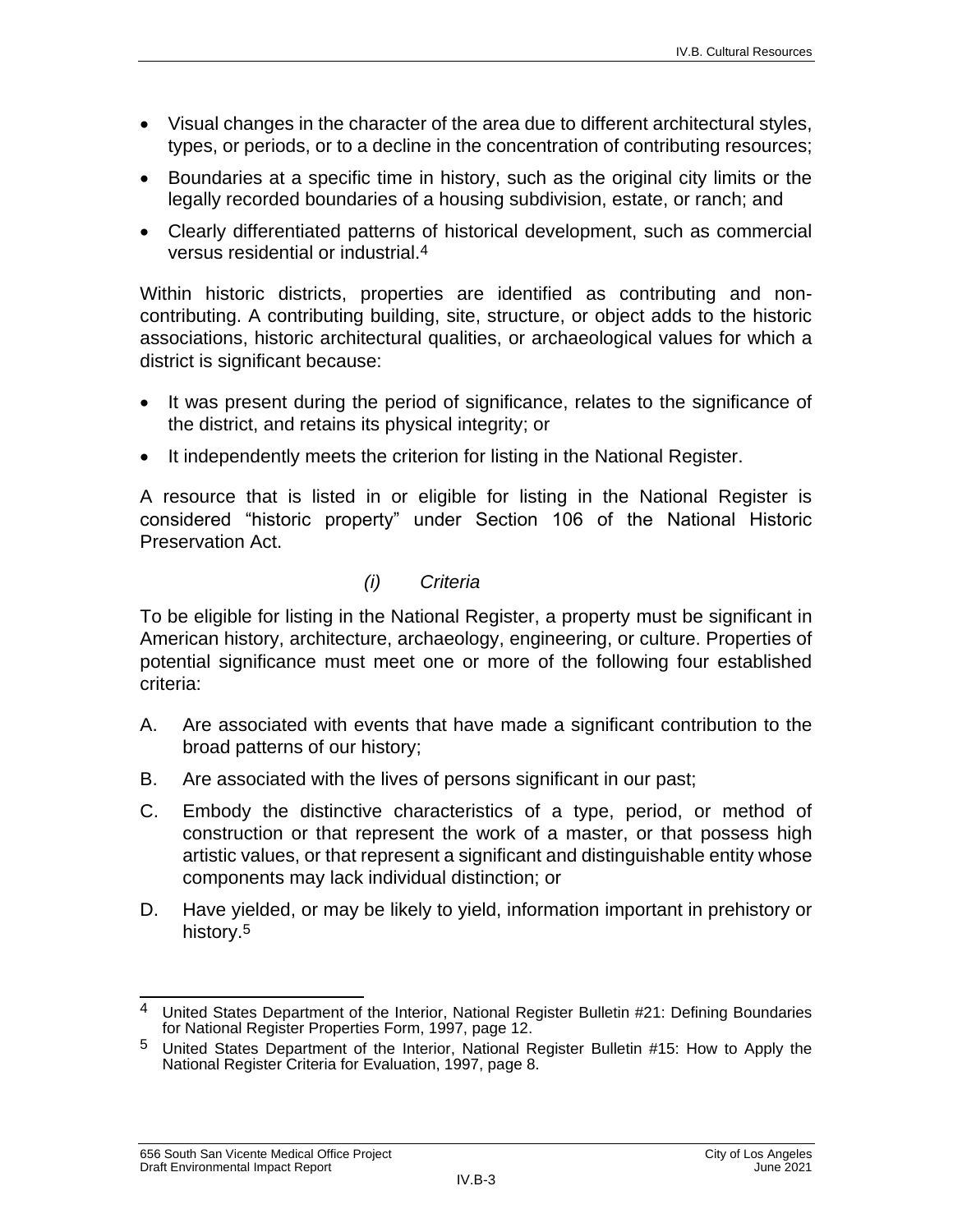#### *(ii) Context*

To be eligible for listing in the National Register, a property must be significant within a historic context. National Register Bulletin #15 states that the significance of a historic property can be judged only when it is evaluated within its historic context. Historic contexts are "those patterns, themes, or trends in history by which a specific … property or site is understood and its meaning … is made clear."6 A property must represent an important aspect of the area's history or prehistory and possess the requisite integrity to qualify for the National Register.

#### *(iii) Integrity*

In addition to meeting one or more of the criteria of significance, a property must have integrity. Integrity is defined as "the ability of a property to convey its significance".7 The National Register recognizes seven qualities that, in various combinations, define integrity. The seven factors that define integrity are location, design, setting, materials, workmanship, feeling, and association. To retain historic integrity a property must possess several, and usually most, of these seven aspects. Thus, the retention of the specific aspects of integrity is paramount for a property to convey its significance. In general, the National Register has a higher integrity threshold than State or local registers.

In the case of districts, integrity means the physical integrity of the buildings, structures, or features that make up the district as well as the historic, spatial, and visual relationships of the components. Some buildings or features may be more altered over time than others. In order to possess integrity, a district must, on balance, still communicate its historic identity in the form of its character defining features.

#### *(iv) Criteria Considerations*

Certain types of properties, including religious properties, moved properties, birthplaces or graves, cemeteries, reconstructed properties, commemorative properties, and properties that have achieved significance within the past 50 years are not considered eligible for the National Register unless they meet one of the seven categories of Criteria Consideration A through G, in addition to meeting at least one of the four significance criteria discussed above, and possess integrity as defined above.<sup>8</sup> Criteria Consideration G is intended to prevent the listing of properties for which insufficient time may have passed to allow the proper

<sup>6</sup> United States Department of the Interior, National Register Bulletin #15: How to Apply the National Register Criteria for Evaluation, 1997, pages 7 and 8.

<sup>7</sup> United States Department of the Interior, National Register Bulletin #15: How to Apply the National Register Criteria for Evaluation, 1997, page 44.

<sup>8</sup> United States Department of the Interior, National Register Bulletin #15: How to Apply the National Register Criteria for Evaluation, 1997, page 25.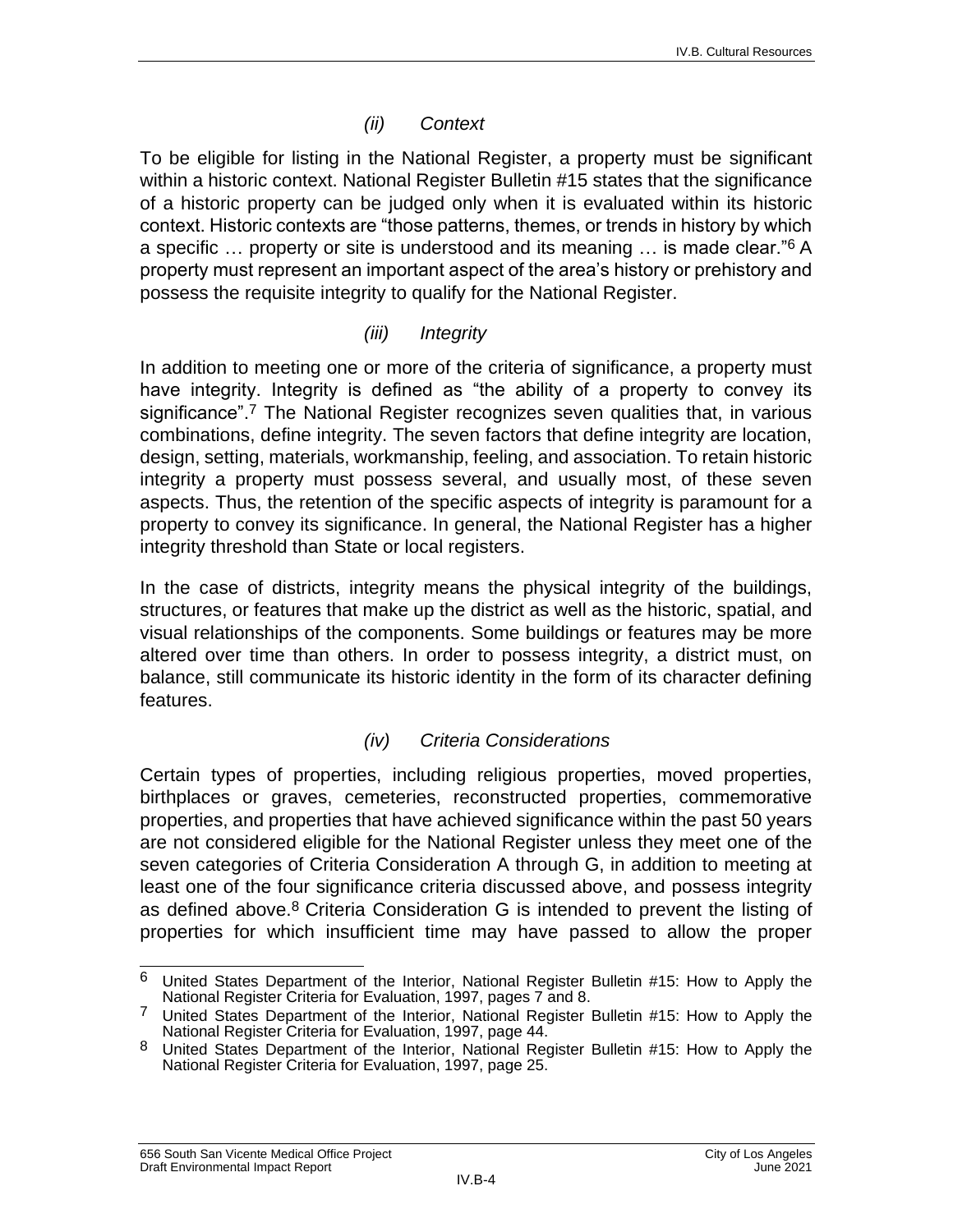evaluation of their historical importance.<sup>9</sup> The full list of Criteria Considerations is provided below:

- A. A religious property deriving primary significance from architectural or artistic distinction or historical importance; or
- B. A building or structure removed from its original location but which is significant primarily for architectural value, or which is the surviving structure most importantly associated with a historic person or event; or
- C. A birthplace or grave of a historical figure of outstanding importance, if there is no other appropriate site or building directly associated with his or her productive life; or
- D. A cemetery which derives its primary significance from graves of persons of transcendent importance, from age, from distinctive design features, or from association with historic events; or
- E. A reconstructed building when accurately executed in a suitable environment and presented in a dignified manner as part of a restoration master plan, and when no other building or structure with the same association has survived; or
- F. A property primarily commemorative in intent if design, age, tradition, or symbolic value has invested it with its own historical significance; or
- G. A property achieving significance within the past 50 years, if it is of exceptional importance.

#### *(b) The Secretary of the Interior's Standards for the Treatment of Historic Properties*

The National Park Service issued the Secretary of the Interior's Standards with accompanying guidelines for four types of treatments for historic resources: Preservation, Rehabilitation, Restoration, and Reconstruction. The most applicable guidelines should be used when evaluating a project for compliance with the Secretary of the Interior's Standards. Although none of the four treatments, as a whole, apply specifically to new construction in the vicinity of historic resources, Standards #9 and #10 of the Secretary of the Interior's Standards for Rehabilitation provides relevant guidance for such projects. The Standards for Rehabilitation are as follows:

1. A property will be used as it was historically or be given a new use that requires minimal change to its distinctive materials, features, spaces and spatial relationships.

<sup>9</sup> United States Department of the Interior, National Register Bulletin #15: How to Apply the National Register Criteria for Evaluation, 1997, page 41.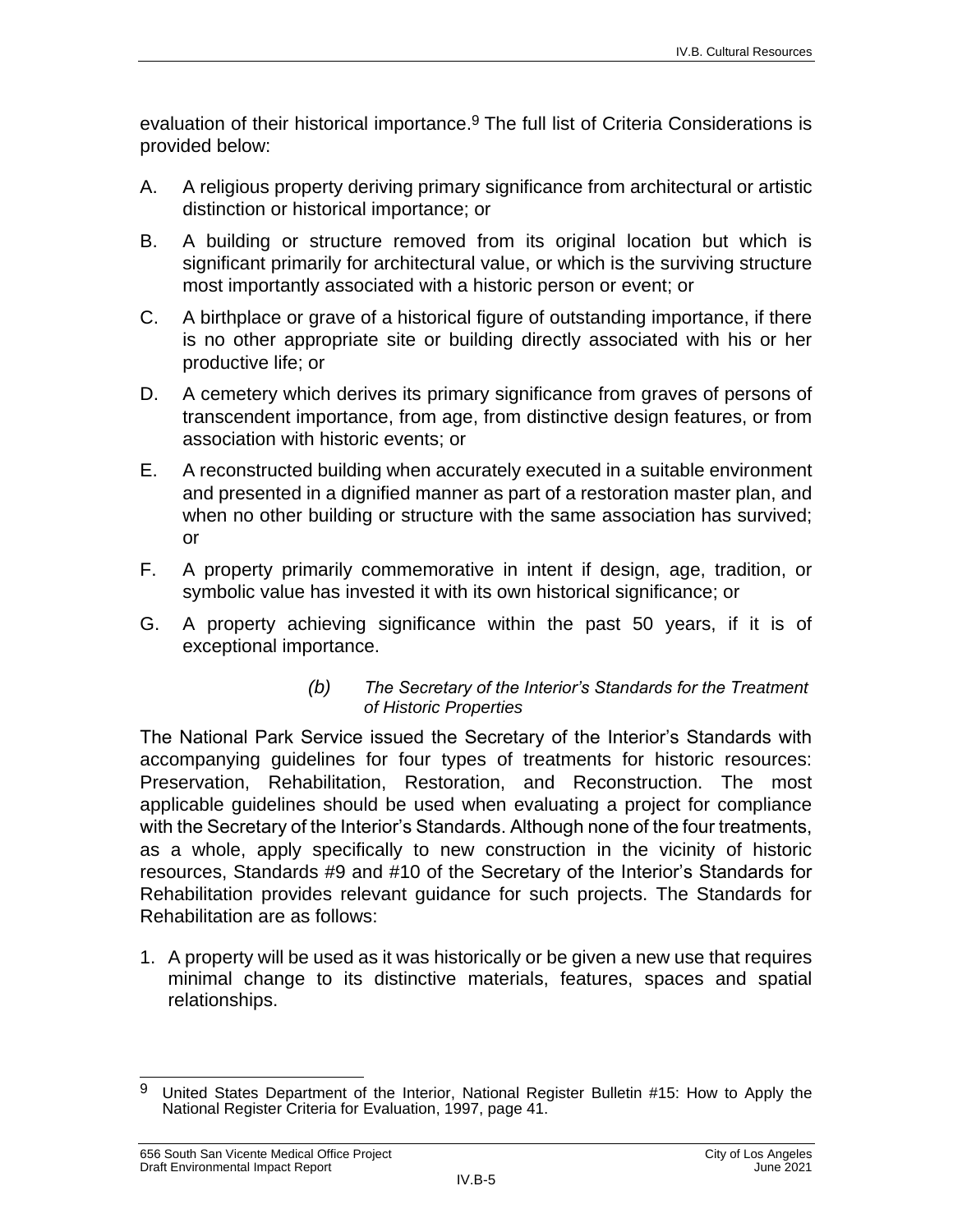- 2. The historic character of a property will be retained and preserved. The removal of distinctive materials or alteration of features, spaces, and spatial relationships that characterize a property will be avoided.
- 3. Each property will be recognized as a physical record of its time, place and use. Changes that create a false sense of historical development, such as adding conjectural features or elements from other historic properties, will not be undertaken.
- 4. Changes to a property that have acquired significance in their own right will be retained and preserved.
- 5. Distinctive materials, features, finishes and construction techniques or examples of craftsmanship that characterize a property will be preserved.
- 6. Deteriorated historic features will be repaired rather than replaced. Where the severity of deterioration requires replacement of a distinctive feature, the new feature shall match the old in design, color, texture, and where possible, materials. Replacement of missing features will be substantiated by documentary and physical evidence.
- 7. Chemical or physical treatments, if appropriate, will be undertaken using the gentlest means possible. Treatments that cause damage to historic materials will not be used.
- 8. Archeological resources will be protected and preserved in place. If such resources must be disturbed, mitigation measures will be undertaken.
- 9. New additions, exterior alterations, or related new construction will not destroy historic materials, features, and spatial relationships that characterize the property. The new work shall be differentiated from the old and will be compatible with the historic materials, features, size, scale and proportion, and massing to protect the integrity of the property and its environment.
- 10.New additions and adjacent or related new construction will be undertaken in such a manner that if removed in the future, the essential form and integrity of the historic property and its environment would be unimpaired.10

It is important to note that the Secretary of the Interior's Standards are not intended to be prescriptive but, instead, provide general guidance. They are intended to be flexible and adaptable to specific project conditions to balance continuity and change, while retaining materials and features to the maximum extent feasible. Their interpretation requires exercising professional judgment and balancing the various opportunities and constraints of any given project. Not every Standard necessarily applies to every aspect of a project, and it is not necessary for a project to comply with every Standard to achieve compliance.

 $\overline{\phantom{a}}$ <sup>10</sup> United States Department of the Interior, National Park Service, The Secretary of the Interior's Standards for the Treatment of Historic Properties with Guidelines for Preserving, Rehabilitating, Restoring, and Reconstructing Historic Buildings, 2017.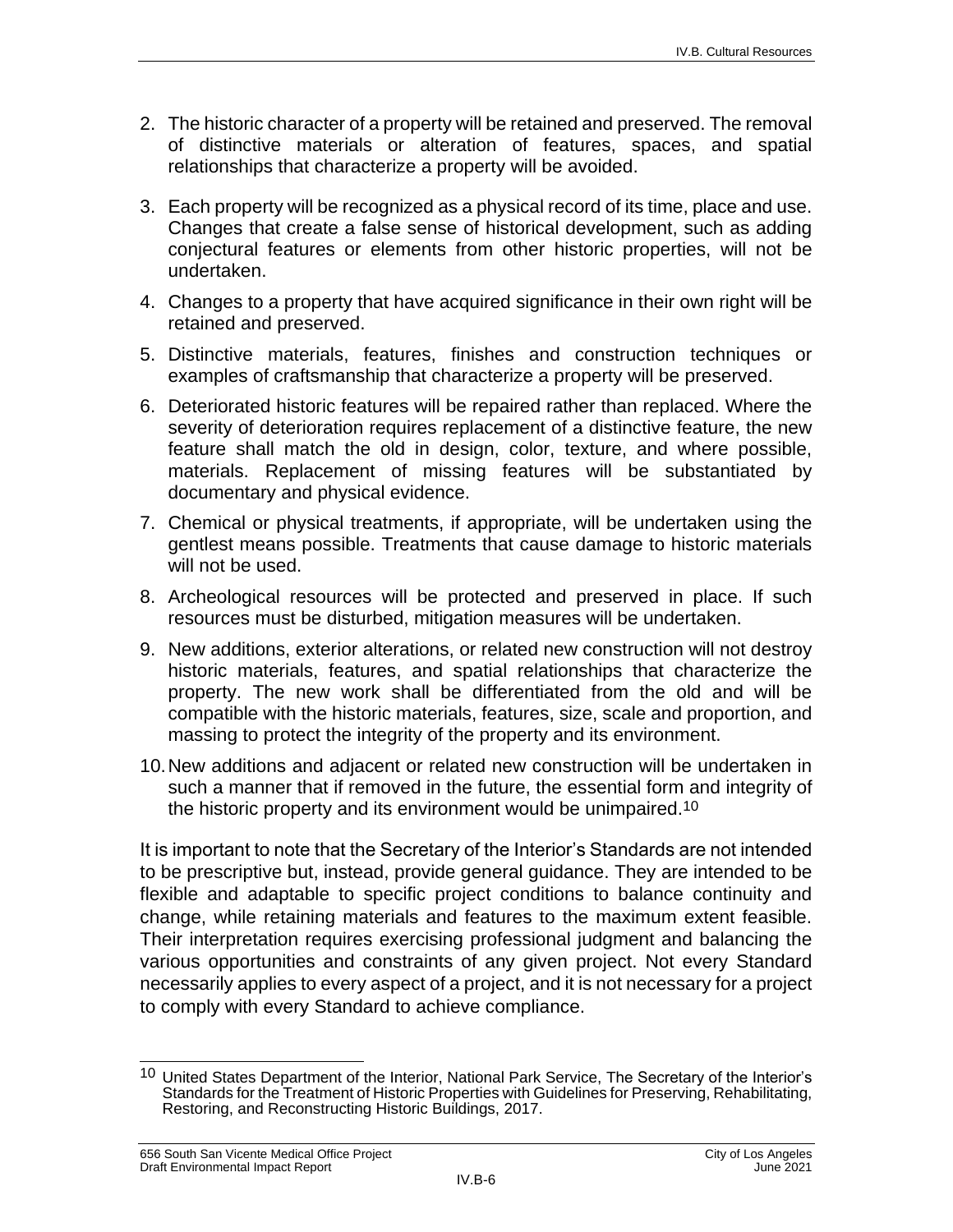#### *(c) Native American Graves Protection and Repatriation Act*

The Native American Graves Protection and Repatriation Act (NAGPRA) requires federal agencies to return Native American cultural items to the appropriate Federally recognized Indian tribes or Native Hawaiian groups with which they are associated.11

#### *(d) Archaeological Resources Protection Act*

The Archaeological Resources Protection Act (ARPA) of 1979 governs the excavation, removal, and disposition of archaeological sites and collections on federal and Native American lands. This act was most recently amended in 1988. ARPA defines archaeological resources as any material remains of human life or activities that are at least 100 years of age, and which are of archeological interest. ARPA makes it illegal for anyone to excavate, remove, sell, purchase, exchange, or transport an archaeological resource from federal or Native American lands without a proper permit.<sup>12</sup>

#### *(e) Archaeological Data Preservation Act*

The Archaeological Data Preservation Act (ADPA) requires agencies to report any perceived project impacts on archaeological, historical, and scientific data and requires them to recover such data or assist the Secretary of the Interior in recovering the data.

(2) State

#### *(a) California Environmental Quality Act*

The California Environmental Quality Act (CEQA) is the principal statute governing environmental review of projects occurring in the state and is codified at Public Resources Code (PRC) Section 21000 et seq. CEQA requires lead agencies to determine if a proposed project would have a significant effect on the environment, including significant effects on historical or unique archaeological resources. Under PRC Section 21084.1, a project that may cause a substantial adverse change in the significance of a historical resource is a project that may have a significant effect on the environment. The CEQA Guidelines (California Code of Regulations, Title 14, Section 15000 *et. seq.*) are administrative regulations interpreting the CEQA statute and published court decisions.

The CEQA Guidelines Section 15064.5 recognizes that historical resources include: (1) resources listed in, or determined to be eligible by the State Historical Resources Commission, for listing in the California Register of Historical

 $\overline{a}$ 

<sup>11</sup> United States Department of the Interior, National Park Service, Native American Graves Protection And Repatriation Act, [https://www.nps.gov/archeology/tools/laws/nagpra.htm,](https://www.nps.gov/archeology/tools/laws/nagpra.htm) accessed February 10, 2021.

<sup>12</sup> United States Department of the Interior, National Park Service, Technical Brief 20: Archeological Damage Assessment: Legal Basis and Methods, 2007.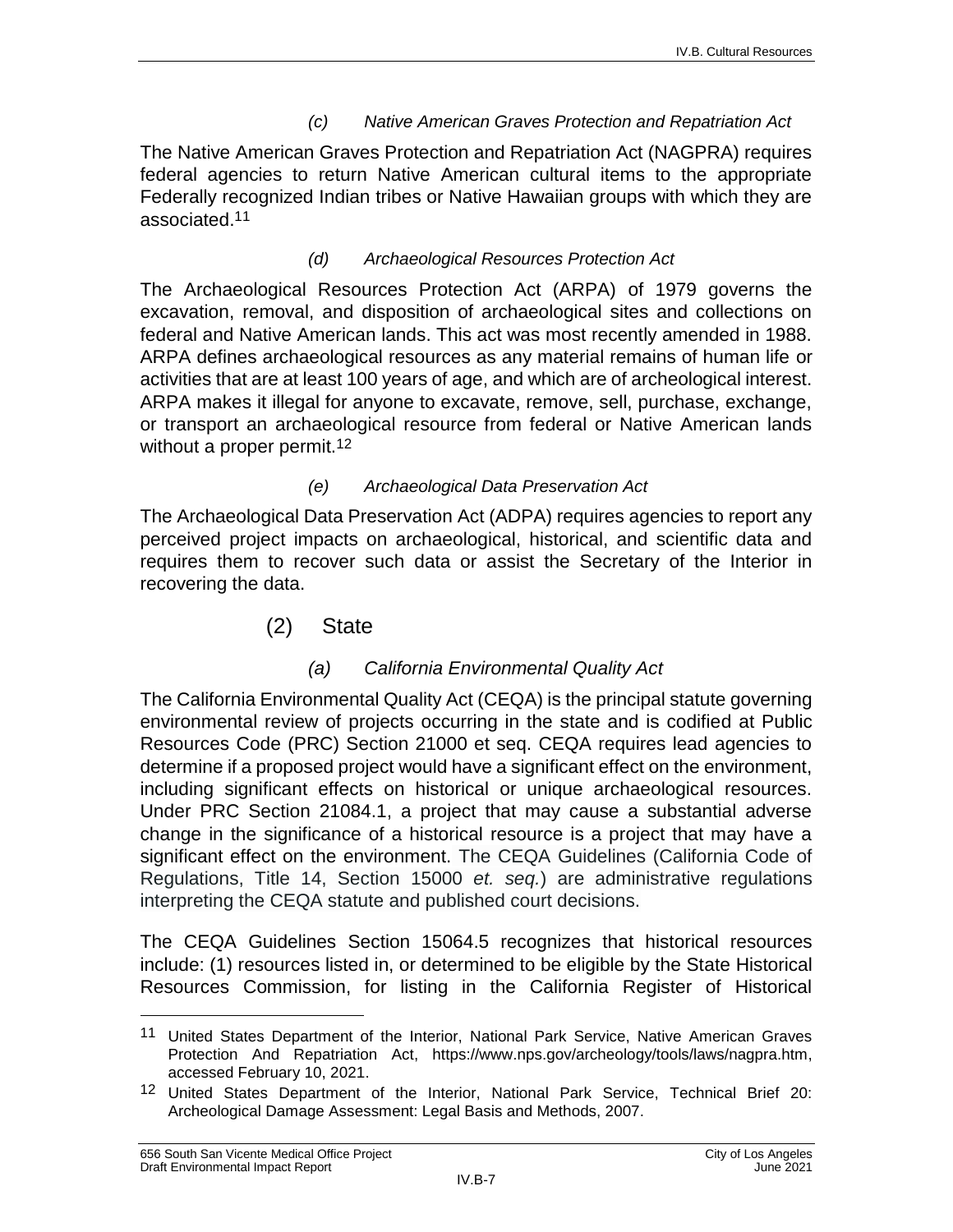Resources; (2) resources included in a local register of historical resources, as defined in PRC Section 5020.1(k) or identified as significant in a historical resource survey meeting the requirements of PRC Section 5024.1(g); and (3) any objects, buildings, structures, sites, areas, places, records, or manuscripts which a lead agency determines to be historically significant or significant in the architectural, engineering, scientific, economic, agricultural, educational, social, political, military, or cultural annals of California by the lead agency, provided the lead agency's determination is supported by substantial evidence in light of the whole record.

If a lead agency determines that an archaeological site is a historical resource, the provisions of PRC Section 21084.1 and CEQA Guidelines Section 15064.5 apply. If an archaeological site does not meet the criteria for a historical resource contained in the CEQA Guidelines, then the site may be treated in accordance with the provisions of PRC Section 21083, if it meets the criteria of a unique archaeological resource. As defined in PRC Section 21083.2 a unique archaeological resource is an archaeological artifact, object, or site, about which it can be clearly demonstrated that without merely adding to the current body of knowledge, there is a high probability that it meets any of the following criteria:

- Contains information needed to answer important scientific research questions and there is a demonstrable public interest in that information;
- Has a special and particular quality such as being the oldest of its type or the best available example of its type; or,
- Is directly associated with a scientifically recognized important prehistoric or historic event or person.

If an archaeological site meets the criteria for a unique archaeological resource as defined in PRC Section 21083.2, then the site is to be treated in accordance with the provisions of PRC Section 21083.2, which state that if the lead agency determines that a project would have a significant effect on unique archaeological resources, the lead agency may require reasonable efforts be made to permit any or all of these resources to be preserved in place.<sup>13</sup> If preservation in place is not feasible, mitigation measures shall be required. The CEQA Guidelines note that if an archaeological resource is neither a unique archaeological nor a historical resource, the effects of the project on those resources shall not be considered a significant effect on the environment.<sup>14</sup>

 $\overline{\phantom{a}}$ <sup>13</sup> Public Resources Code (PRC), Section 21083.1(a), [http://leginfo.legislature.ca.gov/faces/codes\\_displaySection.xhtml?lawCode=PRC&sectionNu](http://leginfo.legislature.ca.gov/faces/codes_displaySection.xhtml?lawCode=PRC§ionNum=21083.2.) [m=21083.2,](http://leginfo.legislature.ca.gov/faces/codes_displaySection.xhtml?lawCode=PRC§ionNum=21083.2.) accessed January 29, 2021.

<sup>14</sup> California Environmental Quality Act (CEQA) Guidelines, Section 15064.5(c)(4).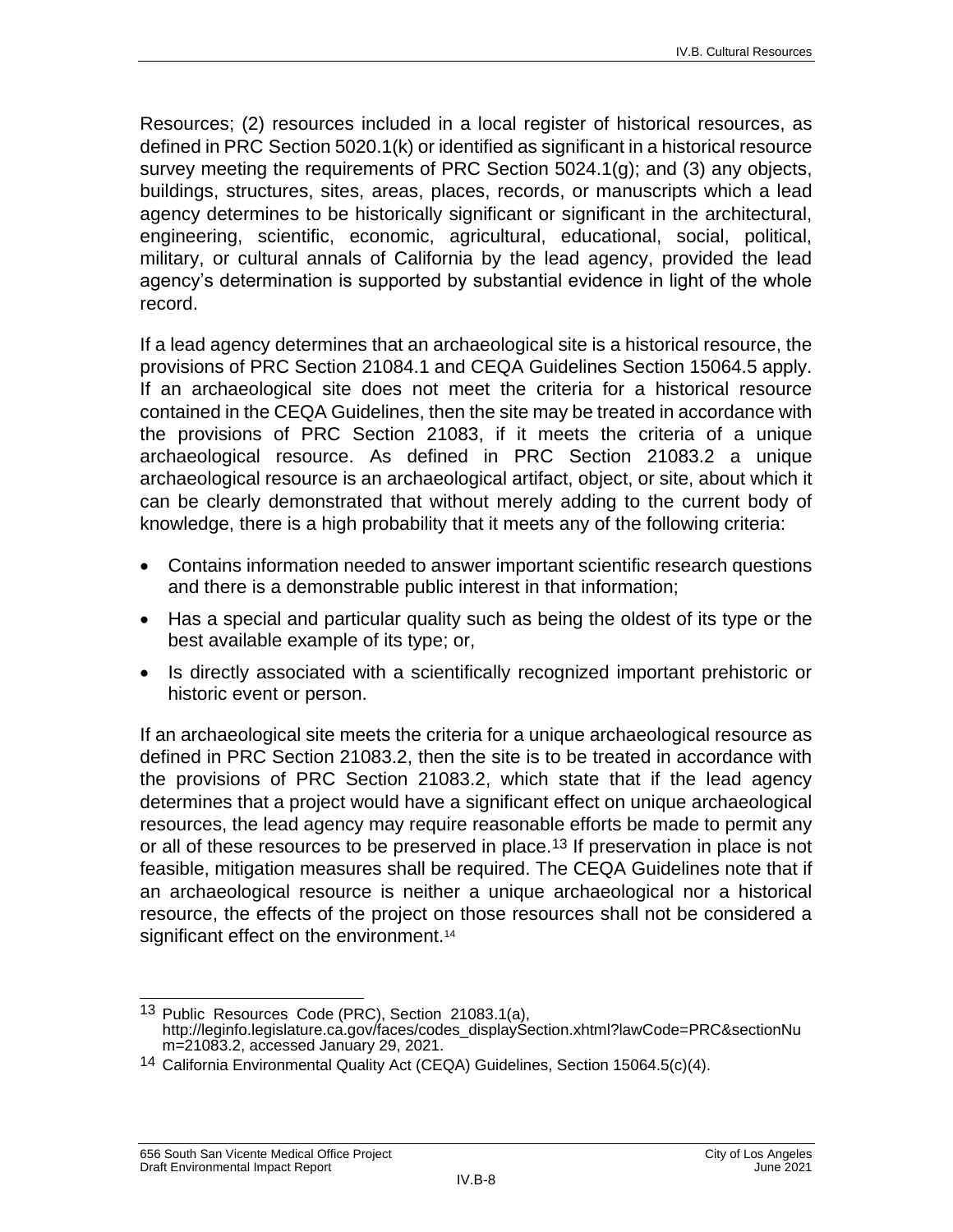A significant effect under CEQA would occur if a project results in a substantial adverse change in the significance of a historical resource as defined in CEQA Guidelines Section 15064.5(a). Substantial adverse change is defined as "physical demolition, destruction, relocation, or alteration of the resource or its immediate surroundings such that the significance of a historical resource would be materially impaired".<sup>15</sup> According to CEQA Guidelines Section 15064.5(b)(2), the significance of a historical resource is materially impaired when a project demolishes or materially alters in an adverse manner those physical characteristics that:

- A. Convey its historical significance and that justify its inclusion in, or eligibility for, inclusion in the California Register; or
- B. Account for its inclusion in a local register of historical resources pursuant to PRC Section 5020.1(k) or its identification in a historical resources survey meeting the requirements of PRC Section 5024.1(g), unless the public agency reviewing the effects of the project establishes by a preponderance of evidence that the resource is not historically or culturally significant; or
- C. Convey its historical significance and that justify its eligibility for inclusion in the California Register as determined by a Lead Agency for purposes of CEQA.

In general, a project that complies with the Secretary of the Interior's Standards for the Treatment of Historic Properties with Guidelines for Preserving, Rehabilitating, Restoring, and Reconstructing Historic Buildings is considered to have mitigated its impacts to historical resources to a less-than-significant level.<sup>16</sup>

#### *(b) California Register of Historical Resources*

The California Register of Historical Resources (California Register) is "an authoritative listing and guide to be used by State and local agencies, private groups, and citizens in identifying the existing historical resources of the State and to indicate which resources deserve to be protected, to the extent prudent and feasible, from substantial adverse change".<sup>17</sup> The California Register was enacted in 1992, and its regulations became official on January 1, 1998. The California Register is administered by the California Office of Historic Preservation (OHP). The criteria for eligibility for the California Register are based upon National Register criteria.<sup>18</sup> Certain resources are determined by the statute to be automatically included in the California Register, including California properties formally determined eligible for, or listed in, the National Register. To be eligible for the California Register, a prehistoric or historic-period property must be

17 PRC, Section 5024.1[a].

 $\overline{\phantom{a}}$ <sup>15</sup> CEQA Guidelines, Section 15064.5(b)(1).

<sup>16</sup> CEQA Guidelines, 15064.5(b)(3).

<sup>18</sup> PRC, Section 5024.1[b].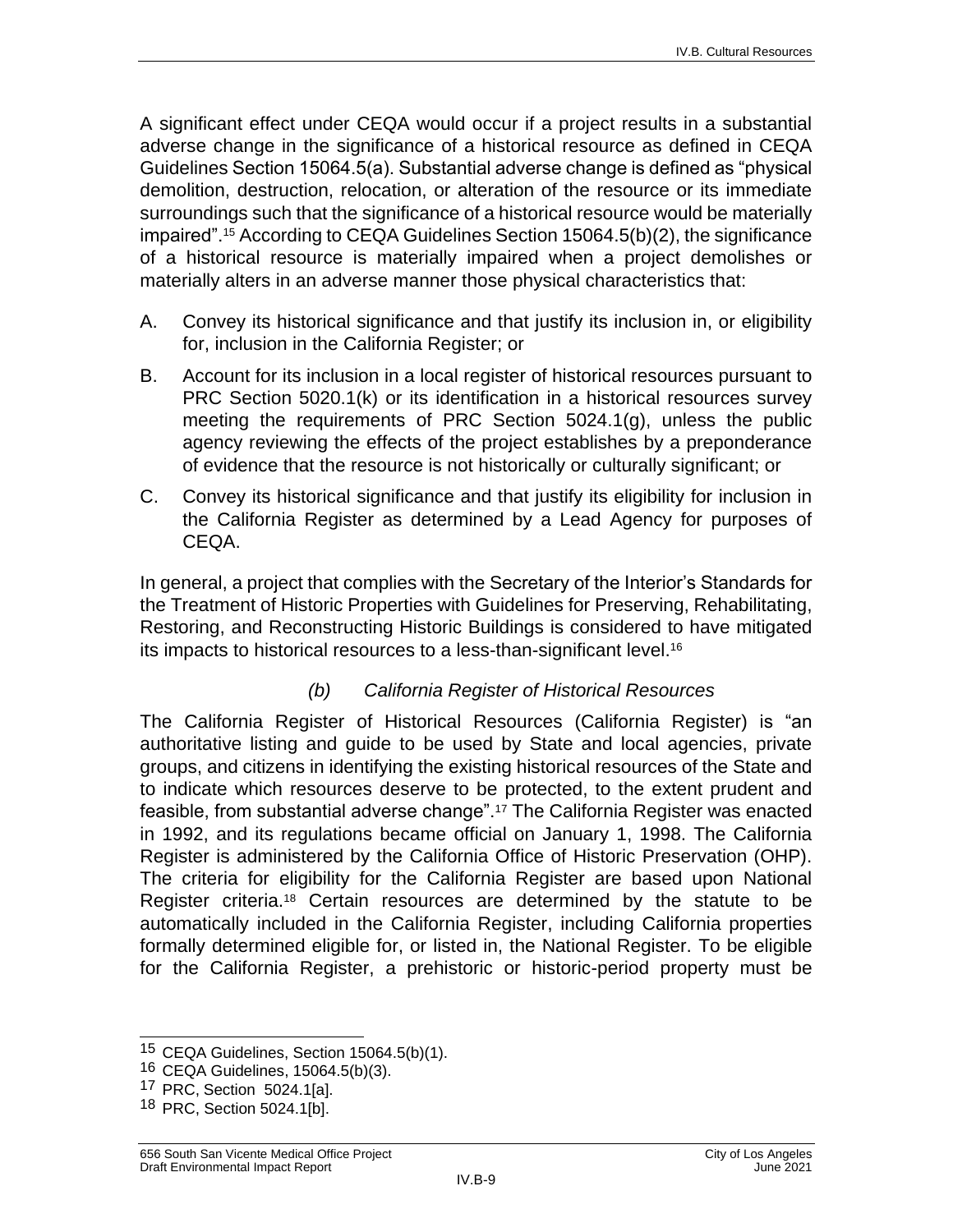significant at the local, State, and/or federal level under one or more of the following four criteria:

- 1. Is associated with events that have made a significant contribution to the broad patterns of California's history and cultural heritage;
- 2. Is associated with the lives of persons important in our past;
- 3. Embodies the distinctive characteristics of a type, period, region, or method of construction, or represents the work of an important creative individual, or possesses high artistic values; or
- 4. Has yielded, or may be likely to yield, information important in prehistory or history.

A resource eligible for the California Register must meet one of the criteria of significance described above and retain enough of its historic character or appearance (integrity) to be recognizable as a historical resource and to convey the reason for its significance. It is possible that a historic resource may not retain sufficient integrity to meet the criteria for listing in the National Register, but it may still be eligible for listing in the California Register.

Additionally, the California Register consists of resources that are listed automatically and those that must be nominated through an application and public hearing process. The California Register automatically includes the following:

- California properties listed on the National Register and those formally determined eligible for the National Register;
- California Registered Historical Landmarks from No. 770 onward; and,
- Those California Points of Historical Interest that have been evaluated by the Office of Historic Preservation (OHP) and have been recommended to the State Historical Commission for inclusion on the California Register.

Other resources that may be nominated to the California Register include:

- Historical resources with a significance rating of Category 3 through 5 (those properties identified as eligible for listing in the National Register, the California Register, and/or a local jurisdiction register);
- Individual historical resources;
- Historical districts; and,
- Historical resources designated or listed as local landmarks, or designated under any local ordinance, such as an historic preservation overlay zone.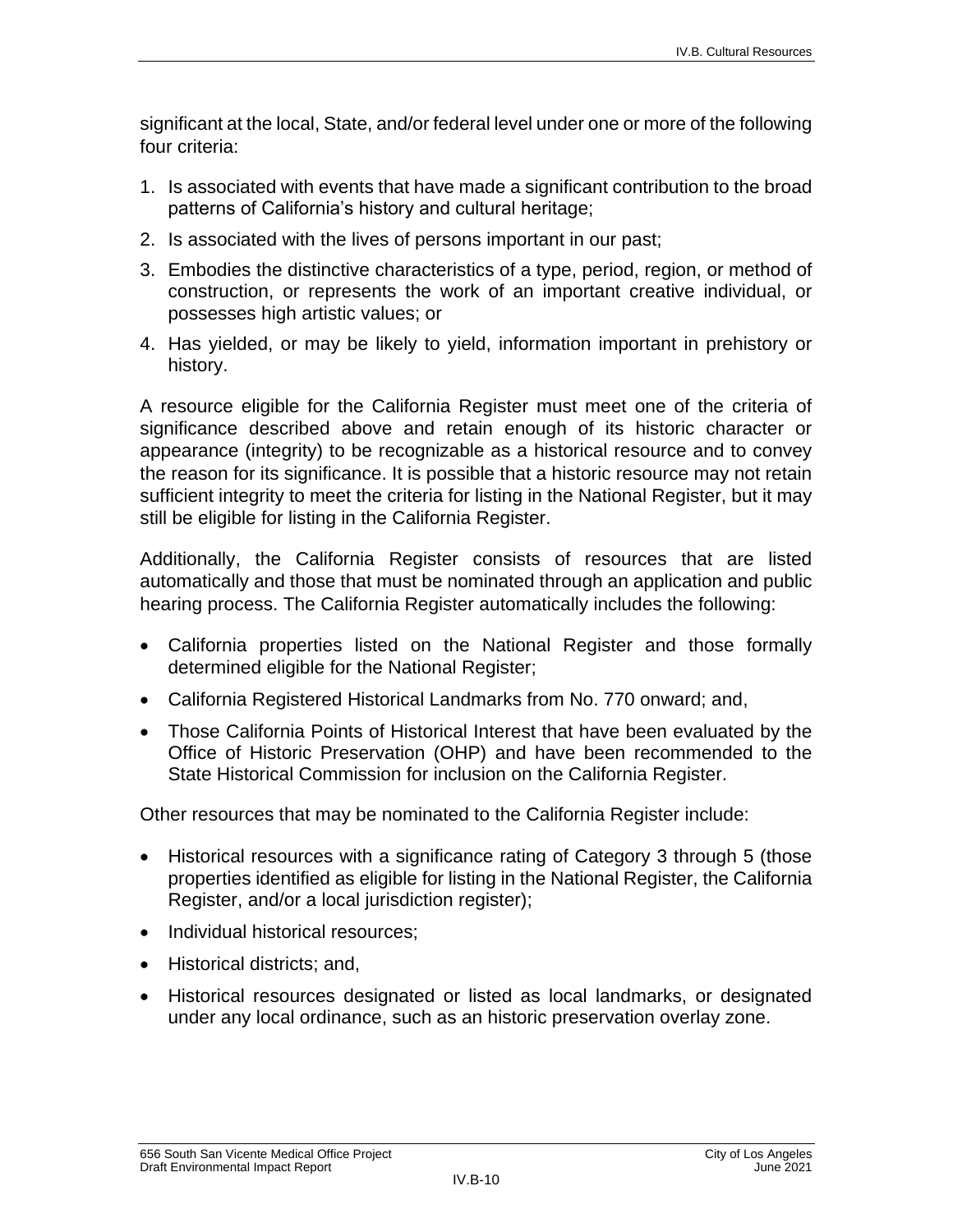#### *(c) California Health and Safety Code*

California Health and Safety Code Section 7050.5, 7051, and 7054 prohibit interference with human burial remains (except as allowed under applicable PRC Sections), and the disposition of Native American burials in archaeological sites. These regulations protect such remains from disturbance, vandalism, or inadvertent destruction, and establish procedures to be implemented if Native American skeletal remains are discovered during construction of a project, including treatment of the remains prior to, during, and after evaluation, and reburial procedures.

#### *(d) California Public Resources Code*

PRC Section 5097.98, as amended by Assembly Bill (AB) 2641, provides procedures in the event human remains of Native American origin are discovered during project implementation. PRC Section 5097.98 requires that no further disturbances occur in the immediate vicinity of the discovery, that the discovery is adequately protected according to generally accepted cultural and archaeological standards, and that further activities take into account the possibility of multiple burials. PRC Section 5097.98 further requires the Native American Heritage Commission (NAHC), upon notification by a County Coroner, designate and notify a Most Likely Descendant (MLD) regarding the discovery of Native American human remains. Once the MLD has been granted access to the site by the landowner and has inspected the discovery, the MLD then has 48 hours to provide recommendations to the landowner for the treatment of the human remains and any associated grave goods. In the event that no descendant is identified, or the descendant fails to make a recommendation for disposition, or if the landowner rejects the recommendation of the descendant, the landowner may, with appropriate dignity, reinter the remains and burial items on the property in a location that will not be subject to further disturbance.

(3) Local

#### *(a) City of Los Angeles General Plan Conservation Element*

The Conservation Element of the City of Los Angeles General Plan (Conservation Element) was adopted in September 2001. Section 3 of the Conservation Element includes policies for the protection of archaeological resources. As stated therein, it is the City's policy that archaeological resources be protected for research and/or educational purposes. Section 5 of the Conservation Element recognizes the City's responsibility for identifying and protecting its cultural and historical heritage. The Conservation Element establishes the policy to continue to protect historic and cultural sites and/or resources potentially affected by proposed land development, demolition, or property modification activities, with the related objective to protect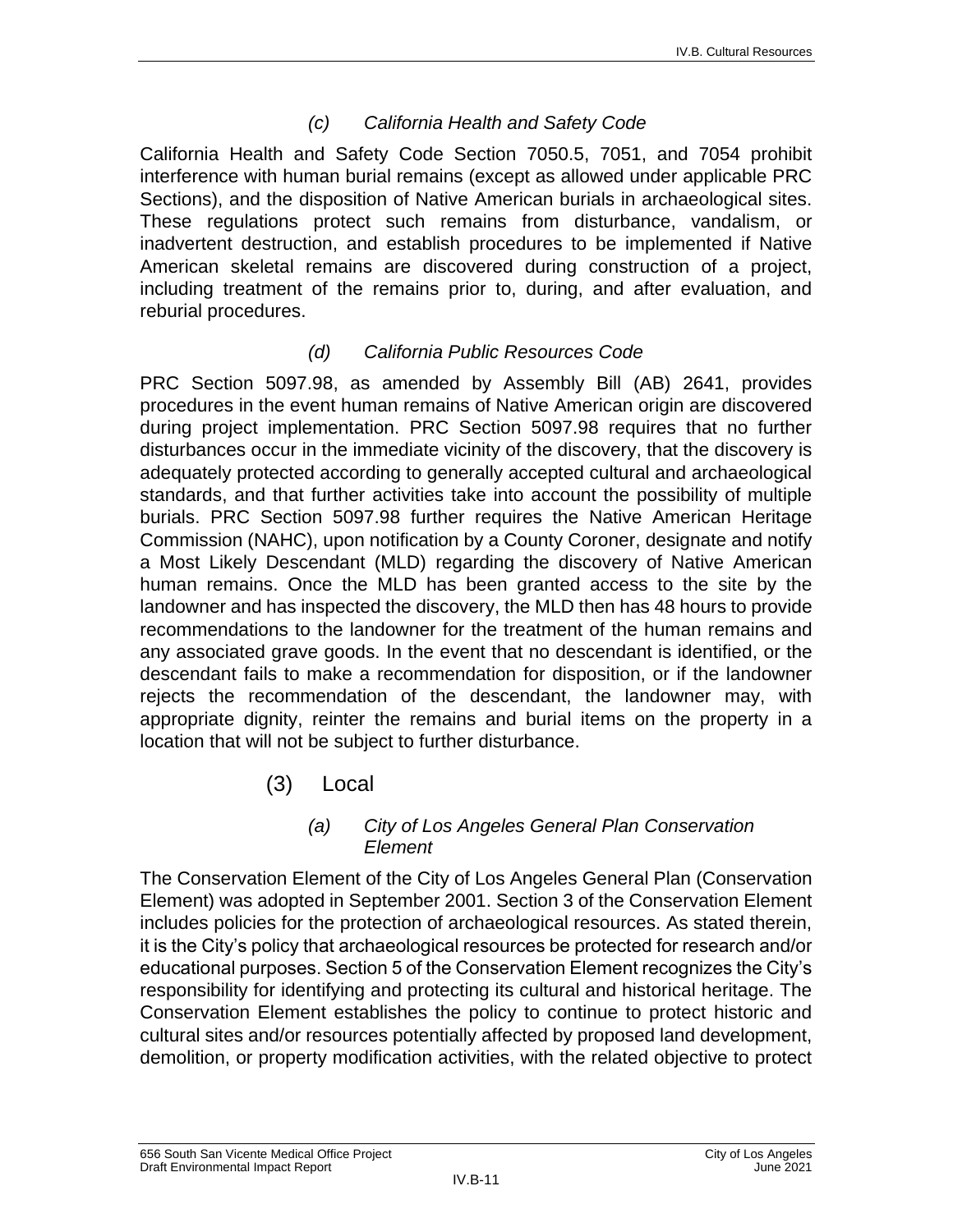important cultural and historical sites and resources for historical, cultural, research, and community educational purposes.<sup>19</sup>

In addition to the National Register and the California Register, two types of historic designations may apply at a local level:

- 1. Historic-Cultural Monument (HCM)
- 2. Classification by the City Council as a Historic Preservation Overlay Zone (HPOZ)

#### *(b) City of Los Angeles Cultural Heritage Ordinance (Los Angeles Administrative Code, Section 22.171)*

The Los Angeles City Council adopted the Cultural Heritage Ordinance in 1962 and most recently amended it in 2018 (Sections 22.171 et seq. of the Administrative Code). The Ordinance created a Cultural Heritage Commission (CHC) and criteria for designating an HCM. The CHC is comprised of five commissioners, appointed by the Mayor, who have exhibited knowledge of Los Angeles history, culture, and architecture. The City of Los Angeles Cultural Heritage Ordinance states that a HCM designation is reserved for those resources that have a special aesthetic, architectural, or engineering interest or value of a historic nature and meet one of the following criteria. A historical or cultural monument is any site, building, or structure of particular historical or cultural significance to the City of Los Angeles. The four criteria for HCM designation are stated below:

- The proposed HCM reflects the broad cultural, economic, or social history of the nation, state or community is reflected or exemplified; or
- The proposed HCM is identified with historic personages or with important events in the main currents of national, state or local history; or
- The proposed HCM embodies the characteristics of an architectural type specimen inherently valuable for a study of a period, style or method of construction;
- The proposed HCM is the notable work of a master builder, designer, or architect whose individual genius influenced his or her age.<sup>20</sup>

A proposed resource may be eligible for designation if it meets at least one of the criteria above. When determining historic significance and evaluating a resource against the Cultural Heritage Ordinance criteria above, the CHC and Office of Historic Resources (OHR) staff often ask the following questions:

 $\overline{\phantom{a}}$ <sup>19</sup> City of Los Angeles, Conservation Element of the General Plan, pages II-3 to II-5.

<sup>20</sup> City of Los Angeles, Los Angeles Administrative Code, Section 22.171.7.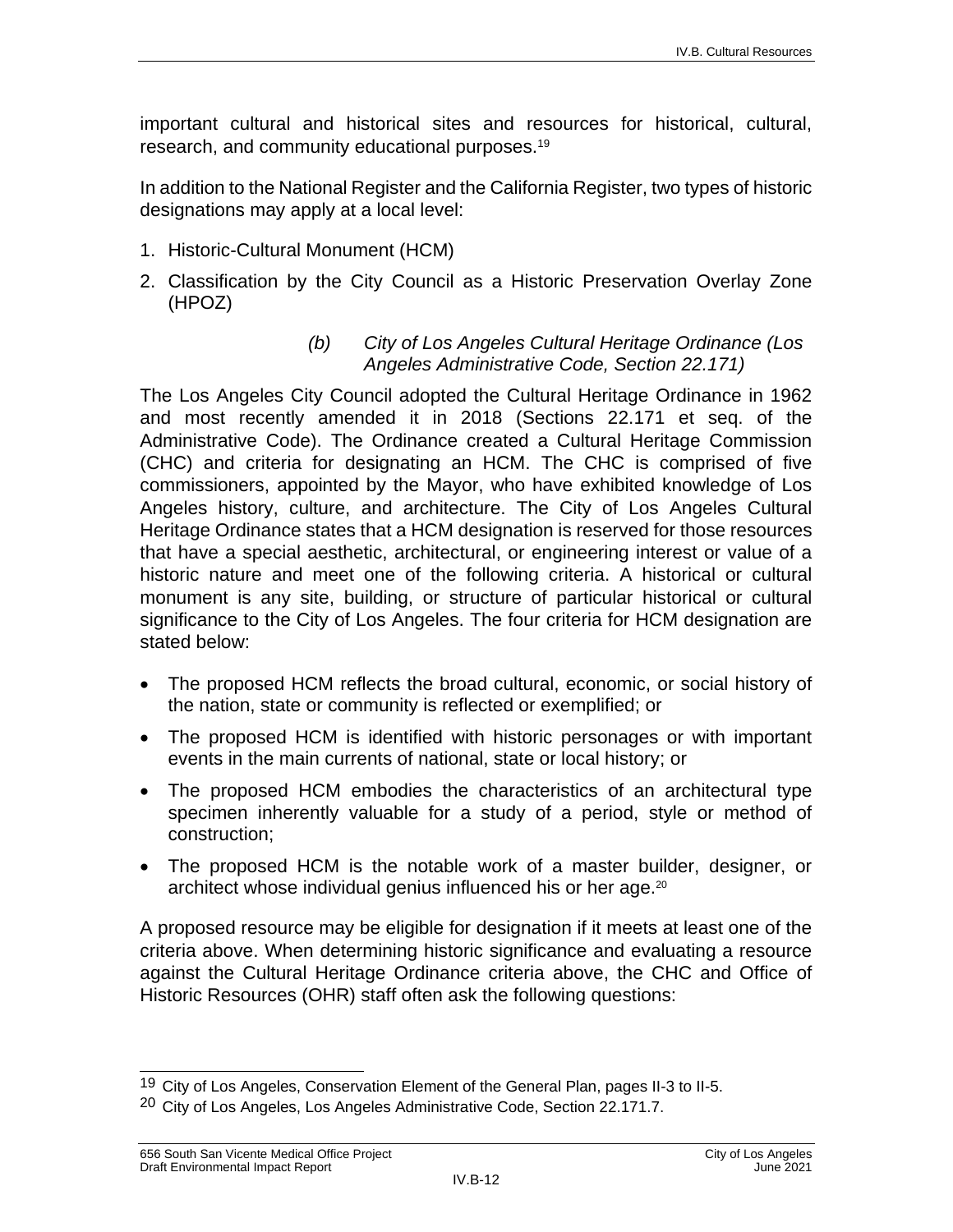- Is the site or structure an outstanding example of past architectural styles or craftsmanship?
- Was the site or structure created by a "master" architect, builder, or designer?
- Did the architect, engineer, or owner have historical associations that either influenced architecture in the City or had a role in the development or history of Los Angeles?
- Has the building retained "integrity"? Does it still convey its historic significance through the retention of its original design and materials?
- Is the site or structure associated with important historic events or historic personages that shaped the growth, development, or evolution of Los Angeles or its communities?
- Is the site or structure associated with important movements or trends that shaped the social and cultural history of Los Angeles or its communities?

Unlike the National and California Registers, the Cultural Heritage Ordinance makes no mention of concepts such as physical integrity or period of significance. However, in practice, the seven aspects of integrity from the National Register and California Register are applied similarly and the threshold of integrity for individual eligibility is similar. It is common for the CHC to consider alterations to nominated properties in making its recommendations on designations. Moreover, properties do not have to reach a minimum age requirement, such as 50 years, to be designated as HCMs. In addition, the LAMC Section 91.106.4.5 states that the Los Angeles Department of Building and Safety "shall not issue a permit to demolish, alter or remove a building or structure of historical, archaeological or architectural consequence if such building or structure has been officially designated, or has been determined by state or federal action to be eligible for designation, on the National Register of Historic Places, or has been included on the City of Los Angeles list of HCMs, without the department having first determined whether the demolition, alteration or removal may result in the loss of or serious damage to a significant historical or cultural asset. If the department determines that such loss or damage may occur, the applicant shall file an application and pay all fees for the CEQA Initial Study and Check List, as specified in Section [19.05](http://library.amlegal.com/nxt/gateway.dll?f=jumplink$jumplink_x=Advanced$jumplink_vpc=first$jumplink_xsl=querylink.xsl$jumplink_sel=title;path;content-type;home-title;item-bookmark$jumplink_d=california(lamc)$jumplink_q=%5bfield%20folio-destination-name:%2719.05.%27%5d$jumplink_md=target-id=JD_19.05.) of the LAMC. If the Initial Study and Check List identifies the historical or cultural asset as significant, the permit shall not be issued without the department first finding that specific economic, social or other considerations make infeasible the preservation of the building or structure."<sup>21</sup>

 $\overline{\phantom{a}}$ <sup>21</sup> City of Los Angeles, Los Angeles Municipal Code, Section 91.106.4.5.1.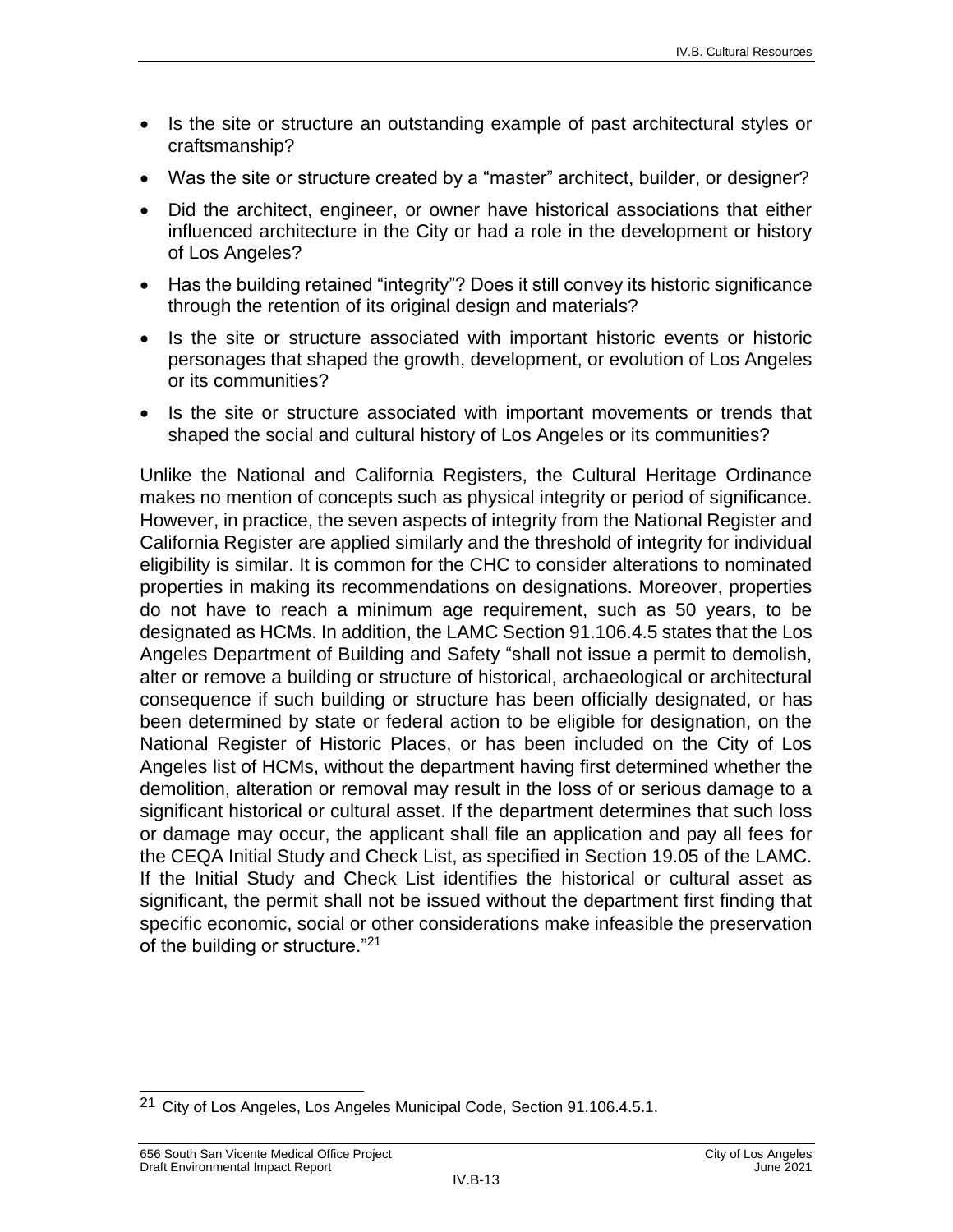*(c) City of Los Angeles Historic Preservation Overlay Zone Ordinance (Los Angeles Municipal Code, Section 12.20.3)*

The Los Angeles City Council adopted the ordinance enabling the creation of HPOZs in 1979; most recently, this ordinance was amended in 2017. Angelino Heights became Los Angeles' first HPOZ in 1983. The City currently contains 35 HPOZs. An HPOZ is a significant concentration, linkage, or continuity of sites, buildings, structures, or objects united historically or aesthetically by plan or physical development.<sup>22</sup> Each HPOZ is established with a Historic Resources Survey, a historic context statement, and a preservation plan. The Historic Resources Survey identifies all Contributing and Non-Contributing features and lots. The context statement identifies the historic context, themes, and subthemes of the HPOZ as well as the period of significance. The preservation plan contains guidelines that inform appropriate methods of maintenance, rehabilitation, restoration, and new construction. Contributing Elements are defined as any building, structure, Landscaping, or Natural Feature identified in the Historic Resources Survey as contributing to the Historic significance of the HPOZ, including a building or structure which has been altered, where the nature and extent of the Alterations are determined reversible by the Historic Resources Survey.<sup>23</sup> For CEQA purposes, Contributing Elements are treated as contributing features to a historic district, which is the historical resource. Non-Contributing Elements are any building, structure, Landscaping, Natural Feature identified in the Historic Resources Survey as being built outside of the identified period of significance or not containing a sufficient level of integrity. For CEQA purposes, Non-Contributing Elements are not treated as contributing features to a historical resource.

#### *(d) City of Los Angeles Historic Resources Survey*

SurveyLA is a Citywide survey that identifies and documents potentially significant historical resources representing important themes in the City's history. The survey and resource evaluations were completed by consultant teams under contract to the City and under the supervision of the Department of City Planning's OHR. The program was managed by OHR, which maintains a website for SurveyLA. The field surveys cumulatively covered broad periods of significance, from approximately 1850 to 1980 depending on the location, and included individual resources such as buildings, structures, objects, natural features and cultural landscapes as well as areas and districts (archaeological resources are planned to be included in future survey phases). The survey identified a wide variety of potentially significant resources that reflect important themes in the City's growth and development in various areas including architecture, city planning, social history, ethnic heritage, politics, industry, transportation, commerce, entertainment, and others. Field

 $\overline{\phantom{a}}$ <sup>22</sup> City of Los Angeles, Los Angeles Municipal Code, Section 12.20.3.

<sup>&</sup>lt;sup>23</sup> City of Los Angeles, Los Angeles Municipal Code, Section 12.20.3.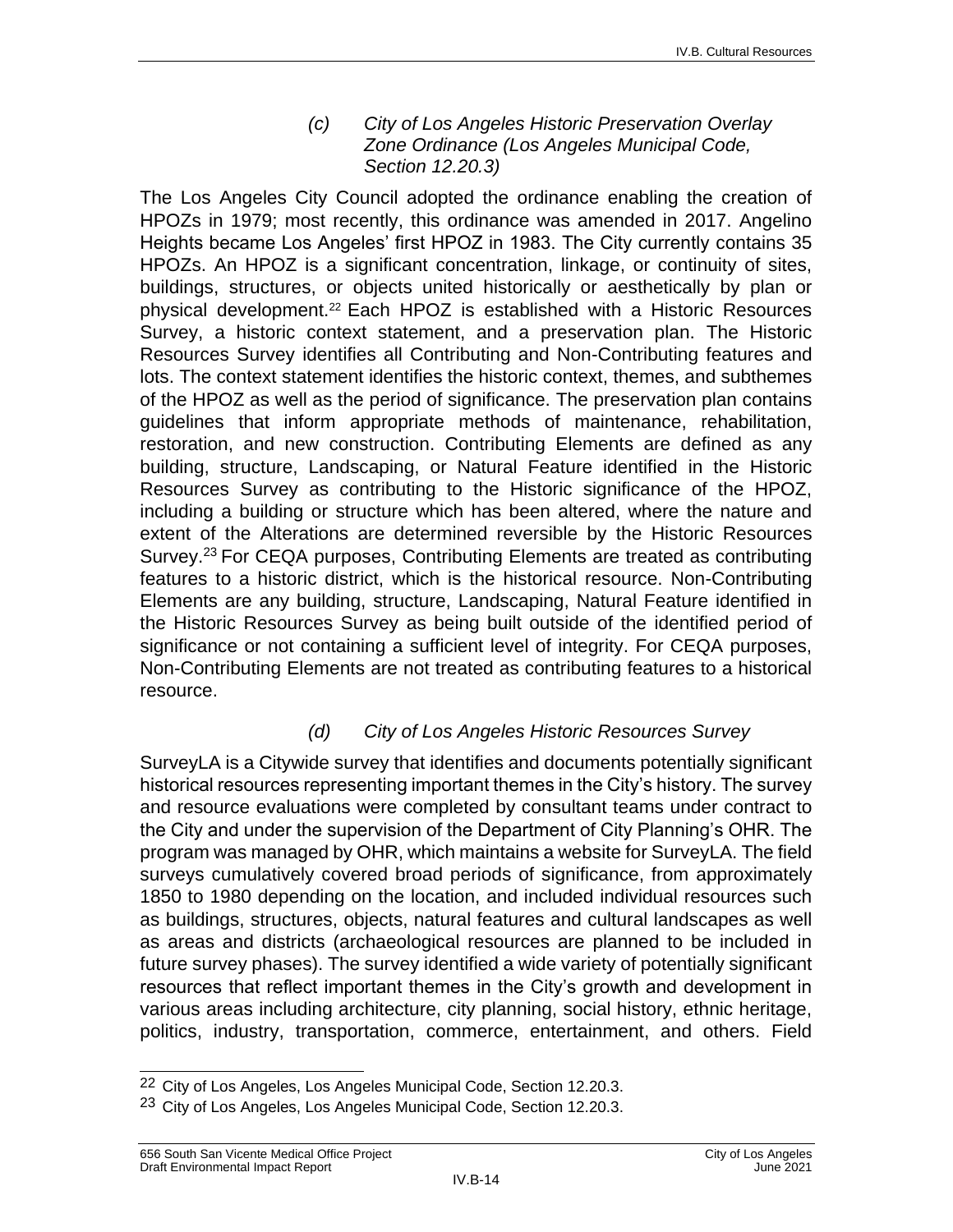surveys, conducted from 2010-2017, were completed in three phases by Community Plan area. However, SurveyLA did not survey areas already designated as HPOZs or areas already surveyed by Community Redevelopment Agencies. All tools, methods, and criteria developed for SurveyLA were created to meet state and federal professional standards for survey work.

Los Angeles' Citywide Historic Context Statement (HCS) was designed for use by SurveyLA field surveyors and by all agencies, organizations, and professionals completing historical resources surveys in the City of Los Angeles. The context statement was organized using the Multiple Property Documentation (MPD) format developed by the National Park Service for use in nominating properties to the National Register. This format provided a consistent framework for evaluating historical resources. It was adapted for local use to evaluate the eligibility of properties for city, state, and federal designation programs. The HCS used Eligibility Standards to identify the character defining, associative features and integrity aspects a property must retain to be a significant example of a type within a defined theme. Eligibility Standards also indicated the general geographic location, area of significance, applicable criteria, and period of significance associated with that type. These Eligibility Standards are guidelines based on knowledge of known significant examples of property types; properties do not need to meet all of the Eligibility Standards in order to be eligible. Moreover, there are many variables to consider in assessing integrity depending on why a resource is significant under the National Register, California Register or City of Los Angeles HCM eligibility criteria. SurveyLA findings are subject to change over time as properties age, additional information is uncovered, and more detailed analyses are completed. Resources identified through SurveyLA are not designated resources. Designation by the City of Los Angeles and nominations to the California or National Registers are separate processes that include property owner notification and public hearings.

## **b) Existing Conditions**

The following Existing Conditions is summarized from the Historic Resources Assessment prepared by ESA, dated July 2019, and the Cultural Resources Assessment prepared by ESA, dated January 2019, both of which are provided in Appendix C and D, respectively. These reports contain additional existing conditions detail.

The Project Site is presently developed with a 5,738 square-foot, vacant educational building, and an 8,225 square-foot Big 5 Sporting Goods store and associated surface parking lot on an approximately 0.76-acre (33,060 gross square feet, 32,290 net square feet) site located at 650–676 South San Vicente Boulevard. The Project Site is located at the northeast corner of Wilshire Boulevard and South San Vicente Boulevard, in an urbanized area adjacent to commercial, office, residential, and medical related uses.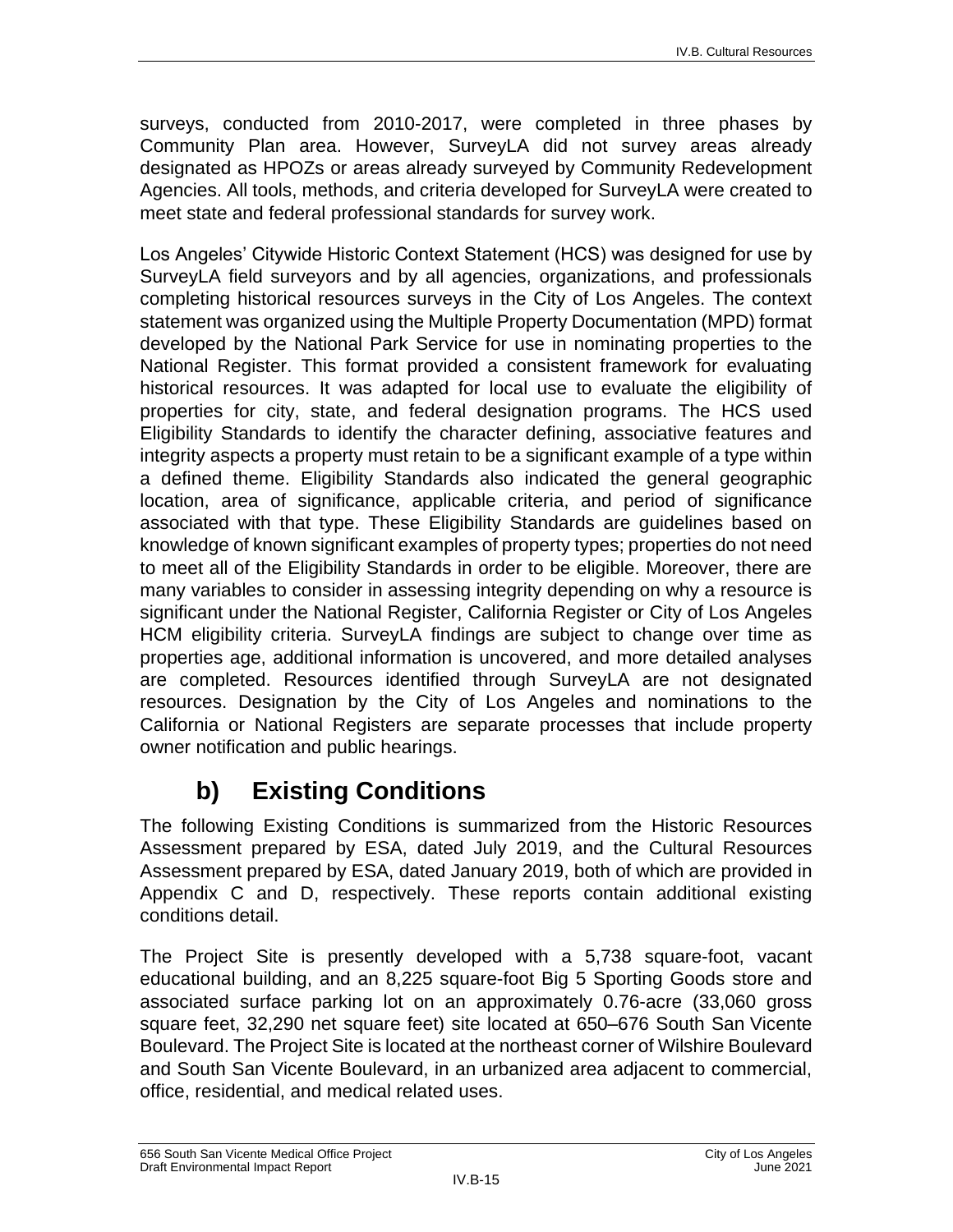## (1) Prehistoric Setting

The earliest evidence of occupation in the Los Angeles area dates to at least 9,000 years before present (B.P.) and is associated with a period known as the Millingstone Cultural Horizon.<sup>24,25</sup> Departing from the subsistence strategies of their nomadic big-game hunting predecessors, Millingstone populations established more permanent settlements. These settlements were located primarily on the coast and in the vicinity of estuaries, lagoons, lakes, streams, and marshes where a variety of resources including seeds, fish, shellfish, small mammals, and birds were exploited. Early Millingstone occupations are typically identified by the presence of handstones (manos) and millingstones (metates), while those Millingstone occupations dating later than 5,000 years B.P. contain a mortar and pestle complex as well, signifying the exploitation of acorns in the region.

Although many aspects of Millingstone culture persisted, by 3,500 years B.P. a number of socioeconomic changes occurred.<sup>26,27,28</sup> These changes are associated with the period known as the Intermediate Horizon. 29 Increased populations in the region necessitated the intensification of existing terrestrial and marine resources. 30 The Intermediate Horizon marks a period in which specialization in labor emerged, trading networks became an increasingly important means by which both utilitarian and non-utilitarian materials were acquired, and travel routes were extended. Archaeological evidence suggests that the margins of numerous rivers, marshes, and swamps within the Los Angeles River Drainage served as ideal locations for prehistoric settlement during this period. These well-watered areas contained a rich collection of resources and are likely to have been among the more heavily trafficked travel routes.

The Late Prehistoric period, spanning from approximately 1,500 years B.P. to the mission era, is the period associated with the florescence of the contemporary

 $\overline{\phantom{a}}$  $24$  E.J. Wallace, "A Suggested Chronology for Southern California Coastal Archaeology," Southwestern Journal of Anthropology, 1995, 11(3): 214-230.

<sup>25</sup> C.N. Warren, "Cultural Traditions and Ecological Adaptation on the Southern California Coast," in Archaic Prehistory in the United States, edited by Cynthia Irwin-Williams, Eastern New Mexico University Contributions in Anthropology, 1968, 1(3):1-14.

<sup>26</sup> Jon M. Erlandson, Early Hunter-Gatherers of the California Coast (New York: Plenum Press, 1994), pages 45-46.

 $27$  E.J. Wallace, "A Suggested Chronology for Southern California Coastal Archaeology," Southwestern Journal of Anthropology, 1995, 11(3): 214-230.

 $^{28}$  C.N. Warren, "Cultural Traditions and Ecological Adaptation on the Southern California Coast," in Archaic Prehistory in the United States, edited by Cynthia Irwin-Williams, Eastern New Mexico University Contributions in Anthropology, 1968, 1(3): 1-14.

<sup>&</sup>lt;sup>29</sup> E.J. Wallace, "A Suggested Chronology for Southern California Coastal Archaeology," Southwestern Journal of Anthropology 11(3): 214-230.

<sup>30</sup> Jon M. Erlandson, Early Hunter-Gatherers of the California Coast (New York: Plenum Press, 1994), pages 6 and 276.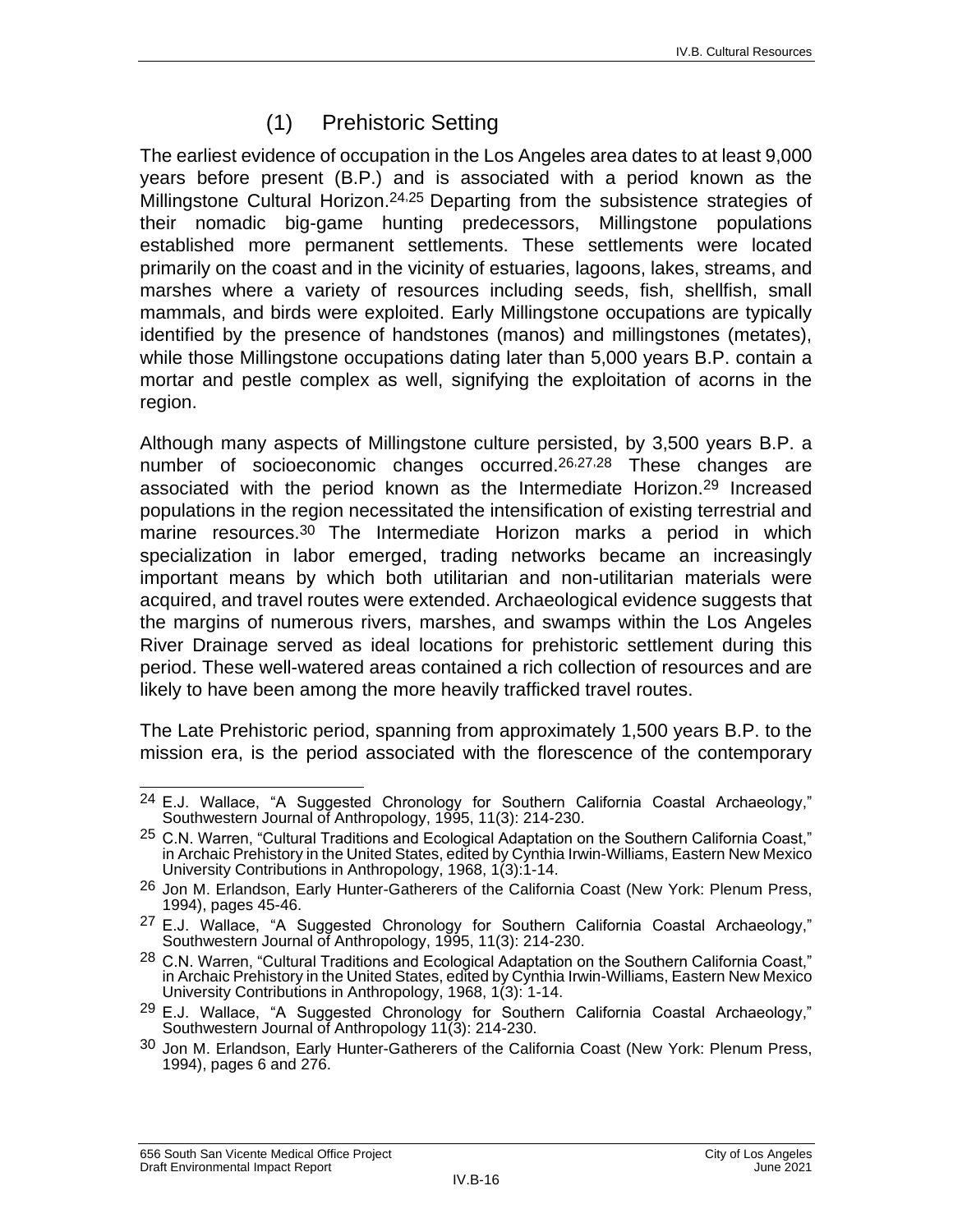Native American group known as the *Gabrielino.* 31 The *Gabrielino* occupied the southern Channel Islands and adjacent mainland areas of Los Angeles and Orange Counties. Maps produced by early explorers indicate that at least 26 *Gabrielino* villages were within proximity to known Los Angeles River courses, while an additional 18 villages were reasonably close to the river.<sup>32</sup>

### (2) Ethnographic Setting

The Project Site is located in a region traditionally occupied by the Takic-speaking Gabrielino Indians. The term "Gabrielino" is a general term that refers to those Native Americans who were administered by the Spanish at the Mission San Gabriel Arcángel. Prior to European colonization, the Gabrielino occupied a diverse area that included: the watersheds of the Los Angeles, San Gabriel, and Santa Ana rivers; the Los Angeles basin; and the islands of San Clemente, San Nicolas, and Santa Catalina.<sup>33</sup> The Gabrielino were hunter-gatherers who lived in permanent communities located near the presence of a stable food supply. Subsistence consisted of hunting, fishing, and gathering.

There were possibly more than 100 mainland villages and Spanish reports suggest that village populations ranged from 50 to 200 people. 34 Prior to actual Spanish contact, the Gabrielino population had been decimated by diseases, probably spread by early Spanish maritime explorers. The Gabrielino are estimated to have had a population numbering around 5,000 in the pre-contact period.<sup>35</sup> Villages are reported to have been the most abundant in the San Fernando Valley, the Glendale Narrows area north of downtown Los Angeles, and around the Los Angeles River's coastal outlets.<sup>36</sup> A map of Gabrielino villages, based on documents from the Portola expedition in 1769 and other ethnographic records, indicates that the closest Gabrielino site to the Project Site is the village and sacred site of *Kawegna,* the source of the name for Cahuenga Boulevard. This site is located approximately five to six miles north of the Project Site in the general area of Toluca Lake and Universal City. The next closest village to the Project Site is

 $\overline{\phantom{a}}$  $31$  E.J. Wallace, "A Suggested Chronology for Southern California Coastal Archaeology," Southwestern Journal of Anthropology 11(3): 214-230

<sup>32</sup> Blake Gumprecht, Los Angeles River: Its Life, and Possible Rebirth (Baltimore: The Johns Hopkins University Press, 2001), page 26.

<sup>33</sup> A.L. Kroeber, Handbook of the Indians of California (New York: Dover Publications, Inc., 1925, reprinted 1976), page 620.

<sup>&</sup>lt;sup>34</sup> Lowell J. Bean, and Charles R. Smith, "Gabrielino, in California," in Handbook of North American Indians, Vol. 8, edited by R.F. Heizer and W. C. Sturtevant, general editor, 1978, pages 538- 549.

<sup>35</sup> A.L. Kroeber, Handbook of the Indians of California (New York: Dover Publications, Inc., 1925, reprinted 1976), page 620.

<sup>36</sup> Blake Gumprecht, Los Angeles River: Its Life, and Possible Rebirth (Baltimore: Johns Hopkins University Press, 1999), page 31.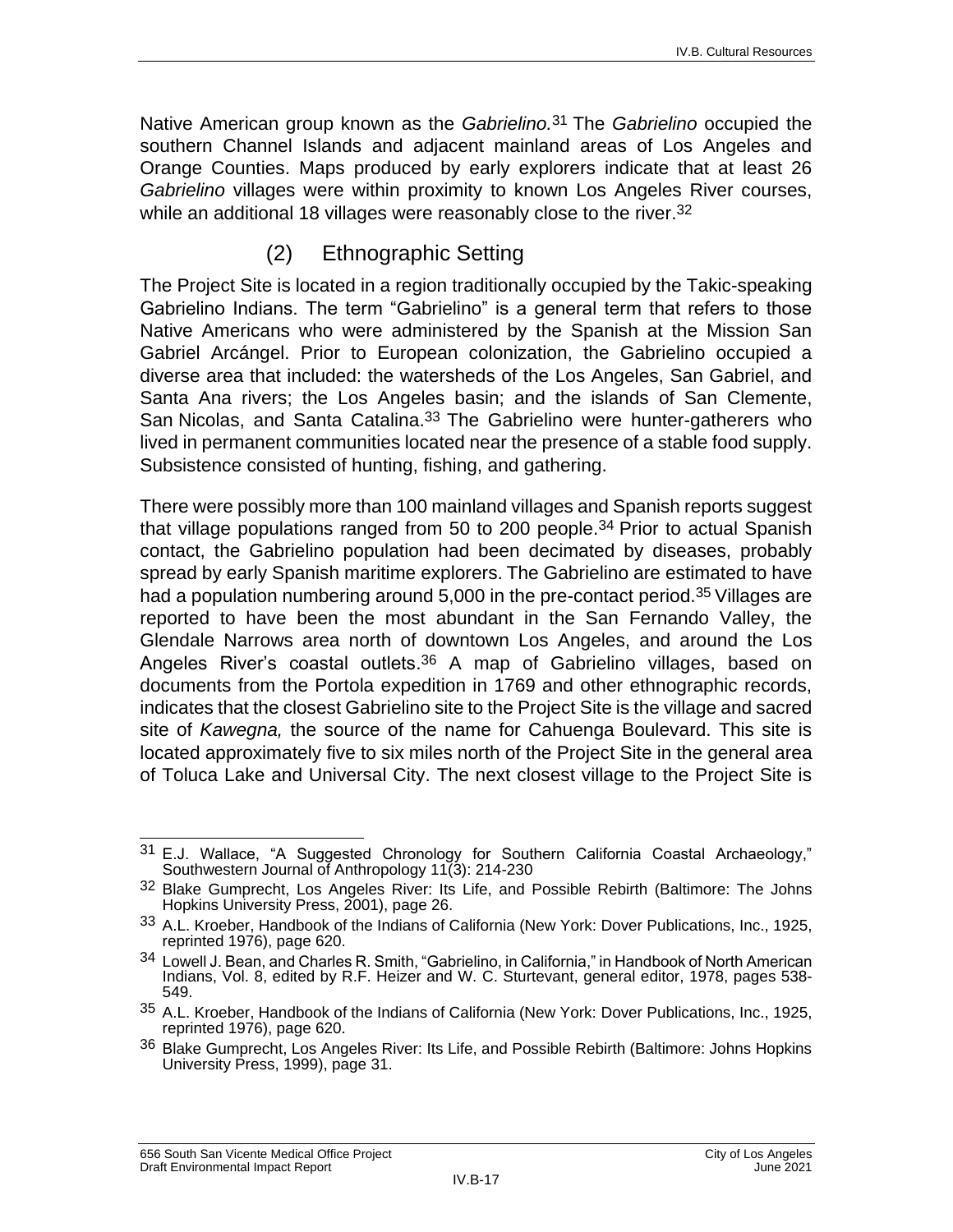the village of *Maungna,* which was once situated at the current location of Rancho Los Feliz, about six to seven miles east of the Project Site. 37

## (3) Historical Setting

The early Spanish settlers in El Pueblo de Los Angeles used the Tongva trails, and referred to the major trail between *Yangna* village and the La Brea Tar Pits as El Camino Viejo ("old road") and also as La Brea Road. During the Spanish period, this road lay between Rancho La Brea to the north and Rancho Las Cienegas to the south. It later became Wilshire Boulevard, an iconic and influential commercial corridor.38

During most of the 19th century, ranchers grazed cattle and sheep in open pastures, and farmers grew crops like barley and wheat, in the Wilshire Community Plan Area (CPA). Much of the land that is now part of the Fairfax and Beverly Grove neighborhoods (most commonly referred to as Beverly-Fairfax) was originally part of Rancho La Brea. Most of the Salt Lake Oil Field underlies neighborhoods in the northwestern portion of the Wilshire CPA, which once had been covered with oil derricks. The La Brea Tar Pits are a surface manifestation of this vast underground resource. In 1900 rancher A.F. Gilmore began oil exploration on the small piece of the rancho he had acquired.<sup>39</sup>

By the 1910s, Gilmore and his son E.B. Gilmore realized that residential and commercial development was more profitable than oil production. By the early 1930s, most of the land in the Fairfax neighborhood, north of Wilshire Boulevard, had been subdivided and thoroughly developed. Gilmore sold off the less productive portions of his land. The Beverly-Fairfax development was automobilefocused, since it was outside of the Los Angeles Railway's streetcar system. New neighborhood subdivisions in the Beverly-Fairfax area were developed. Many of these were two-story duplexes and fourplexes in a variety of Period Revival styles and constructed from the mid-1920s to the early 1930s. A prominent, unusually intact, and somewhat late example of an apartment house district is Beverly Square, constructed in the 1930s and 1940s.40

Starting in 1922, J. Harvey McCarthy planned Carthay Center (later Carthay Circle) as a subdivision of mostly one-story, Period Revival single-family residences and

 $\overline{\phantom{a}}$  $37$  William, McCawley, The First Angelinos: The Gabrielino Indians of Los Angeles (Banning, CA: Malki Museum Press, 1996), page 55.

<sup>38</sup> Architectural Resources Group, Historic Resources Survey Report: Wilshire Community Plan Area, page 10.

<sup>39</sup> Architectural Resources Group, Historic Resources Survey Report: Wilshire Community Plan Area, page 18.

<sup>40</sup> Architectural Resources Group, Historic Resources Survey Report: Wilshire Community Plan Area.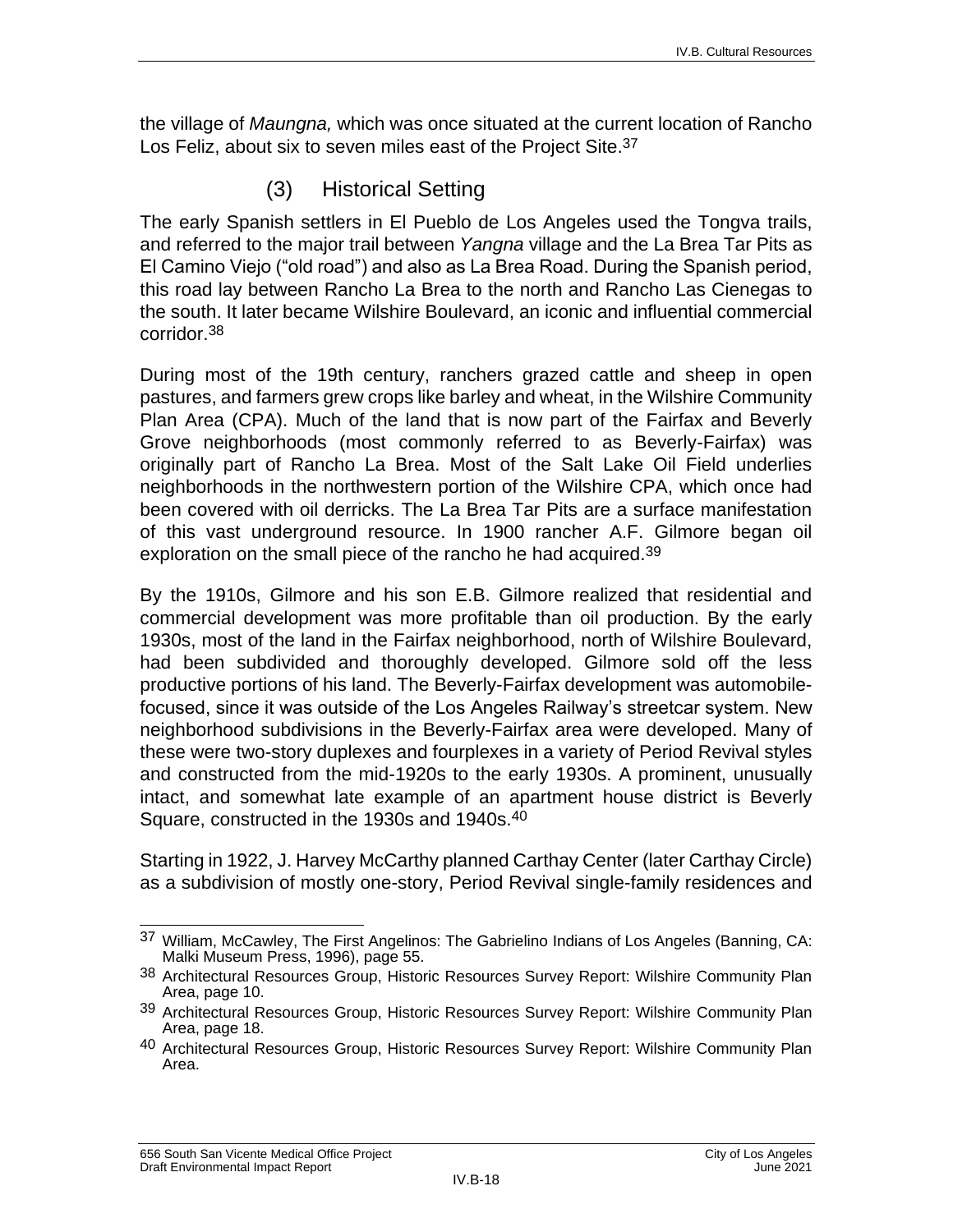some multi-family housing. The development included commercial and institutional elements, such as the Carthay Circle Theater. The subdivision's layout created a distinctive sense of place by breaking with the surrounding street grid to form an irregular street pattern around San Vicente Boulevard that emphasized pedestrian access. Carthay Circle's deed restrictions barred non-whites from owning property, prohibited flat roofs, and mandated design review of new construction by a homeowners' association.41

In 1934, Fred Beck and Roger Dahlhjelm opened the Farmers Public Market at West Third Street and Fairfax Avenue (on land owned by E.B. Gilmore), where local farmers sold their produce out of their trucks. Soon, buildings were constructed at the location and restaurants, ice cream stands, flower shops, and other retail stores began selling at the market. The Farmers Market still exists in its original location. It once included a drive-in movie theater, a racetrack, and a stadium.42

The area saw little commercial development during World War II. In the postwar years, large office buildings for high-profile corporations were constructed along Wilshire Boulevard. New York developer Norman Tishman was the first to build large office buildings along Wilshire Boulevard and, soon after, many other developers joined him, making the area well-known as a business center. The postwar period saw a shift in the area's architecture to sleek Modern styles. Prudential Tower (now Museum Square), designed by Welton Becket's firm in 1948 for Prudential Insurance, was the first example of the International Style in the Wilshire CPA. The 1957 lifting of the City's 150-foot height limit restriction led to skyscrapers, bringing an important change to the skyline.<sup>43</sup>

The Project Site itself is associated with the Regional Commercial Centers and Corridors (1875–1980) SurveyLA theme, which is discussed below:

*One commercial historic district and six commercial planning districts were identified along major arterial corridors (including 3rd Street, Beverly Boulevard, Fairfax Avenue and Pico Boulevard) throughout the Wilshire CPA. All were developed predominantly between the 1920s and 1940s, with most in relation to automobile travel; however, they are also located on or near historic streetcar and motorcoach lines and are pedestrian-oriented (they are low scale, maintain storefronts with large display windows, and have limited on-site* 

 $\overline{\phantom{a}}$ 41 Architectural Resources Group, Historic Resources Survey Report: Wilshire Community Plan Area, page 10

<sup>42</sup> Architectural Resources Group, Historic Resources Survey Report: Wilshire Community Plan Area, page 18.

<sup>43</sup> Architectural Resources Group, Historic Resources Survey Report: Wilshire Community Plan Area, page 13.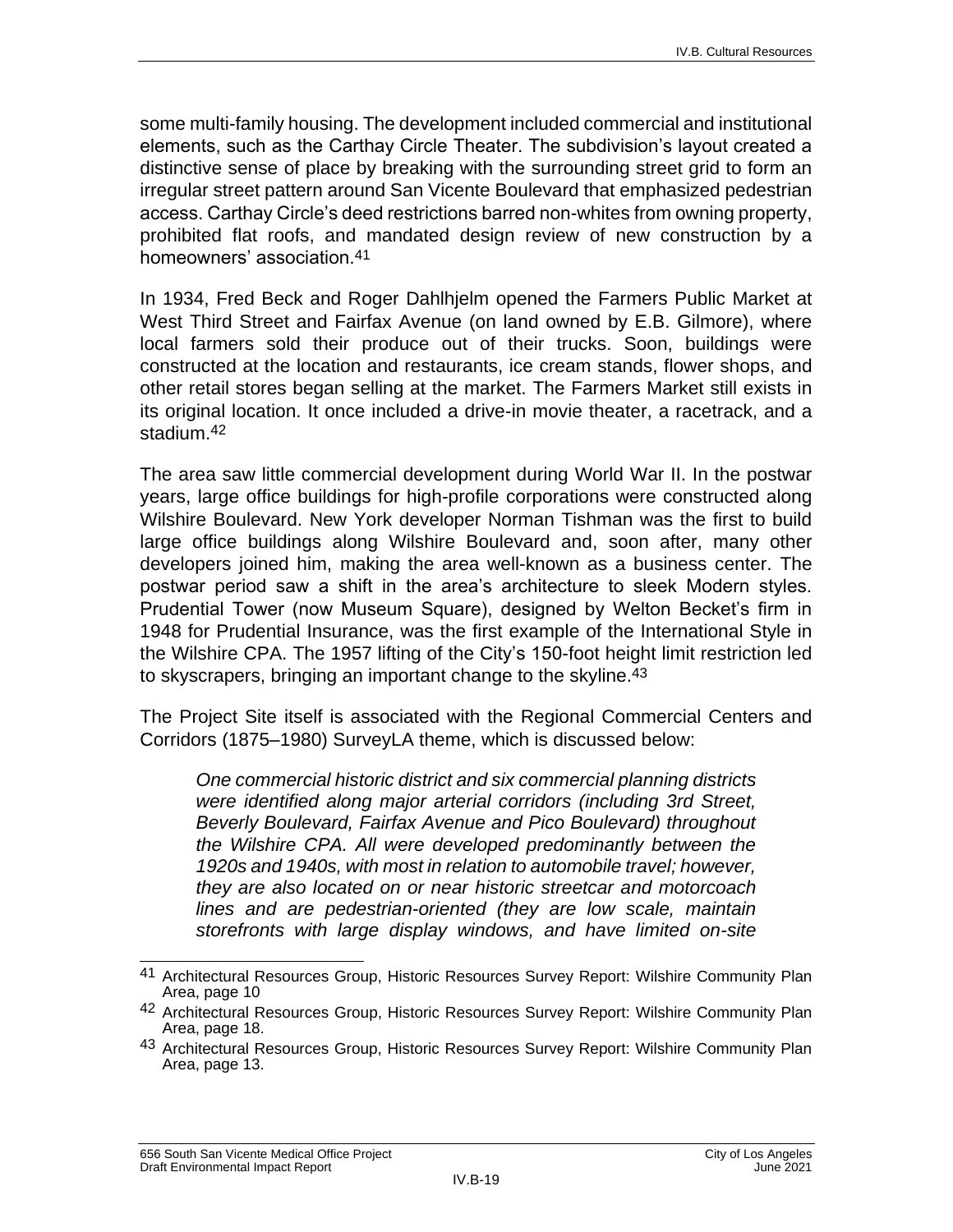*parking). The Beverly Boulevard Commercial Historic District is located roughly between North Detroit Street and North Stanley Avenue, in the Beverly-Fairfax neighborhood. The commercial planning districts have endured alterations and infill over the years and do not appear to be eligible as historic districts due to compromised integrity; however, they may merit special consideration in the planning process.44*

## (4) Architectural Themes

The architectural themes presented in this section are relevant to the single historic-period building on the Project Site, discussed further below. However, this building was originally two separate buildings, which were subsequently joined. For this reason, two architectural themes are appropriate. These themes provide the context against which the building was evaluated for listing in the California Register.

#### *(a) Streamline Moderne (1934–1945)*

The first building constructed onsite was originally an example of the Streamline Moderne style. Following the height of Art Deco in the early 1930s, the Streamline Moderne style was an economic and stylistic response to the ravaging effects of the Great Depression. Streamline structures continued to suggest modern values of movement and rejection of historic precedents, but with far less opulence and more restraint than Art Deco of the late 1920s and early 1930s. Yet the Streamline Moderne differed from the "High Art Modern Architecture" of the early 1930s in that it "continued to regard design as 'styling' and that architecture should represent or perform as an image rather than be used as a space to radically change one's everyday life. Proponents of Streamline Moderne argued that their purpose was not to create an architecture that functioned in the same way as the ocean liner, airplane, or locomotive; rather, the buildings would symbolize those things and, therefore, remind one of the 'modern' future."45 Streamline Moderne architecture took its cue from the emerging field of industrial design and borrowed imagery from transportation, in particular, the ocean liner.

Popular between 1934 and 1945, character-defining features of Streamline Moderne style include horizontally oriented masses, flat rooflines with coping or flat parapets, smooth stucco or concrete exteriors, relatively unadorned and unornamented surfaces, curved end walls and corners, glass block and porthole windows, windows "punched" into walls, flat canopies over entrances, pipe railings

 $\overline{\phantom{a}}$ 44 Architectural Resources Group, Historic Resources Survey Report: Wilshire Community Plan Area, page 25.

<sup>45</sup> Patrick Pascal, Kesling, Modern Structures Popularizing Modern Design in Southern California 1934-1962, 2002, page 10.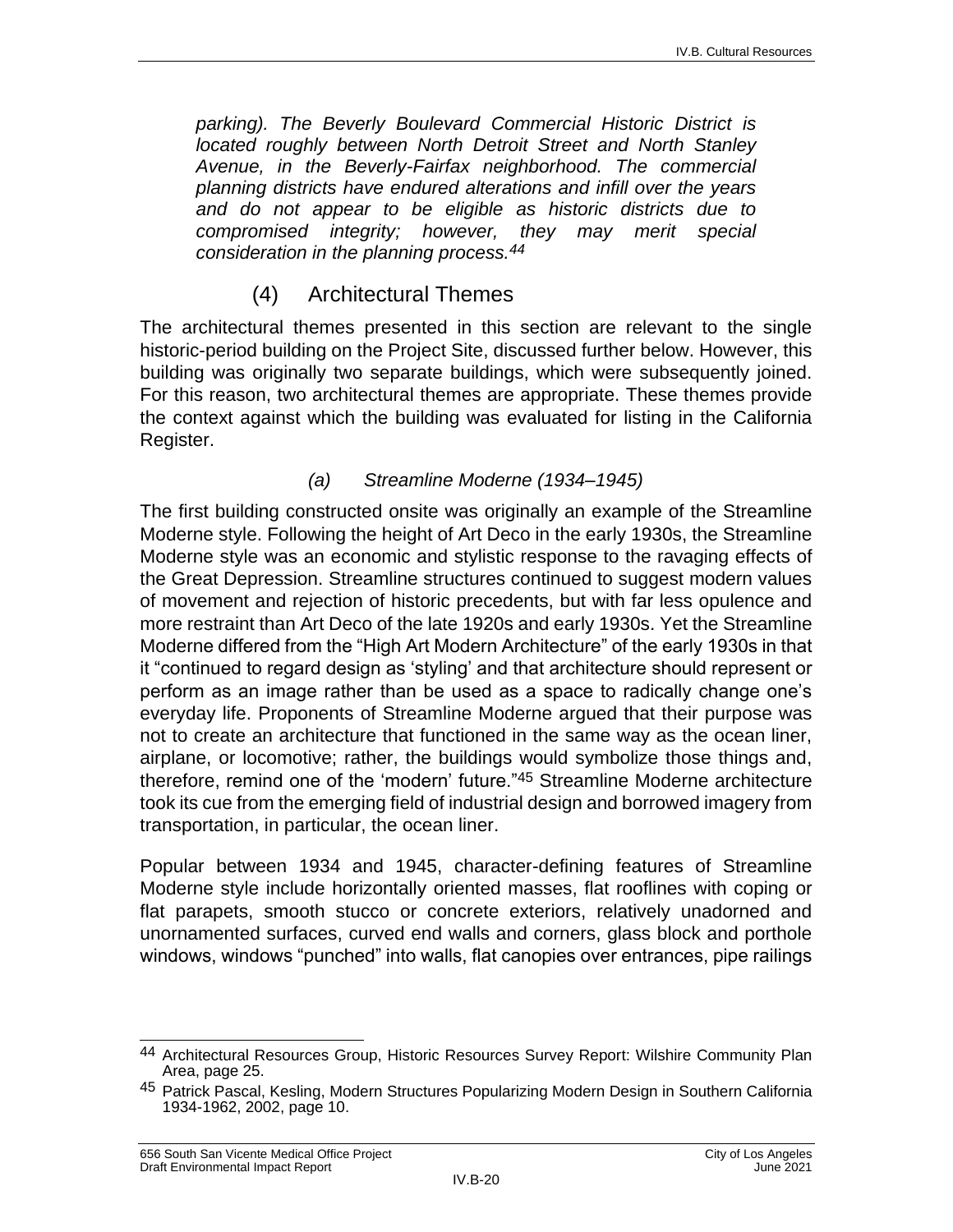used along staircases and balconies, grooved moldings and stringcourses, and steel sash windows.

#### *(b) Mid-Century Modern Architecture (1945-1970)*

The second building constructed onsite is an example of the Mid-Century Modern architectural style. In the post-World War II period in America, Modern architecture became the predominant architectural style applied to buildings of every type. During the 1950s and 1960s, distinct and identifiable stylistic variants of Modernism evolved. The aesthetic closest to the 1920s origins of Modernism in Europe was dubbed the International Style and was identified by its rectilinear form, flat roofs, open floor plans, use of steel and glass, and lack of applied ornamentation. Local variants of Modern design, while based upon International Style tenets, were generally less formal in their expression of Modernist tenets with results that vary widely in terms of materials, form, and spatial arrangements. Mid-Century Modern architecture is more organic and less structured than the International Style. It is characterized by more solid wall surfaces and emphasis is often placed on stylized architectural focal points/features.

Mid-Century Modern design used sleek, simplified geometry and asymmetrical, intersecting angular planes of masonry volumes and glass curtain walls, locked together by a flat planar roof. Designers embraced the optimistic spirit of the time, experimenting with the newest technologies and materials in building, such as concrete and aluminum, and incorporating futuristic elements. The features of the Mid-Century Modern style are simple geometric forms, post-and-beam construction, flat or low-pitched gabled roofs, flush mounted steel framed windows or large single-paned wood-framed windows, and brick or stone often used as primary accent material.

### (5) Identification of Historical Resources within the Project Site

As discussed further in the Historic Resources Assessment, provided in Appendix C of this Draft EIR, a Project Site visit was conducted by a qualified ESA architectural historian to identify historical resources over 45 years in age on the Project Site and in the vicinity and to assess potential Project impacts on such resources.

Currently there are two buildings on the Project Site: 1) located at 650-658 South San Vicente Boulevard, which is currently vacant, but was a former Montessori Children's World preschool (referred to herein as Building 1) and 2) located at 6601 Wilshire Boulevard, which currently includes a Big 5 Sporting Goods store (referred to herein as Building 2).

Historically, Building 1 was originally two separate buildings (located at 650 South San Vicente Boulevard and 658 South San Vicente Boulevard) built in two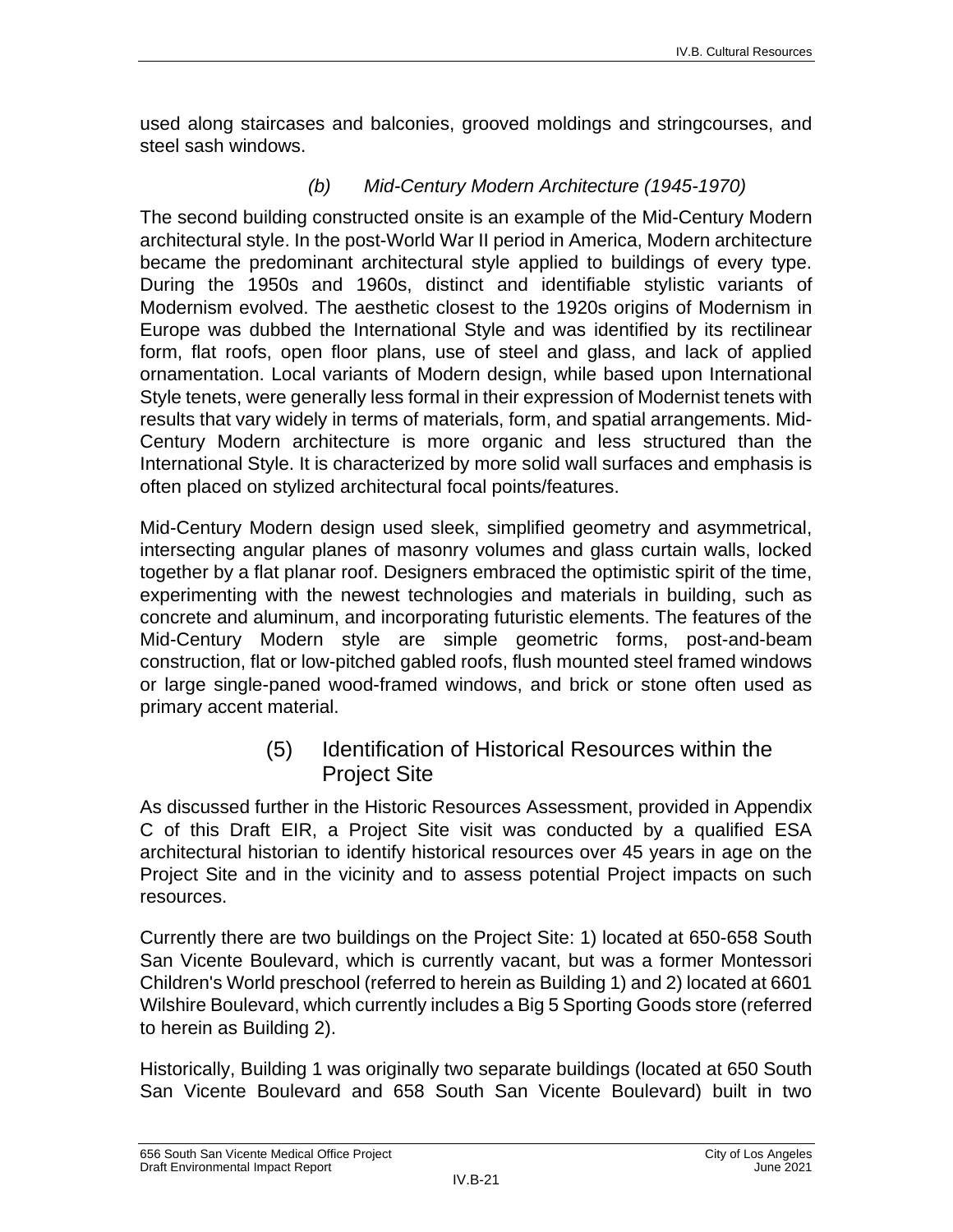separate architectural styles. These two buildings were connected by 2003 and, thereafter, were used as single-use building (most recently the Montessori preschool). Constructed in 1977, Building 2 is less than 45 years old and, thus, does not meet the age threshold as defined by the OHP. The following discussion, then, focuses on Building 1, though a more detailed discussion can be found in the Historic Resources Assessment (Appendix C).

Building 1 is located directly adjacent to Orange Street and South San Vicente Boulevard. The one-story building features an irregular footprint consisting of two separately constructed office buildings that have been connected and are currently used as one building. A flat roof with composite sheets covers both building sections. Overall, the combined building does not reflect its separate, original architectural styles. The first building constructed as part of Building 1 (referred to herein as Building 1-A) was constructed in 1945. It is a one-story frame and stucco building with an irregular-shaped footprint and is covered by a flat, composition sheet roof. A parapet stucco wall is used for signage. The building's original design appears to have had Streamline Moderne influences with a curved corner wall and glass block window. The trim detail on the bottom of the parapet wall appears to have originally been a Streamline Moderne-style comprising horizontal speed stripe meant to portray fluidity and motion. The main entrance faces South San Vicente Boulevard and features an addition of a porch-like flat arcade of wood board and thin wood piers, constructed in 1965. The secondary façade of Building 1-A includes about two-thirds of the lot. The stucco wall is topped by exterior trim that continues from the south façade and features four large replacement reflective glass windows.

The second building constructed as part of Building 1 in 1951 (referred to as Building 1-B herein) is located to the southeast of Building 1-A and was constructed of reinforced brick in a Mid-Century Modern style. The bottom half of the south façade is concrete block in stack bond and the top half is painted concrete.46 At the top of the building on the San Vicente Boulevard side is a continuation of the parapet from the adjacent building, which was likely added in 1995 when the parapets were damaged and subsequently seismically repaired. The secondary façade of Building 1-B is composed of concrete block masses with a recessed cut-out that is covered by a canopy with coping. The facade is obscured from the street by gates to a surface parking lot for staff on the adjacent lot. As detailed in the Historic Resources Assessment, when assessed against the architectural themes presented above, as well as occupation history and other factors, it has been determined that Building 1 lacks significance as it does not appear to have a significant association with early development patterns in the Project vicinity or the productive lives of historic personages, and does not possess architectural merit. As such, the property was found ineligible under all of the applicable federal, State, and local criteria. Furthermore, Building 1 does not

 $\overline{\phantom{a}}$  $46$  In brickwork, a patterned bond where the facing brick is laid with all vertical joints aligned.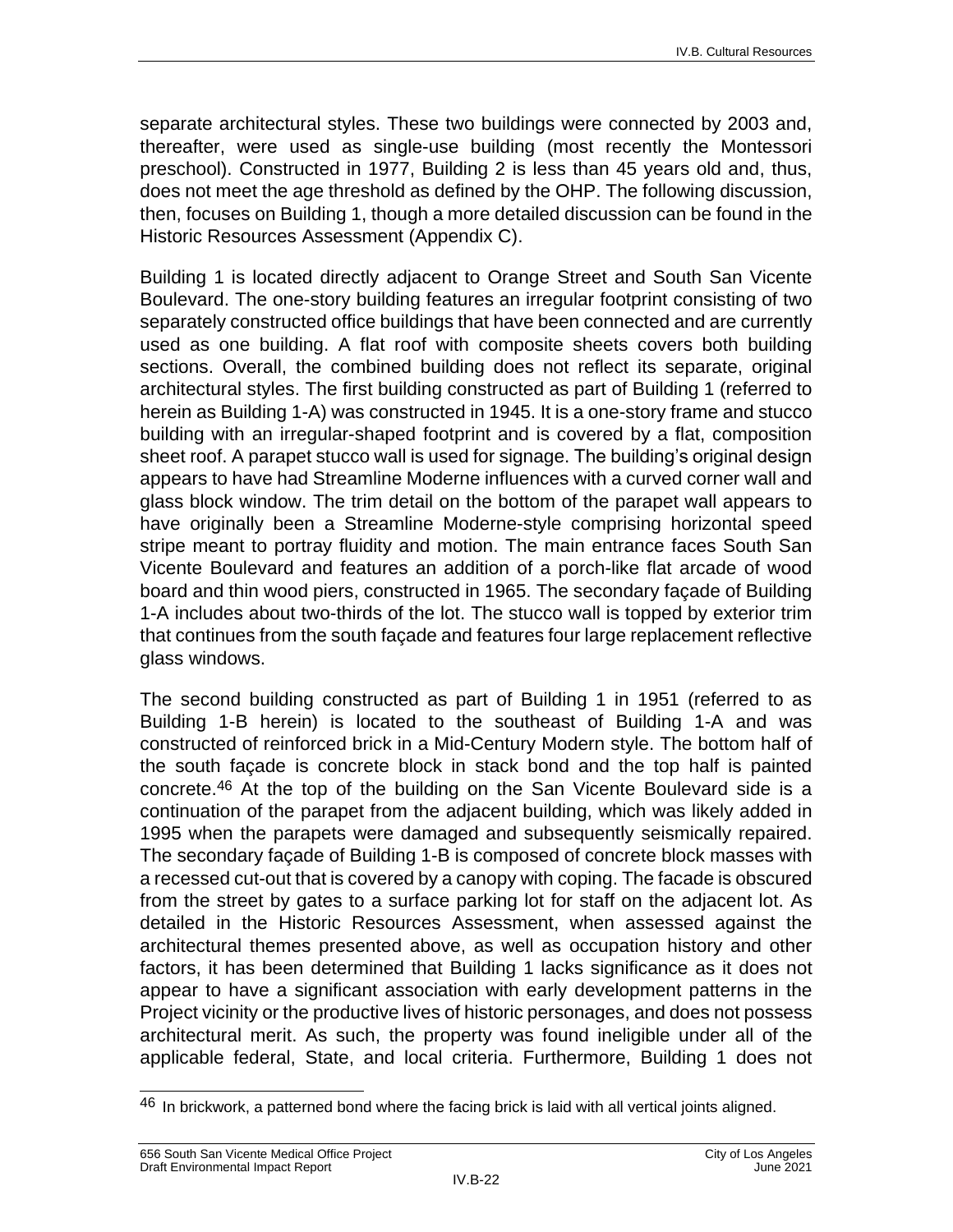qualify as a contributor to a potential historic district. Therefore, Building 1 is not eligible for listing in the National Register, California Register or as a City of Los Angeles HCM or as a contributor to a potential district or HPOZ and is not considered a historical resource pursuant to CEQA, or by any measure beyond CEQA.

## (6) Historical Resources within the Project Vicinity

In addition to an assessment of buildings on the Project Site, potential indirect impacts to adjacent and nearby historical resources were also assessed. The indirect impacts study area was defined as 0.25 miles from the Project Site, which provides a reasonable assessment of nearby potentially historic buildings, given the dense, urban setting with limited sight distance from the Project Site. The historical resources identified below include those resources that have been identified by a survey but not designated as a landmark, in addition to those designated as a local HCM, California Register historical resource, or National Register historic property. In the City of Los Angeles, some of the resources are designated as an HCM or are located within a district or HPOZ. In the City of Beverly Hills, one of the resources is designated as a Historic Landmark. Historical resources that possess direct and indirect views of the Project Site may have the potential to be indirectly altered by the Project and are described in the analysis presented below. Based on a review of the National Register of Historic Places, the California Register of Historic Places, CHRIS, and SurveyLA, a total of 11 historical resources were identified within 0.25 miles of the Project Site, of which nine would have direct views of the Project, one would have indirect views of the Project, and one would have no views of the Project. These are provided in **Table IV.B-1,** *Historical Resources Located within 0.25-miles of the Project Site*.

While the Project's large scale would alter the low-rise setting of the Project Site, contemporary multi-story and high-rise, non-historic built resources have already been introduced into the Project vicinity including 6400 Wilshire (mid-rise) to the west, 6500 Wilshire (high-rise) to the east, 8200 Wilshire (mid-rise) across Wilshire to the east, 8833 Wilshire (high-rise) across Wilshire to the west. Furthermore, Wilshire Boulevard is characterized by a wide variety in scale ranging from small low-rise commercial storefronts to large high-rise office buildings. Below is a discussion of the viewshed analyses conducted for each of the resources with a view of the Project Site.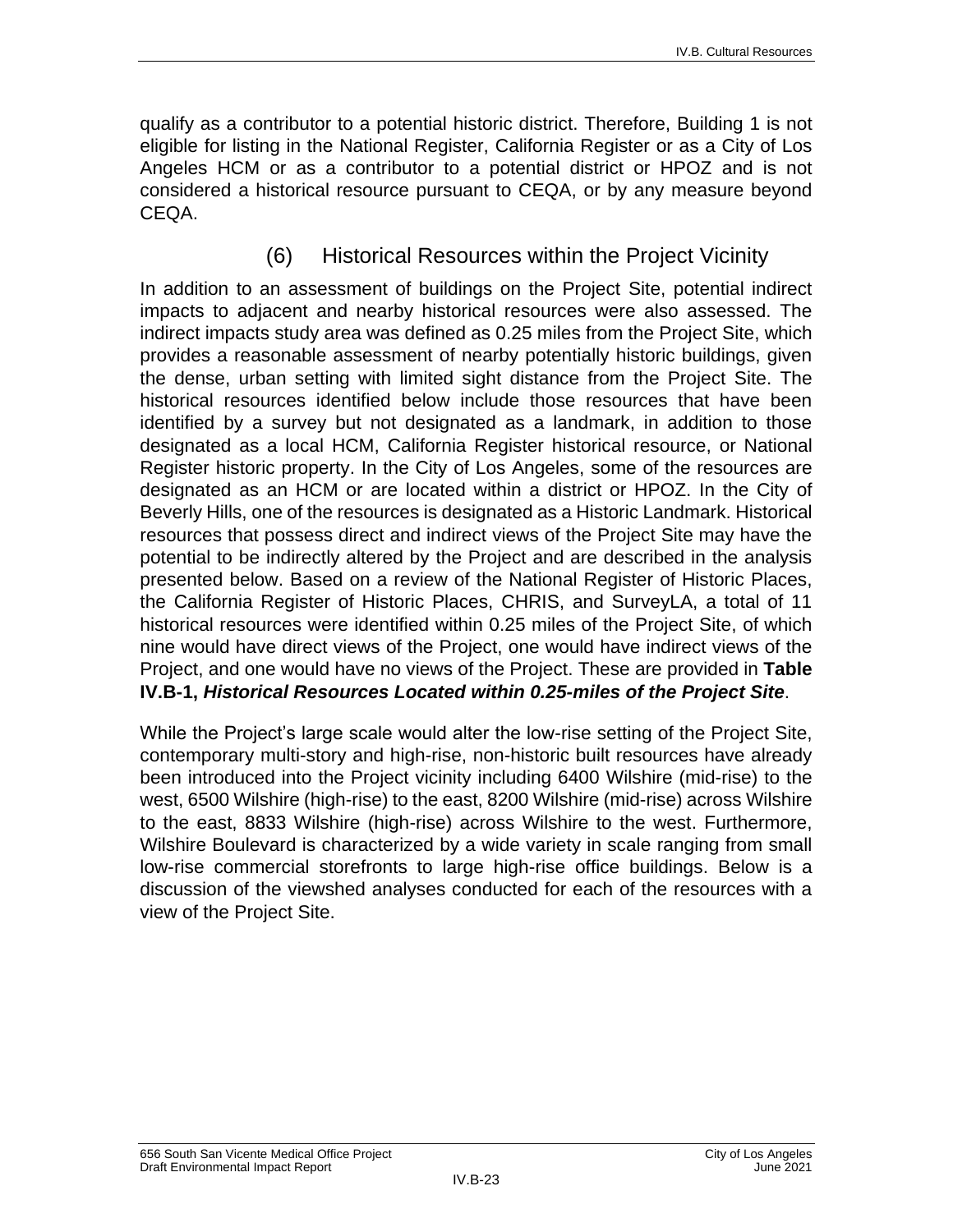| No.         | <b>Name</b>                                                                                           | <b>Address</b>                                                                                                                                                                                                                                                | <b>Description</b>                                                                                                                                                                                                                                                                                                                                                                   | <b>CHR Status Code(s)</b>                                                                                                                                                                      | <b>Date</b><br><b>Recorded</b> | <b>Distance</b><br>from Project<br><b>Site</b>            | View of<br><b>Project Site</b> |
|-------------|-------------------------------------------------------------------------------------------------------|---------------------------------------------------------------------------------------------------------------------------------------------------------------------------------------------------------------------------------------------------------------|--------------------------------------------------------------------------------------------------------------------------------------------------------------------------------------------------------------------------------------------------------------------------------------------------------------------------------------------------------------------------------------|------------------------------------------------------------------------------------------------------------------------------------------------------------------------------------------------|--------------------------------|-----------------------------------------------------------|--------------------------------|
| $\mathbf 1$ | N/A                                                                                                   | San Vicente Boulevard<br>between Stanley Avenue<br>and Wilshire Boulevard, Los<br>Angeles                                                                                                                                                                     | Landscaped median constructed<br>between 1955 and 1961 after removal<br>of the Los Angeles Railway streetcar<br>tracks. Recorded as three segments<br>(this is segment two of three). It is a<br>prominent visual landmark that<br>appears to meet local criteria only and<br>may not meet significance thresholds<br>for National Register or California<br>Register eligibility.   | 5S3                                                                                                                                                                                            | 1/26/2015                      | Middle of San<br>Vicente Blvd.<br>0.03 mile (139<br>feet) | <b>Direct View</b>             |
| 2           | N/A                                                                                                   | San Vicente Boulevard<br>between Wilshire Boulevard<br>and Oakhurst Drive, Los<br>Angeles                                                                                                                                                                     | Landscaped median constructed<br>between 1955 and 1961 after removal<br>of the Los Angeles Railway streetcar<br>tracks. Recorded as three segments<br>(this is segment three of three). It is a<br>prominent visual landmark that<br>appears to meet local criteria only and<br>may not meet significance thresholds<br>for National Register or California<br>Register eligibility. | 5S3                                                                                                                                                                                            | 1/26/2015                      | 0.02 mile (103<br>feet)                                   | <b>Direct View</b>             |
| 3           | 6th Street-<br>Orange<br><b>Street Multi-</b><br>Family<br>Residential<br>Historic<br><b>District</b> | Along West 6th Street and<br>West Orange Street,<br>between South San Vicente<br>Boulevard and South Fairfax<br>Avenue, Los Angeles                                                                                                                           | 221 parcels containing two-story,<br>multi-family residences. The dominant<br>period of development for the district<br>is 1915 to 1954, and most apartments<br>are constructed in the Spanish<br>Colonial Revival (several with Moorish<br>Revival characteristics) and<br>Mediterranean Revival styles, with<br>some in the French Revival and<br>Minimal Traditional styles.      | 3S, 3CS, 5S3<br>District not designated; 3 HCMs<br>within the district:<br>6400 West Orange Street (No.<br>1192), 6401 West Orange<br>Street (No. 1193), and 6606 W<br>Maryland Drive (No.923) | 1/26/2015                      | 0.01 mile (70<br>feet)                                    | <b>Indirect View</b>           |
| 4           | Carthay<br>Circle                                                                                     | Centered around McCarthy<br>Vista, Foster and Cabrillo<br>Drives, north of Olympic<br>Boulevard, west of Fairfax<br>Avenue, along Schumacher<br>Drive on the west, all along<br>San Vicente Boulevard, and<br>along Warner Drive on the<br>north, Los Angeles | Neighborhood developed between<br>1922 and 1944 with underground<br>utilities. Most single-family residences<br>are in the Spanish Colonial Revival<br>style. Some are in Tudor, French, and<br>American Colonial Revival styles.                                                                                                                                                    | 5S1<br>Carthay Circle Historic<br>Preservation Overlay Zone<br>effective July 24, 1998                                                                                                         | 7/24/1998                      | 0.03 mile (153<br>feet)                                   | <b>Direct View</b>             |

#### **TABLE IV.B-1 HISTORICAL RESOURCES LOCATED WITHIN 0.25 MILES OF THE PROJECT SITE**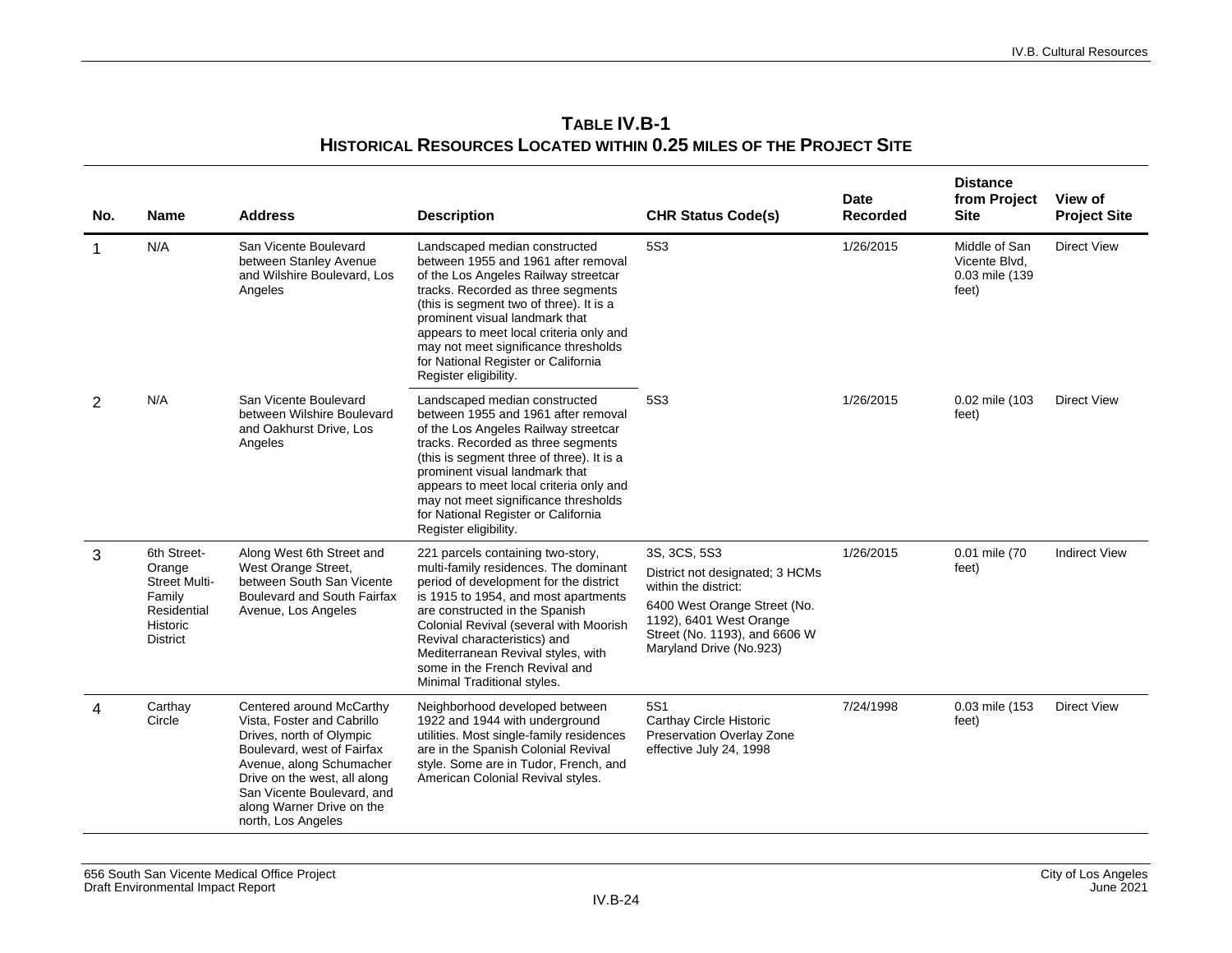| No.            | <b>Name</b>                       | <b>Address</b>                                   | <b>Description</b>                                                                                                                                                                                                                                          | <b>CHR Status Code(s)</b>                                             | <b>Date</b><br><b>Recorded</b> | <b>Distance</b><br>from Project<br><b>Site</b> | View of<br><b>Project Site</b> |
|----------------|-----------------------------------|--------------------------------------------------|-------------------------------------------------------------------------------------------------------------------------------------------------------------------------------------------------------------------------------------------------------------|-----------------------------------------------------------------------|--------------------------------|------------------------------------------------|--------------------------------|
| 5              | N/A                               | 6535 West Wilshire<br>Boulevard, Los Angeles     | Excellent example of American<br><b>Colonial Revival commercial</b><br>architecture on Wilshire's Miracle Mile.                                                                                                                                             | 3S, 3CS, 5S3                                                          | 1/26/2015                      | 0.01 mile (57<br>feet)                         | <b>Direct View</b>             |
| 6              | N/A                               | 560 South San Vicente<br>Boulevard, Los Angeles  | Excellent example of Streamline<br>Moderne multi-family residential<br>architecture in the Wilshire area.                                                                                                                                                   | 3S, 3CS, 5S3                                                          | 1/26/2015                      | 0.16 mile (855<br>feet)                        | <b>Direct View</b>             |
| $\overline{7}$ | Clock Drive-<br>In Market         | 8423 Wilshire Boulevard,<br><b>Beverly Hills</b> | One of the best examples of Spanish<br>Colonial Revival architecture on<br>Wilshire Boulevard.                                                                                                                                                              | 3S, 3CS, 5S1                                                          | 6/21/2016                      | 0.14 mile (718<br>feet)                        | No View                        |
| 8              | Fox Wilshire-<br>Saban<br>Theater | 8440-8444 Wilshire<br>Boulevard, Beverly Hills   | Art Deco style theater designed by<br>master architect South Charles Lee<br>and associated with the cultural and<br>recreational history of Beverly Hills.                                                                                                  | 1S, 5S1<br>Beverly Hills Landmark No. 13;<br><b>National Register</b> | 5/8/2013                       | 0.14 mile (744<br>feet)                        | <b>Direct View</b>             |
| 9              | N/A                               | 8400 Wilshire Boulevard.<br><b>Beverly Hills</b> | Art/Deco style corner commercial<br>building. Designed by Frank Stieff.<br>Built in 1935. Contributor to potential<br>Art Deco/Moderne Architecture<br>District.                                                                                            | 3CD                                                                   | 6/9/2006                       | 0.12 mile (639<br>feet)                        | <b>Direct View</b>             |
| 10             | N/A                               | 8383 Wilshire Boulevard.<br><b>Beverly Hills</b> | Modern "Y-shaped" office building.<br>Contributor to the potential Post World<br>War II Modern Commercial Office<br><b>Building District</b>                                                                                                                | 3CD                                                                   | 6/9/2006                       | 0.03 mile (175<br>feet)                        | <b>Direct View</b>             |
| 11             | Great<br>Western<br>Savings       | 8484 Wilshire Boulevard.<br><b>Beverly Hills</b> | One of the first buildings designed<br>with computer-aided design and<br>designed by master architect William<br>Pereira. Appears individually eligible<br>and Contributor to potential Post<br>World War II Modern Commercial<br>Office Building District. | 3CB                                                                   | 6/9/2006                       | 0.18 mile (938<br>feet)                        | <b>Direct View</b>             |
|                | <b>SOURCE: ESA, 2020.</b>         |                                                  |                                                                                                                                                                                                                                                             |                                                                       |                                |                                                |                                |

**TABLE IV.B-1 HISTORICAL RESOURCES LOCATED WITHIN 0.25 MILES OF THE PROJECT SITE**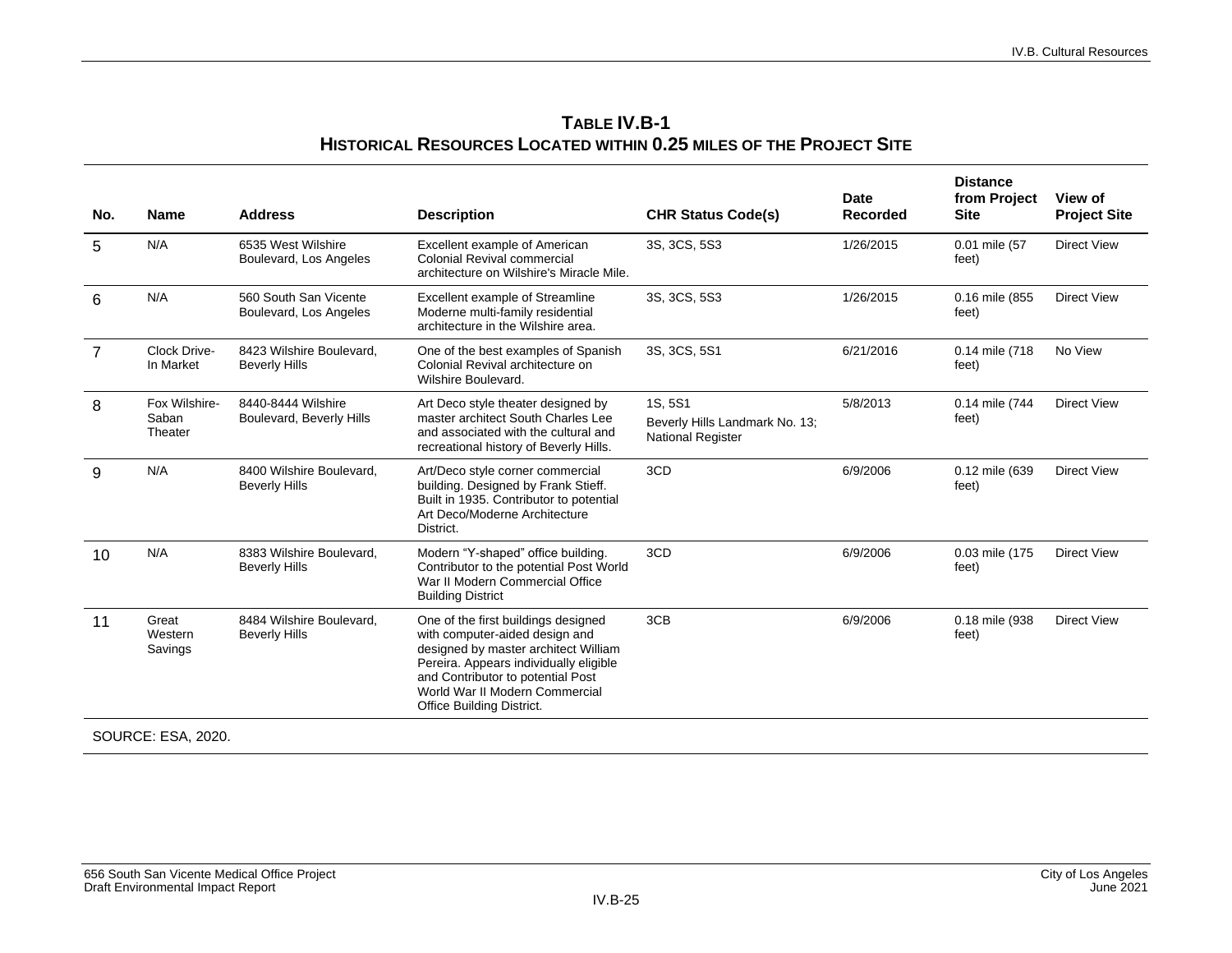#### **6535 West Wilshire Boulevard**

The closest historic resource is a two-story American Colonial Revival building across South Sweetzer Avenue from the Project Site at 6535 West Wilshire Boulevard. While the Project would affect the setting of 6535 West Wilshire Boulevard, as it would be introducing a change in scale on the Project Site from one to 12 stories, the setting of this historic resource has already been altered by another 12-story building, the Jewish Federation Goldsmith Center, at 6505 Wilshire Boulevard. The immediate setting of the Project Site is the Jewish Federation Goldsmith Center's one-story visitor parking adjacent to 6535 West Wilshire Boulevard. Further, as the 6535 West Wilshire Boulevard building is across the street from the Project Site, the immediate neighborhood setting and scale for its block would be preserved. The setting has also been altered by a billboard at an approximately five-story height that rises from the courtyard of 6535 West Wilshire Boulevard. Finally, SurveyLA does not consider the setting one of the essential integrity considerations for an American Colonial Revival commercial building like 6535 West Wilshire Boulevard.

The main views of 6535 West Wilshire Boulevard are from the east along Wilshire and San Vicente Boulevards. The full visual appearance of the historic building from this direction along both boulevards will be preserved. The Project would block views of 6535 West Wilshire Boulevard from the west along Wilshire Boulevard. However, existing views from the west are partial due to an existing City of Beverly Hills vertical sign and the 8383 Wilshire Boulevard building. Adverse alterations from the west resulting from the Project would be minor as the existing view is limited. There is no view of 6535 West Wilshire Boulevard from approximately two blocks further west along San Vicente Boulevard, as the view of the historic building is blocked by existing two-story buildings and the trees of the San Vicente Boulevard median. Therefore, upon Project completion, the resource at 6535 West Wilshire Boulevard would still retain its eligibility and would still be visible within the streetscape and urban context and indirect impacts would not be significant.

#### **8383 Wilshire Boulevard**

Across San Vicente Boulevard from the Project Site is 8383 Wilshire Boulevard, an 11-story modern "Y-Shaped" office building surveyed as part of the *City of Beverly Hills Historic Resources Survey Report (Survey Area 5: Commercial Properties)*, prepared by Jones & Stokes, in 2007. The 8383 Wilshire Boulevard is the most prominent building at the intersection of South San Vicente Boulevard and Wilshire Boulevard. The height of the Project would potentially alter the setting of 8383 Wilshire Boulevard. At 12 stories, the Project would be the tallest building in the immediate area and would shift the scale of the setting. However, the character-defining scale, setback, and massing of 8383 Wilshire Boulevard, and the main character-defining viewsheds of 8383 Wilshire Boulevard from the west along San Vicente and Wilshire Boulevards would be retained. Therefore, it would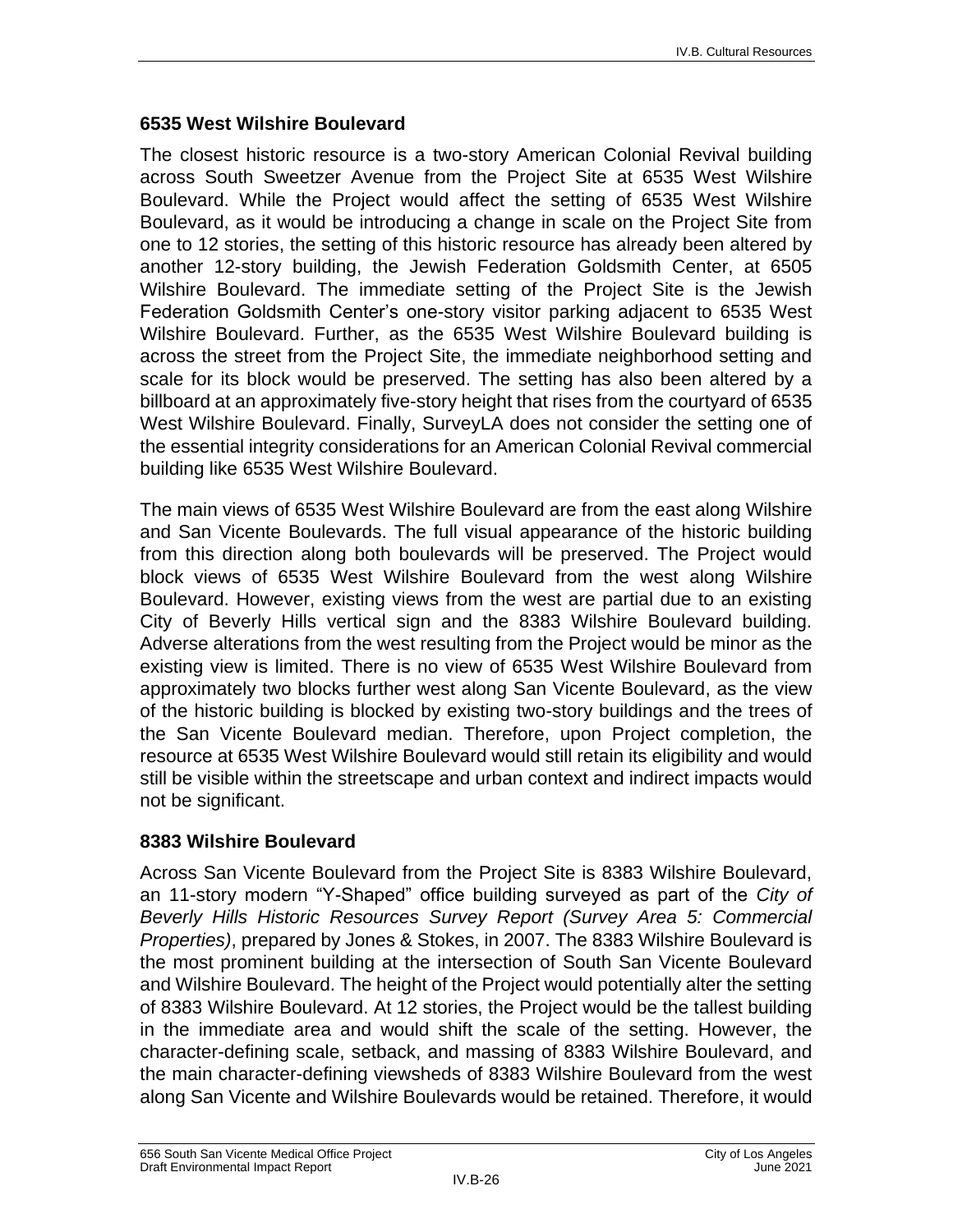maintain its eligibility as a historic resource and indirect impacts would not be significant.

#### **San Vicente Boulevard Medians and Carthay Circle**

The San Vicente Boulevard medians and Carthay Circle are set back from the Project Site and pedestrian access to the circle is through three street crossings at concrete medians. These medians are significant as a landscape constructed between 1955 and 1961 after the removal of the Los Angeles Railway street car tracks, and are a prominent visual landmark. These dividers separate the San Vicente Boulevard medians and Carthay Circle from the immediate setting of the Project Site and lessen the potential effect of the Project on the landscaped medians of San Vicente Boulevard and the one-story-scale setting of Carthay Circle. The City of Los Angeles has not adopted the medians as a HC M; however, the City adopted the Carthay Circle HPOZ, effective July 24, 1998 (Ordinance No.172,074). The main, character-defining viewsheds for Carthay Circle HPOZ are within and along the subdivision streets and would be retained. The setting of San Vicente Boulevard does not contribute to the eligibility of the medians, as their location and former use as a Pacific Electric Railway right-of-way primarily defines their historic significance. The Project would have a less-than-significant impact on the setting of these resources, which would remain eligible after Project completion.

#### **560 South San Vicente Boulevard**

The multi-family residential building at 560 South San Vicente Boulevard is surrounded to the north by one-story buildings and to the south by two-story buildings. The direct view from this resource also includes the 8383 Wilshire Boulevard building that is at a similar height to the Project. The Project would be on the same side of the street, while 8383 Wilshire Boulevard is across the street. The building would have a distant view of the Project, which would be far enough away that the Project would have a less-than-significant impact on the setting of this resource.

#### **Fox Wilshire-Saban Theater, Great Western Savings, and 8400 Wilshire Boulevard Buildings**

The Fox Wilshire-Saban Theater, Great Western Savings, and 8400 Wilshire Boulevard buildings are located on Wilshire Boulevard, west of the Project Site. The Fox Wilshire-Saban Theater is a Beverly Hills Landmark (No. 13) and is listed on the National Register of Historic Places. Each of these resources have views of a number of multi-story office buildings along Wilshire Boulevard. The Project would be far away enough that the setting of these resources would not be adversely affected and the Project would have a less-than-significant impact on the setting of these resources. Further, the 8383 Wilshire Boulevard building, which is one of the tallest buildings in the Project vicinity, would partially block the view of the Project from these historic resources. The part of the Project on the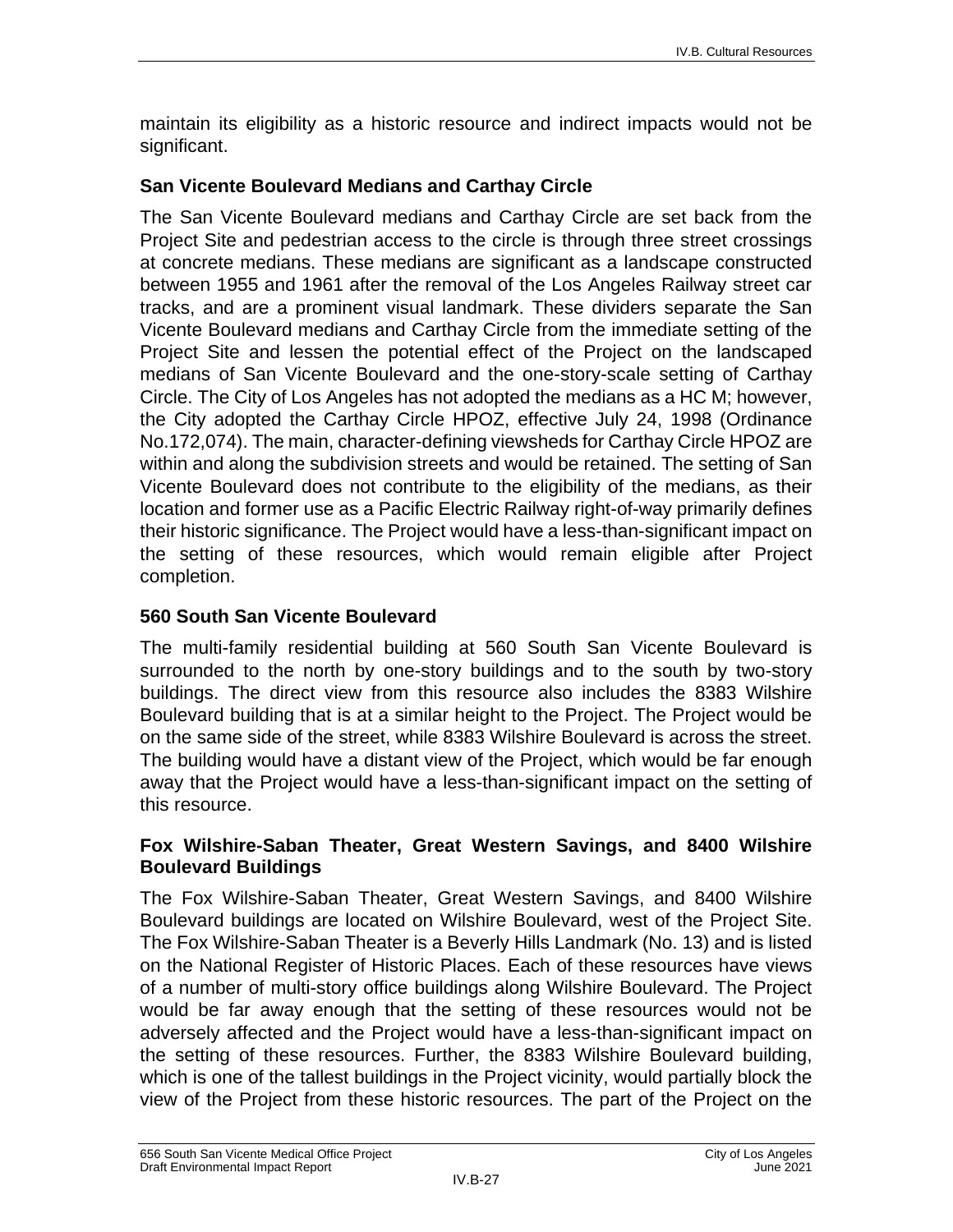corner of San Vicente Boulevard and South Sweetzer Avenue would be visible but indirect impacts would not be significant.

#### **6th Street-Orange Street Multi-Family Residential Historic District**

The proposed 6th Street-Orange Street Multi-Family Residential Historic District, as identified in SurveyLA, is located north of the Project Site and would have indirect views of the Project.47 The City of Los Angeles has not adopted the district as an historic district or HPOZ; however, three buildings within the district have been individually designated as an HCM, including 6400 West Orange Street (No. 1192), 6401 West Orange Street (No. 1193), and 6606 West Maryland Drive (No.923). With the 12-story height at the corner, the Project would be visible from this proposed district. However, a triangular lot located to the north of the Project Site, which is not part of the proposed district, is developed with two, two-story multi-family residences, and separates the Project Site and the boundary of the proposed district by approximately 70 feet. Therefore, the immediate setting of the proposed district with its two-story scale would be retained, and the distance between the Project Site and the proposed district lessens the impact of the Project on the proposed district. The main, character-defining viewsheds for the proposed 6th Street-Orange Street Multi-Family Residential Historic District are from within the proposed district and along the residential streets and would not be altered by the Project. Further, the Project would not impair the two-story visual massing of the proposed district as it is set back from the streets surrounding the proposed district. While the Project's scale would impact some views of the low-rise immediate setting, the proposed district would retain its eligibility upon Project completion and indirect impacts would not be significant.

## (7) Archaeological Resources within the Project Site

As detailed in the Cultural Resources Technical Report (Appendix D), a records search was conducted at the South Central Coastal Information Center (SCCIC), housed at California State University Fullerton on June 6, 2017. The records search covered the Project Site and a 0.5-mile radius around the Project Site. The records search indicated that seven (7) archaeological resource studies have been conducted within 0.5-mile radius of the Project Site, one of which covered the entirety of the Project Site. The records search also indicated that no archaeological resources have been recorded within the Project Site, or within the 0.50-mile search area. As the Project Site is fully developed and no natural ground surface exists, an archaeological resources survey was not conducted.

Although no known archaeological resources have been identified within or immediately adjacent to the Project Site, the development history of the Site indicates that resources could be present. The Project Site was initially developed with former commercial uses by the 1920s, as shown on a review of Sanborn

 $\overline{\phantom{a}}$ 47 Historic Places LA, Los Angeles Historic Resources Inventory.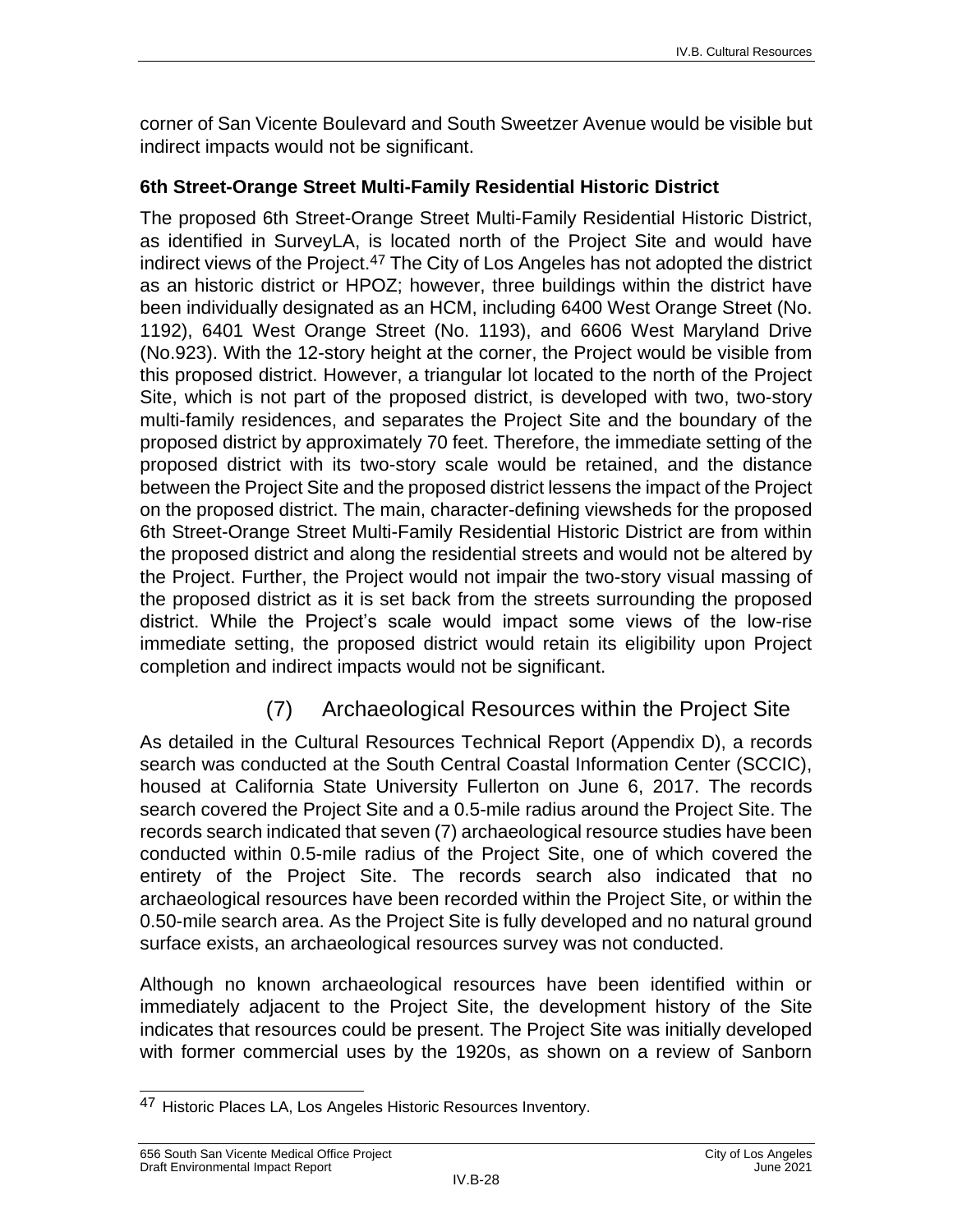Maps. These uses included a one-story office building, a "Frozen Food Lockers" building, an unnamed store, and a furniture store. Some of these improvements would later be demolished for the construction of the current Big 5 Sporting Goods store in 1977, while others were combined in 2003 to form the Montessori Children's World School, which is currently vacant. Since the current and former buildings do not have basements, there is potential that remnants of the former historic period and prehistoric period uses have been preserved below the foundations of the current buildings and below the surface parking lot within the Project Site, as these areas would not have been subjected to deep excavations that would have displaced or destroyed resources.

Additionally, the Project Site is located in the immediate vicinity of several historical-period thoroughfares and transportation corridors, including the Pacific Electric Railway right-of-way, Wilshire Boulevard, and activity associated with the La Brea Tar Pits. In particular, the route of Wilshire Boulevard, located immediately south of the Project Site, is known to have been used during prehistoric times by the Gabrielino to reach the La Brea Tar Pits located approximately 0.50 mile east of the Project Site. In addition, former tributary that once crossed the Project Site, as seen on historic topographic maps, likely attracted prehistoric and historic period inhabitants to the area. The alluvial deposition associated with the tributary has the potential for burying and preserving archaeological sites. Given this, there is potential for archaeological resources to be preserved under the current foundations for the buildings and the surface parking lots, and the Project Site is considered to have a moderate sensitivity for buried archaeological resources.

# **3. Project Impacts**

## **a) Thresholds of Significance**

In accordance with Appendix G of the CEQA Guidelines, a Project would have a significant impact related to cultural resources if it would:

#### *Threshold (a): Cause a substantial adverse change in the significance of a historical resource pursuant to Section 15064.5;*

*Threshold (b): Cause a substantial adverse change in the significance of an archaeological resource pursuant to Section 15064.5; or*

#### *Threshold (c): Disturb any human remains including those interred outside of formal cemeteries*

For this analysis, the Appendix G Thresholds are relied upon. The analysis utilizes factors and considerations identified in the 2006 L.A. CEQA Thresholds Guide, as appropriate, to assist in answering the Appendix G Threshold questions.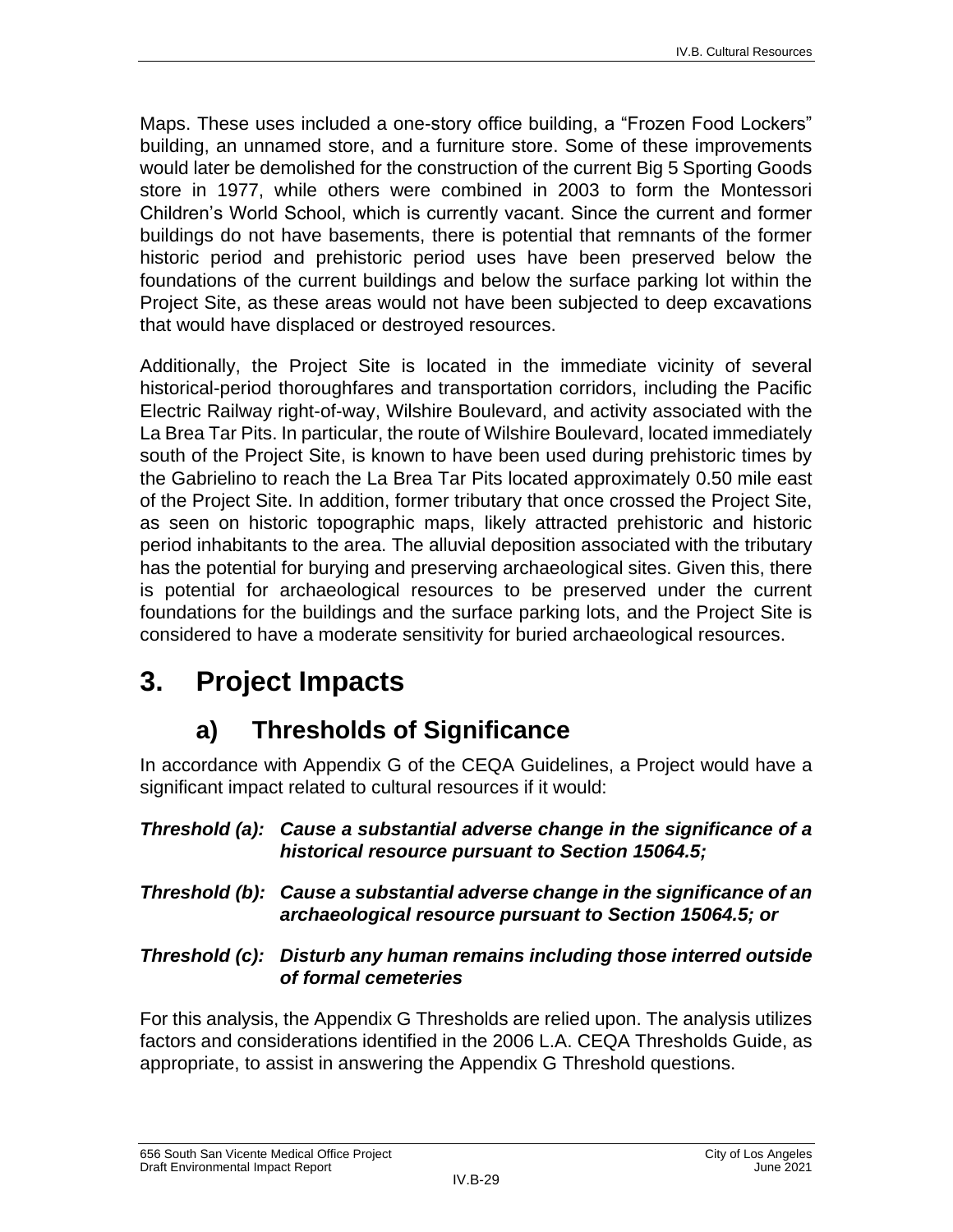The 2006 L.A. CEQA Thresholds Guide Identifies the following factors to evaluate impacts to cultural resources:

### (1) Historic Resources

- A project would normally have a significant impact on a significant resource if it would cause a substantial adverse change in the significance of a historical resource as defined in CEQA Guidelines Section 15064.5 when one or more of the following occurs:
	- Demolition of a significant resource.
	- Relocation that does not maintain the integrity and significance of a significant resource.
	- Conversion, rehabilitation, or alteration of a significant resource which does not conform to the Standards.
	- Construction that reduces the integrity or significance of important resources on the site or in the vicinity.

## (2) Archaeological Resources

- If the project would disturb, damage, or degrade an archaeological resource of its setting that is found to be important under the criteria of CEQA because it:
	- Is associated with an event or person of recognized importance in California or American prehistory or of recognized scientific importance in prehistory.
	- Can provide information which is both of demonstrable public interest and useful in addressing scientifically consequential and reasonable archaeological research questions.
	- Has a special or particular quality, such as the oldest, best, largest, or last surviving example of its kind.
	- Is at least 100 years old and possesses substantial stratigraphic integrity.
	- Involves important research questions that historical research has shown can be answered only with archaeological methods.

## **b) Methodology**

A project with an effect that may cause a substantial adverse change in the significance of a historical resource is a project that may have a significant effect on the environment. In general, a significant effect under CEQA would occur if a project results in a substantial adverse change in the significance of a historical resource as defined in CEQA Guidelines Section 15064.5(a). Substantial adverse change is defined as "physical demolition, destruction, relocation, or alteration of the resource or its immediate surroundings such that the significance of a historical resource would be materially impaired" (CEQA Guidelines Section 15064.5(b)(1)). In addition, while assessing the project's impacts under CEQA, it is important to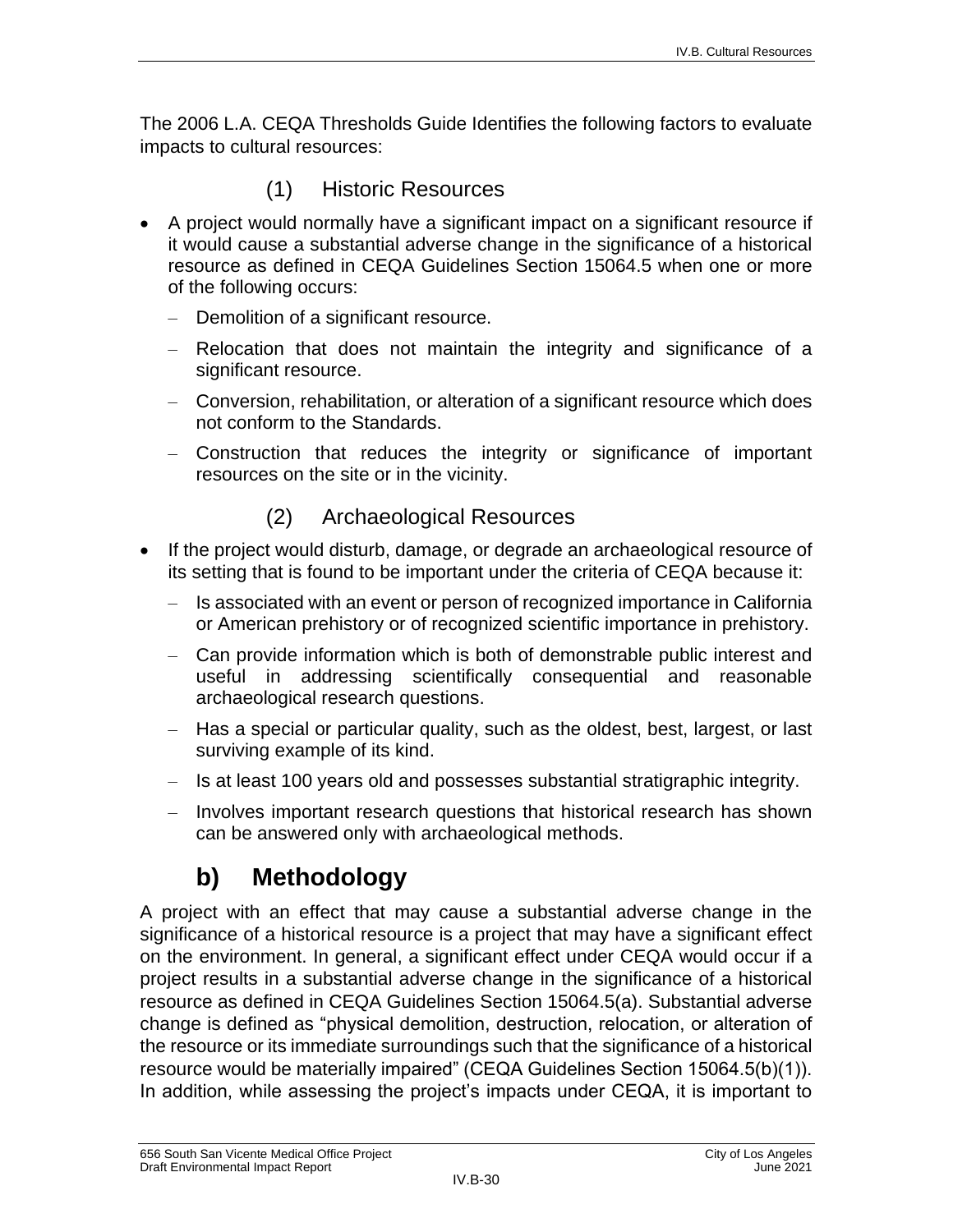consider the ability of the historical resources to retain their integrity. A project that diminishes the integrity of a resource such that the significance of a historical resource is materially impaired is a project that would result in a significant impact on the environment. This analysis of impacts to historical resources is based on the detailed technical information provided in the ESA reports provided in Appendices C and D, of this Draft EIR**.** Under CEQA, the evaluation of impacts to historical resources consists of a two-part inquiry: (1) a determination of whether the Project Site contains or may otherwise impact any historic resource(s), and, if so, (2) a determination of whether the Project would result in a "substantial adverse change" in the significance of the identified resource or resources.<sup>48</sup>

## (1) Historical Architectural Resources

A Historic Resources Assessment, included in Appendix C, was prepared by qualified personnel who meet and exceed the Secretary of the Interior's Professional Qualification Standards in history and architectural history. The key steps taken in completing the Historic Resources Assessment include a review of the existing properties within the Project Site and within 0.25 miles of the Project Site in order to address indirect impacts. Research of the Project Site's development included a review of historic building permits for improvements to the property, Sanborn Fire Insurance maps, historic photographs, aerial photos, and local histories. The California State Historic Resources Inventory (HRI) for Los Angeles County, Department of Parks and Recreation Historic Resources Inventory Forms, and SurveyLA Eligibility findings were consulted to identify any previous evaluations of Project Site and potential historic resources within 0.25 miles of the Project Site. The Community Redevelopment Agency (CRA) Historic Resources Survey: Hollywood Redevelopment Project Area, published in 2010 was also reviewed. In addition, field examinations were conducted to review and confirm previous findings and to identify previously unevaluated properties that were potentially eligible as historical resources within the area where potential direct or indirect impacts could occur. The potential for indirect impacts was assessed during the site visit, and by reviewing historical resources documented within 0.25 miles of the Project Site.

## (2) Archaeological Resources

The analysis of impacts to archaeological resources is also based on the Cultural Resources Assessment, which included: (1) a cultural resource records search conducted at the SCCIC to review recorded archaeological resources within a 0.5 mile radius of Project Site, as well as a review of cultural resource reports and historic topographic maps on file, (2) a review of the California Points of Historical Interest (CPHI), the California Historical Landmarks (CHL), the California Register, the National Register, and the California State HRI listings, (3) an SLF search commissioned through the NAHC, (4) geoarchaeological review (5) a review of

 $\overline{\phantom{a}}$ 48 Public Resources Code Section 21084.1; CEQA Guidelines Section 15064.5.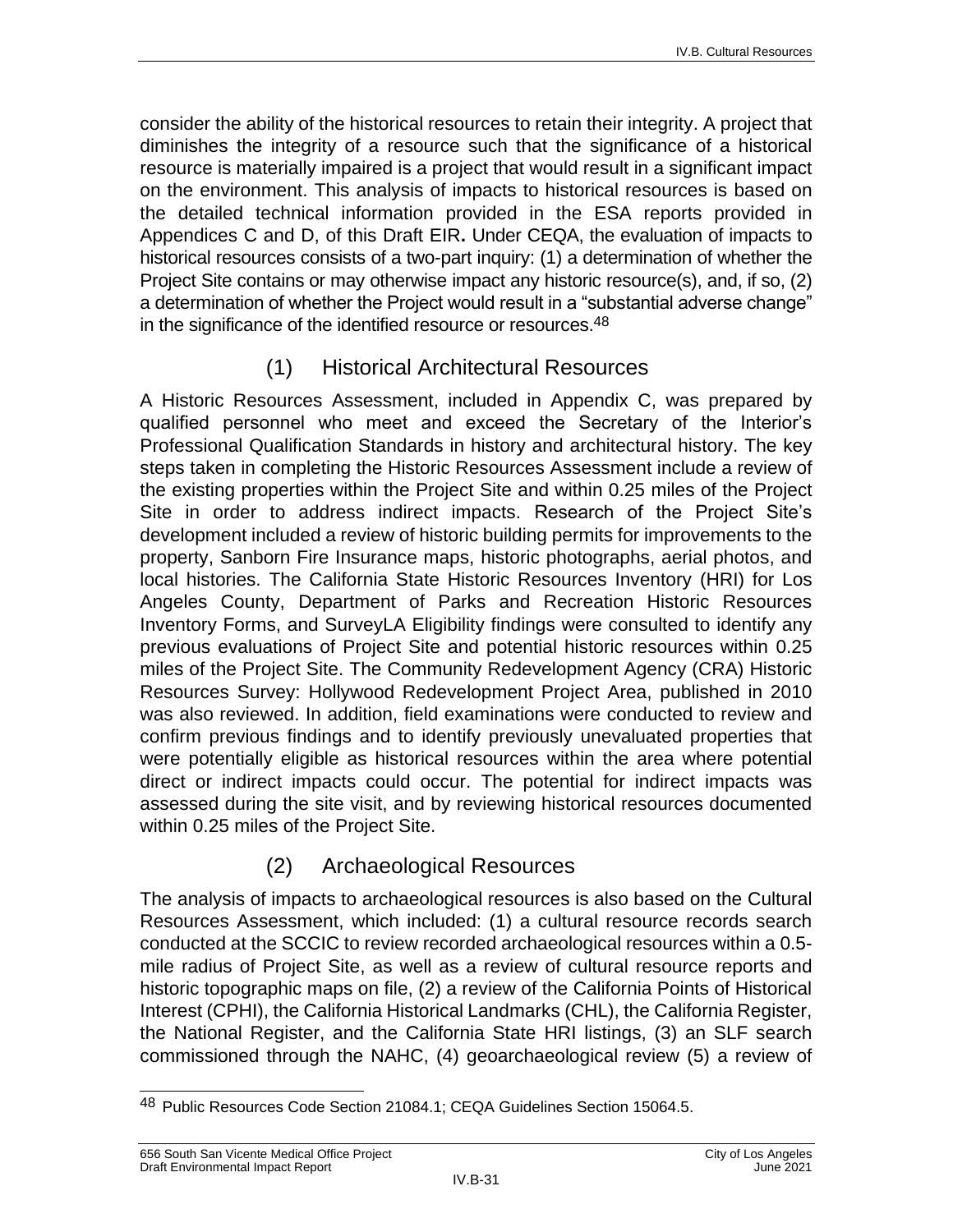available Sanborn Maps, historic aerial imagery; and other technical studies, and (5) a pedestrian survey of the Project Site.

The potential for the Project Site to contain buried archaeological resources is assessed based on the findings of the cultural resource records search (i.e., presence and proximity of known resources) and SLF search, land use history research, subsurface geological conditions, and the proposed excavation parameters for the Project.

## **c) Project Design Features**

No specific project design features are proposed with regard to cultural resources.

## **d) Analysis of Project Impacts**

#### *Threshold (a): Would the Project cause a substantial adverse change in the significance of a historical resource as defined in Section 15064.5?*

(1) Impact Analysis

### *(i) Direct Impact Analysis*

Direct impacts were analyzed to determine if the Project would result in a substantial material change to the integrity of potential historical resources, if any, within the Project Site. The Project Site is currently developed with a 5,738-squarefoot vacant building located at 650-658 South San Vicente Boulevard (Building 1) and an 8,225-square-foot Big 5 Sporting Goods store located at 6601 Wilshire Boulevard (Building 2). Building 2 was constructed in 1977 and does not meet the 45-year age threshold for evaluation as a historical resource as defined by the Office of Historic Preservation (OHP).<sup>49</sup>

Building 1 was originally two separate buildings built in 1945 and in 1951 (hereafter referenced as Building 1-A and Building 1-B, respectively); both buildings exceed the 45-year age threshold. By 2003, the two buildings were combined into one building, known as 650 South San Vicente Boulevard (the Montessori Children's World School). Based on a review of review of the National Register, the California Register, the California Historical Resources Information System (CHRIS), and the City of Los Angeles's inventory of historic properties (SurveyLA) Building 1 is not considered a historical resource pursuant to CEQA. Furthermore, Building 1 does not qualify as a contributor to a potential historic district. In addition, the Project Site is not situated in a designated or previously evaluated historic district.

 $\overline{\phantom{a}}$ 49 Office of Historic Preservation, Instructions for Recording Historical Resources, March 1995.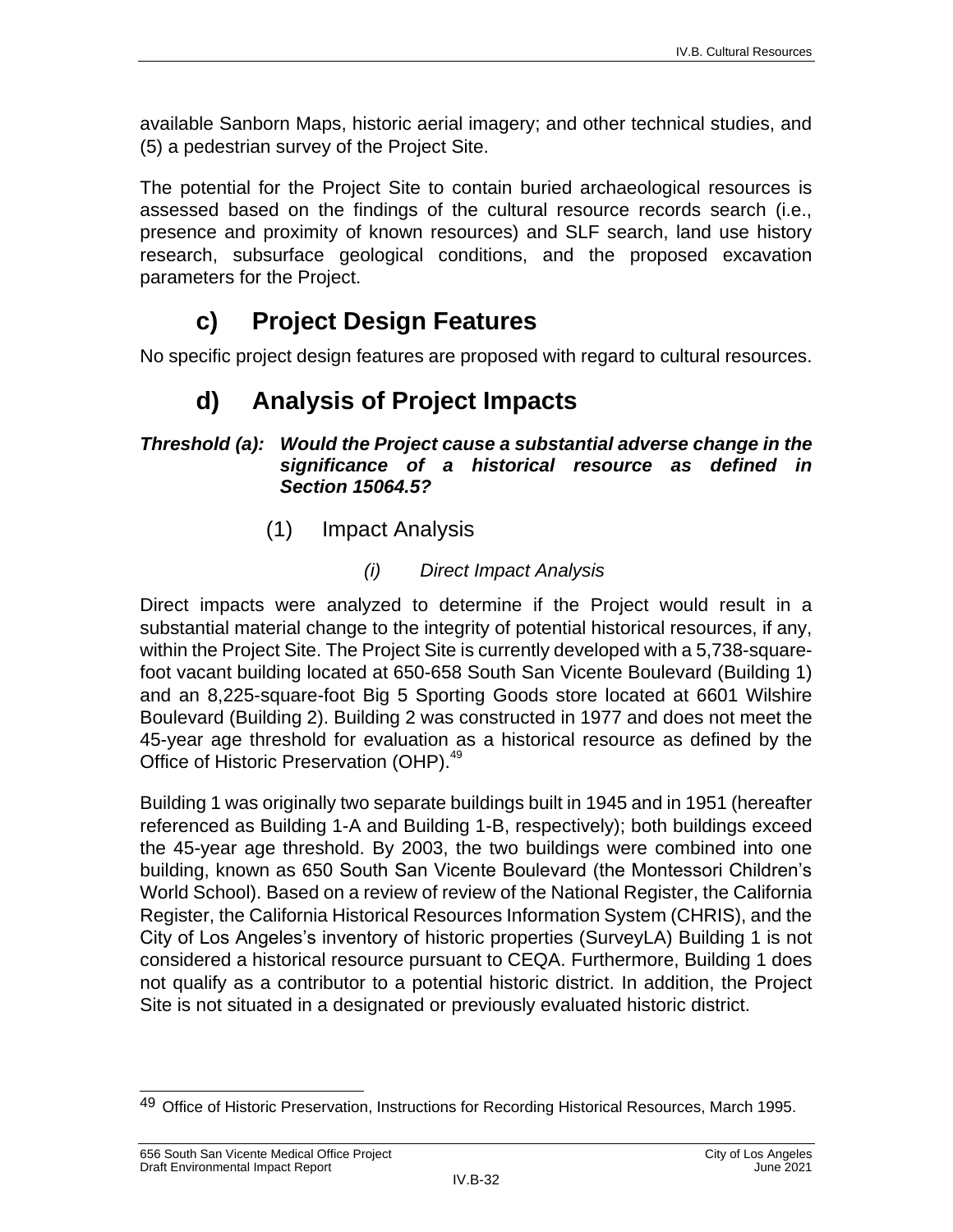#### *(ii) Indirect Impact Analysis*

Indirect impacts were analyzed to determine if the Project would result in a substantial material change to the integrity of nearby historical resources. As discussed above in **Subsection IV.B.2(6),** *Historical Resources within the*  **Project Vicinity**, on page IV.B-17 through IV.B-22, indirect impacts to 11 nearby historical resources within a 0.25-mile radius of the Project Site were also analyzed. As summarized above in Table IV.B-1 on page IV.B-20, nine of the 11 historical resources would have a direct view of the Project Site, one would have an indirect view, and one would have no view.

While the Project's scale would alter the low-rise setting of the Project Site, contemporary multi-story and high-rise, non-historic built resources have already been introduced into the Project vicinity along Wilshire Boulevard. Some examples include, but are not limited to, 6400 Wilshire (mid-rise) to the west, 6500 Wilshire (high-rise) to the east, 8200 Wilshire (mid-rise) across Wilshire to the east, 8833 Wilshire (high-rise) across Wilshire to the west. Furthermore, Wilshire Boulevard is characterized by a variety of buildings ranging in scale from low-rise commercial storefronts to large high-rise mixed-use residential and office buildings. The closest historic resource is a two-story American Colonial Revival building across South Sweetzer Avenue to the east of the Project Site at 6535 West Wilshire Boulevard. The setting of 6535 West Wilshire Boulevard has been altered by a billboard at an approximately five-story height that rises from the courtyard of the building, and the surrounding setting has already been altered by a 12-story building, the Jewish Federation Goldsmith Center, at 6505 Wilshire Boulevard The setting of 6535 West Wilshire Boulevard does not contribute to the eligibility of the resource and is not an essential integrity consideration for the building. Thus, 6536 West Wilshire Boulevard would still retain its eligibility and would still be visible within the streetscape and urban context; therefore, indirect impacts would not be significant. Furthermore, the Project Site does not contribute to the eligibility of any of the other resources identified in the Project vicinity, including San Vicente Boulevard medians and the Carthay Circle HPOZ, 560 South San Vicente Boulevard, Fox Wilshire-Saban Theater, Great Western Savings, and 8400 Wilshire Boulevard, and the 6th Street-Orange Street Multi-Family Residential District. These resources are more than 0.25 miles away from the Project and would therefore not be adversely affected with regard to visibility and integrity. As such, the Project would have a less-than-significant impact on the setting of these resources. As discussed above, 6535 West Wilshire Boulevard would retain its eligibility and still be visible within the streetscape and urban context. The character-defining scale, setback, and massing of 8383 Wilshire Boulevard, and main character-defining viewsheds of the resource from the west along San Vicente and Wilshire Boulevards would be retained, maintaining its eligibility as a historic resource. Similarly, the primary character-defining viewsheds for the Carthay Circle HPOZ are within and along the subdivision streets and would be retained. The setting of San Vicente Boulevard does not contribute to the eligibility of the medians, as their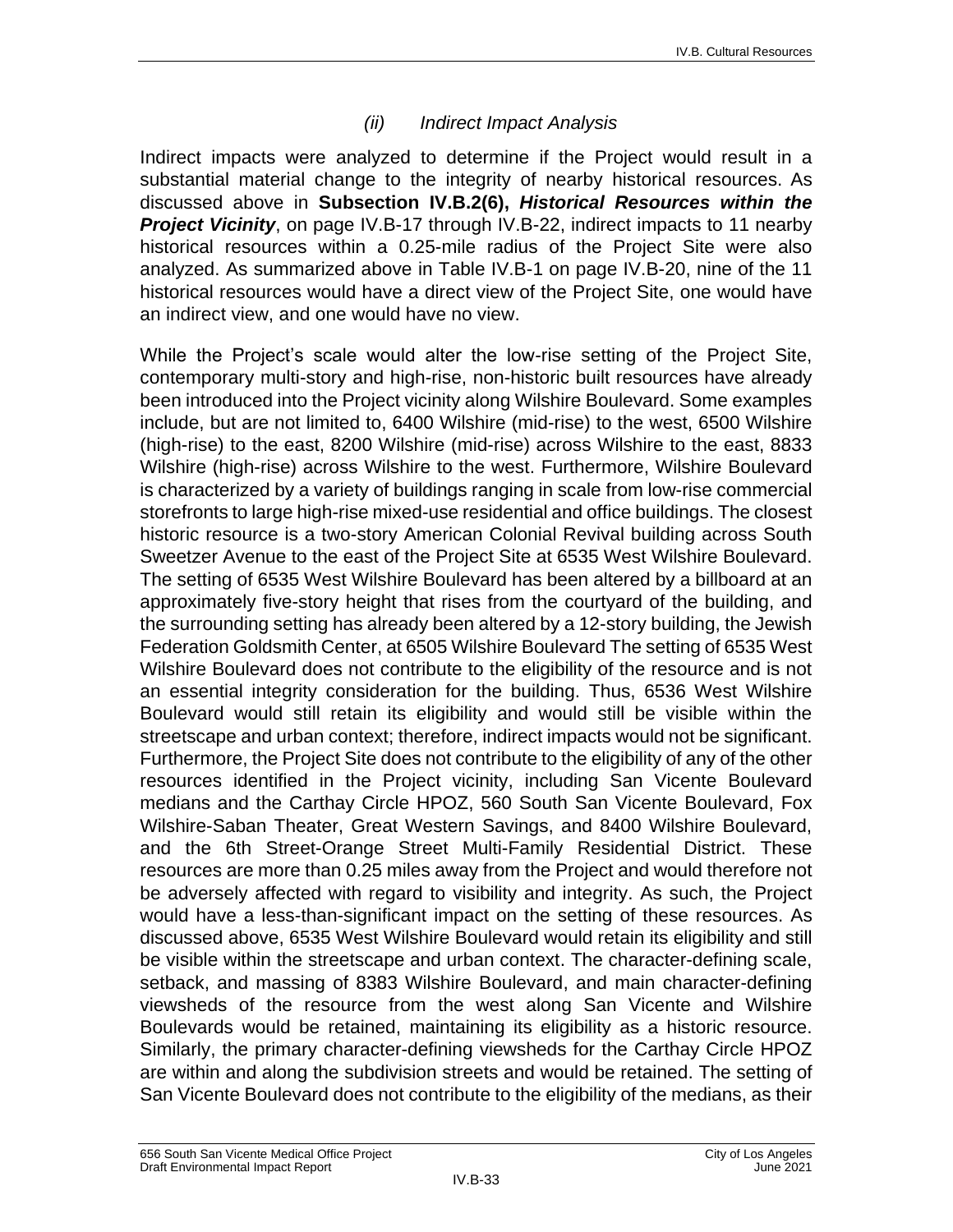location and former use as a Pacific Electric Railway right-of-way primarily defines their historic significance. Therefore, the Project would have a less-than-significant impact on the setting of these resources, which would remain eligible after Project completion. The multi-family residential building at 560 South San Vicente Boulevard is surrounded by intervening development and would have a distant view of the Project, which would be far enough away that the Project would have a less-than-significant impact on the setting of this resource. The Fox Wilshire-Saban Theater, Great Western Savings, and 8400 Wilshire Boulevard buildings are located on Wilshire Boulevard, west of the Project Site, and have views of a number of multi-story office buildings along Wilshire Boulevard. The Project would be far away enough that the setting of these resources would not be adversely affected and the Project would have a less-than-significant impact on the setting of these resources. Further, the 8383 Wilshire Boulevard building, which is one of the tallest buildings in the Project vicinity, would partially block the view of the Project from these historic resources. The proposed 6th Street-Orange Street Multi-Family Residential Historic District, is located north of the Project Site, but is separated from it by a triangular lot that is not part of the proposed district and is developed with two, two-story multi-family residences. The immediate setting of the proposed district with its two-story scale would be retained, and the 70-feet distance between the Project Site and the proposed district lessens the impact of the Project on the proposed district. The main, character-defining viewsheds for the proposed 6th Street-Orange Street Multi-Family Residential Historic District are from within the proposed district and along the residential streets and would not be altered by the Project, and the Project would not impair the two-story visual massing of the proposed district as it is set back from the streets surrounding the proposed district. Therefore, the proposed district would retain its eligibility and indirect impacts from the Project would not be significant.

Even though construction of the Project would alter the low-rise setting of the Project Site, the Project setting has already been substantially altered by largescale infill construction and redevelopment. The Project is situated at enough of a distance from the historical resources, as discussed above, so as not to cause any material impairment or substantial visual impact. After Project completion, historical resources in the Project vicinity would retain their existing eligibility and visibility within the urban environment.

**As there would be no direct or indirect impacts on historical resources, the Project would not cause a substantial adverse change in the significance of a historical resource as defined in CEQA Guidelines Section 15064.5. Therefore, impacts would be less than significant.**

## (2) Mitigation Measures

Impacts regarding historical resources would be less than significant. Therefore, no mitigation measures are required.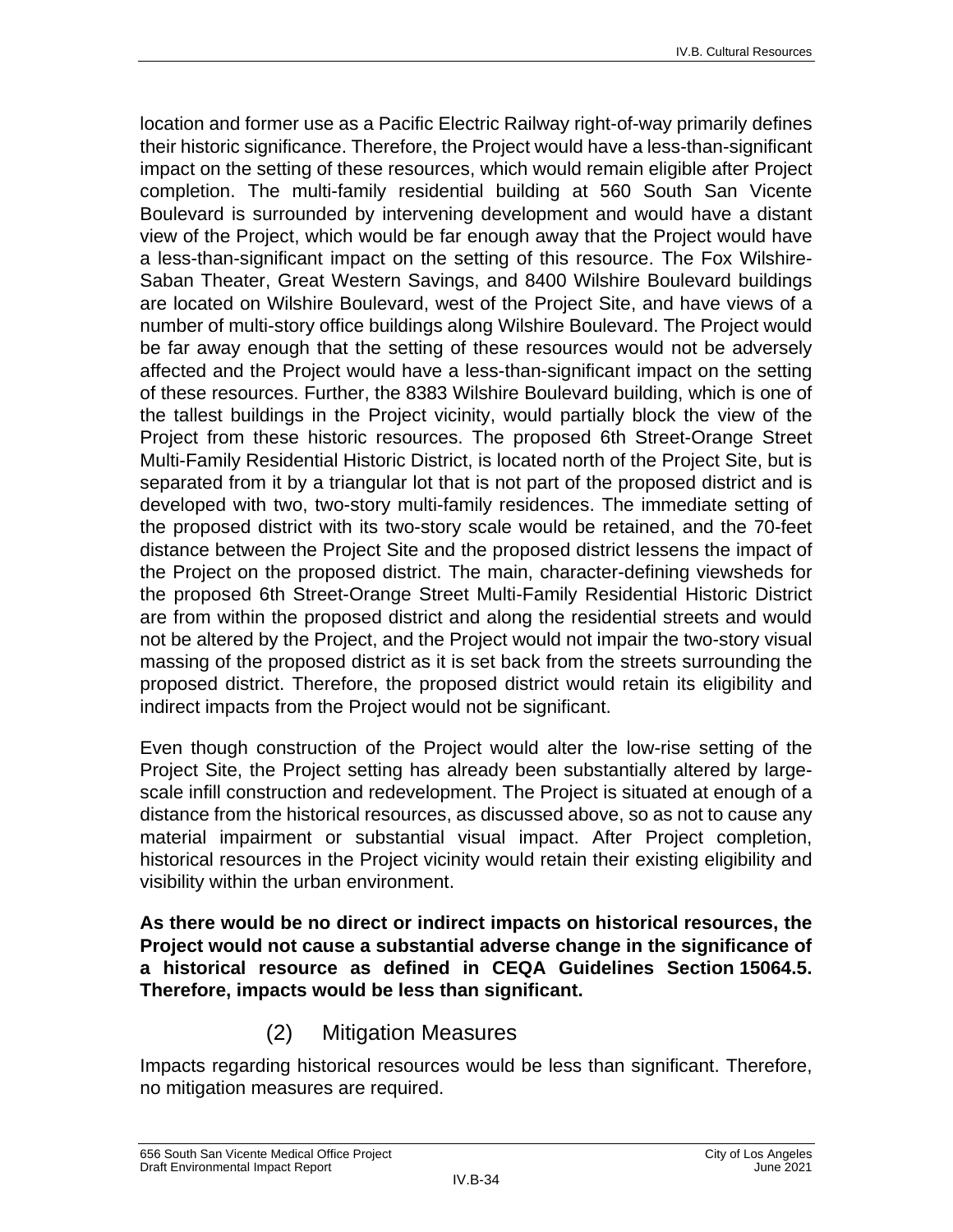## (3) Level of Significance After Mitigation

Impacts regarding historical resources were determined to be less than significant without mitigation. Therefore, no mitigation measures were required or included, and the impact level remains less than significant.

#### *Threshold (b): Would the Project cause a substantial adverse change in the significance of an archaeological resource pursuant to Section 15064.5?*

## (1) Impact Analysis

CEQA Guidelines Section 15064.5(a)(3)(D) generally defines archaeological resources as any resource that "has yielded, or may be likely to yield, information important in prehistory or history." Archaeological resources are features, such as tools, utensils, carvings, fabric, building foundations, etc., that document evidence of past human endeavors and that may be historically or culturally important to a significant earlier community.

As discussed previously a records search at the SCCIC indicates that no archaeological resources occur within or within 0.5-mile of the Project Site. However, while no known resources have been identified within or immediately adjacent to the Project Site, this does not preclude the possibility that subsurface archaeological deposits underlie the Project Site. The history of development of the Project Site indicates that subsurface archaeological materials related to early development may remain beneath the existing buildings and parking lot. Moreover, the Project Site is located in the immediate vicinity of several historical-period thoroughfares and transportation corridors, both during the historic and prehistoric periods. Additionally, a former tributary that once crossed the Project Site likely attracted prehistoric and historic period inhabitants to the area. The alluvial deposition associated with the tributary has the potential for burying and preserving archaeological sites.

The Project Site contains compacted fill that is two feet deep under the Big 5 Sporting Goods store while fill was not encountered during borings that were located within the surface parking areas. Natural alluvial sediments underlie the Project Site and extend from the surface to approximately 30 feet in depth.<sup>50</sup>Given the potential for archaeological resources to be preserved under the current foundations for the buildings and the surface parking lots, the Project Site is considered to have a moderate sensitivity for buried archaeological resources. Project construction would require grading and excavation activities for building foundations that could have the potential to disturb existing or undiscovered

 $\overline{a}$ <sup>50</sup> Byer Geotechnical, Inc., Geologic and Soils Engineering Exploration, July 25, 2019, updated January 14, 2020, page 7. Provided in Appendix F of this Draft EIR.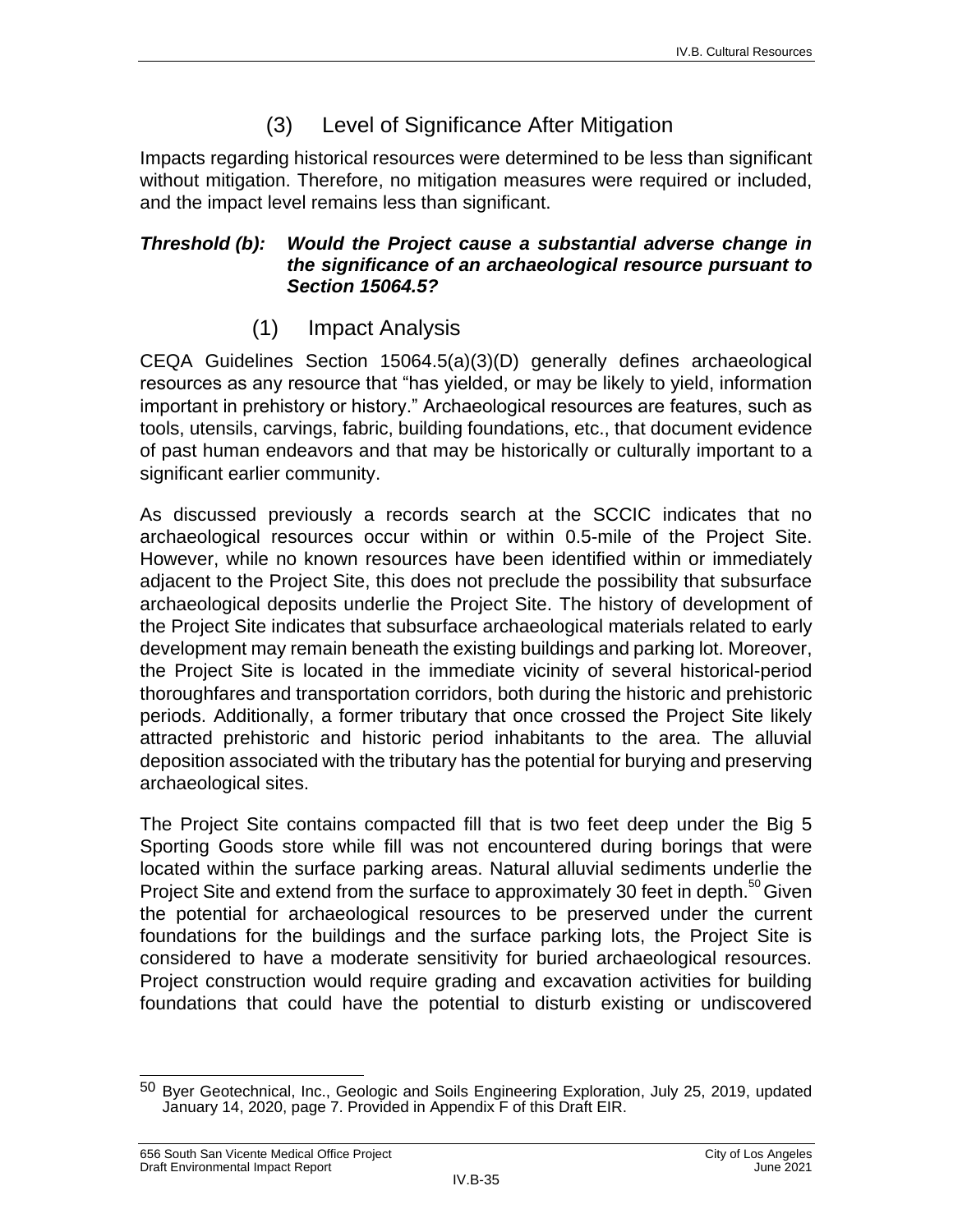archaeological resources. Disturbance or destruction of these resources could constitute a significant impact.

**Therefore, the Project has the potential to cause a substantial adverse change in the significance of an archaeological resource that qualifies as a historical resource or unique archaeological resource pursuant to CEQA Guidelines Section 15064.5, which may result in potentially significant impacts to archaeological resources.**

## (2) Mitigation Measures

The following mitigation measures would reduce potentially significant impacts on archaeological resources:

- **CUL-MM-1:** Prior to the issuance of a demolition permit, the Applicant shall retain a qualified archaeologist who meets the Secretary of the Interior's Professional Qualifications Standards to oversee an archaeological monitor who shall be present during construction excavations such as demolition, clearing/grubbing, grading, trenching, or any other construction excavation activity associated with the Project. The frequency of monitoring shall be based on the rate of excavation and grading activities, the materials being excavated (younger sediments vs. older sediments), the depth of excavation, and, if found, the abundance and type of archaeological resources encountered. Monitoring may be reduced to part-time inspections, or ceased entirely, if determined adequate by the qualified Archaeologist. At a minimum, the need for monitoring will be reassessed at depths of excavation greater than five feet below surface. Prior to commencement of excavation activities, an Archaeological Sensitivity Training shall be given for construction personnel. The training session, to be carried out by the qualified Archaeologist, will focus on how to identify archaeological resources that may be encountered during earthmoving activities, and the procedures to be followed if such resources are encountered.
- **CUL-MM-2:** In the event that historic (e.g., bottles, foundations, refuse dumps/privies, railroads, etc.) or prehistoric (e.g., hearths, burials, stone tools, shell and faunal bone remains, etc.) archaeological resources are unearthed, ground-disturbing activities shall be halted or diverted away from the vicinity of the find so that the find can be evaluated. An appropriate buffer area shall be established by the qualified Archaeologist around the find where construction activities shall not be allowed to continue. Work shall be allowed to continue outside of the buffer area. All archaeological resources unearthed by Project construction activities shall be evaluated by the qualified Archaeologist. If a resource is determined by the qualified Archaeologist to constitute a "historical resource" pursuant to CEQA Guidelines Section 15064.5(a) or a "unique archaeological resource" pursuant to PRC Section 21083.2(g), the qualified Archaeologist shall coordinate with the Applicant and the City to develop a formal treatment plan that would serve to reduce impacts to the resources.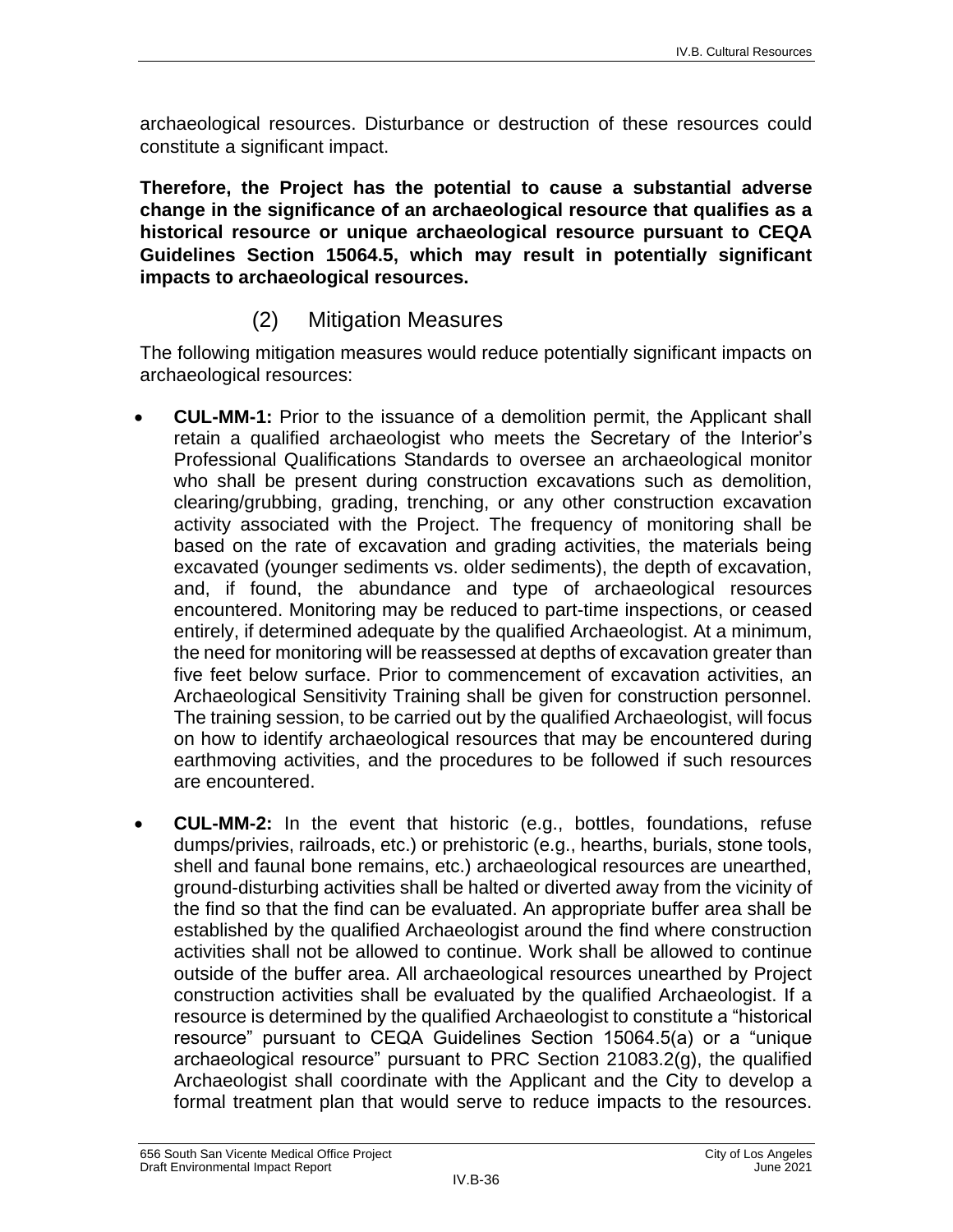The treatment plan established for the resources shall be in accordance with CEQA Guidelines Section 15064.5(f) for historical resources and PRC Sections 21083.2(b) for unique archaeological resources. Preservation in place (i.e., avoidance) is the preferred manner of treatment. If preservation in place is not feasible, treatment may include implementation of archaeological data recovery excavations to remove the resource along with subsequent laboratory processing and analysis. Any archaeological material collected shall be curated at a public, non-profit institution with a research interest in the materials, such as the Fowler Museum, if such an institution agrees to accept the material. If no institution accepts the archaeological material, they shall be donated to a local school or historical society in the area for educational purposes.

 **CUL-MM-3:** Prior to the release of the grading bond, the qualified Archaeologist shall prepare a final report and appropriate California Department of Parks and Recreation Site Forms for each resource at the conclusion of archaeological monitoring.51 The report shall include a description of resources unearthed, if any, treatment of the resources, results of the artifact processing, analysis, and research, and evaluation of the resources with respect to the California Register of Historical Resources and CEQA. The report and the Site Forms shall be submitted by the Applicant to the City of Los Angeles, the South Central Coastal Information Center, and representatives of other appropriate or concerned agencies to signify the satisfactory completion of the Project and required mitigation measures.

### (3) Level of Significance After Mitigation

Implementation of Mitigation Measures CUL-MM-1 through CUL-MM-3, which require archaeological monitoring, treatment of unanticipated discoveries, and reporting, would ensure that potentially significant impacts to archaeological resources are reduced to a less-than-significant level.

#### *Threshold (c): Would the Project disturb any human remains including those interred outside of formal cemeteries?*

As discussed in **Chapter VI,** *Other CEQA Considerations*, and in the Initial Study (Appendix A) of this Draft EIR, while the uncovering of human remains is not anticipated, if human remains are inadvertently discovered during construction or the course of any ground disturbance activities, the Project would adhere to standard conditions of approval required by the City. Compliance with the regulatory standards described above would ensure appropriate treatment of any potential human remains unexpectedly encountered during grading and excavation activities. **Compliance with the regulatory standards described above would ensure appropriate treatment of any potential human remains** 

 $\overline{a}$  $51$  A grading bond ensures the permit applicant is in compliance with the LAMC's rules and regulations.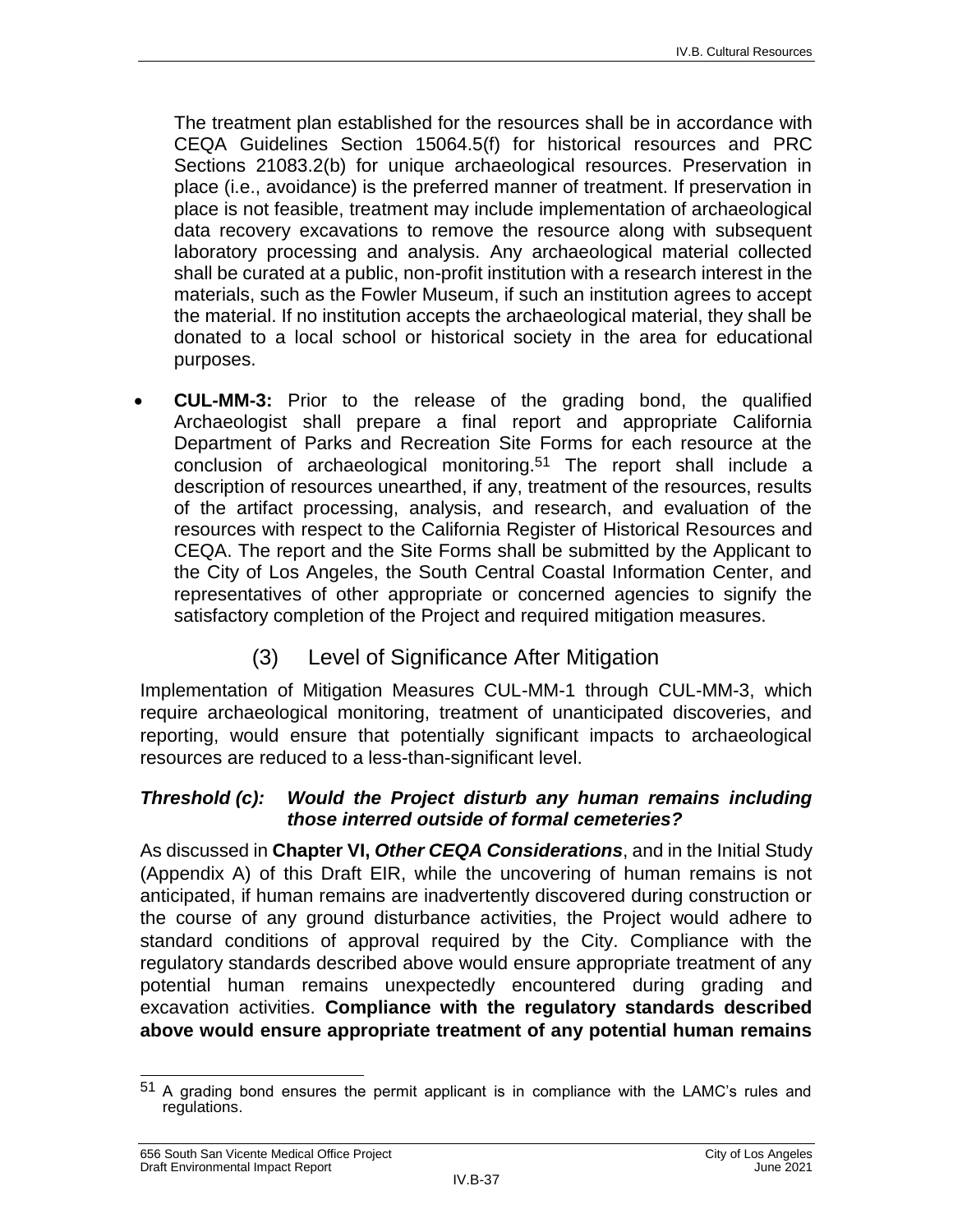**unexpectedly encountered during grading and excavation activities. Therefore, impacts would be less than significant. As such, no further analysis is required.**

## **e) Cumulative Impacts**

(1) Impact Analysis

#### *(a) Historical Architectural Resources*

A significant cumulative impact associated with the Project and related projects would occur if the impact would render a historical resource or district as no longer eligible for listing, and the Project's contribution to the impact would be cumulatively considerable. Related projects that have the potential to result in combined or cumulative impacts in association with the impacts of the Project are identified in **Chapter III,** *Environmental Setting*, which includes **Table III-1,**  *Related Projects List*, and **Figure III-1,** *Related Projects Map*, which shows the locations of each of the related projects listed in Table III-1. In assessing cumulative impacts on historical resources, the focus is on related projects that are located in the immediate vicinity of the Project that have the potential to contribute to changes in the setting of identified historical resources on the Project Site and in the vicinity, including historic districts. Four projects have been identified within the 0.25-mile radius of the Project Site, including a hotel development (55 North La Cienega Boulevard Project), two mixed residential and retail developments (6401-6419 Wilshire Boulevard and 488 South San Vicente Boulevard Projects), and the Metro Purple Line Extension.

As discussed above, no historic resources were identified within the Project Site and the Project would not have a direct or indirect impact on historical resources within the Project vicinity. While the related projects in the study area for cumulative impacts have the potential to impact historical and archaeological resources, each will require mitigation under CEQA to reduce the level of those impacts should one occur. The Project itself would have less-than-significant impacts on cultural resources as discussed herein.

#### **Therefore, the Project's contribution to impacts related to historic resources would not be cumulatively considerable, and cumulative impacts would be less than significant.**

#### *(b) Archaeological Resources*

Impacts related to archaeological resources qualifying as historical resources or unique archaeological resources under CEQA are in most cases site-specific because they occur on a project level as a result of a project's ground disturbance activities during construction and, as such, are assessed on a project-by-project basis. Many of the related projects within the cumulative study area would require excavation that could potentially expose or damage archaeological resources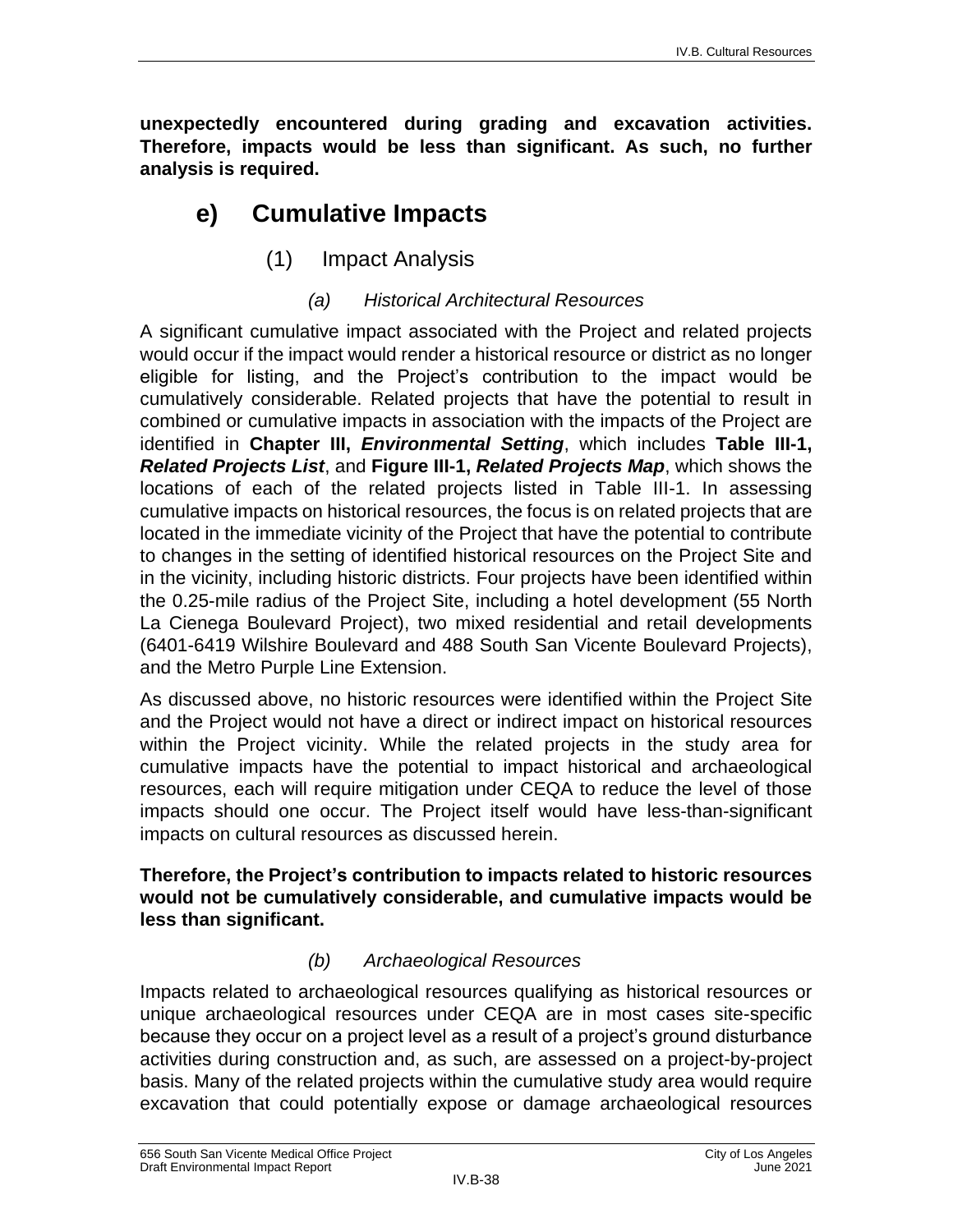potentially qualifying as historical resources. However, the related projects are also located in highly developed urban areas with sites that have been previously disturbed and are not adjacent to the Project Site. The potential of such projects to encounter and cause, in conjunction with the Project, a significant cumulative impact on archaeological resources is low. Further, in association with CEQA review, and depending on the depth of excavation and sensitivity of respective sites, mitigation measures including avoidance and preservation in place or other treatment would be required for related projects that have the potential to cause significant impacts to undiscovered (subsurface) archaeological resources qualifying as historical resources under CEQA. As with the Project, such measures, if implemented, would reduce project level significant impacts to a lessthan-significant level.

Similarly, the related projects would be required to comply with applicable regulations and standard City mitigation measures regarding discovery of archaeological resources. **As such, the Project's contribution to cumulative impacts would not be cumulatively considerable and cumulative impacts would be less than significant.**

(2) Mitigation Measures

Cumulative impacts to cultural resources would be less than significant. Therefore, no mitigation measures are required.

## (3) Level of Significance After Mitigation

Cumulative impacts to cultural resources were determined to be less than significant without mitigation. Therefore, no mitigation measures were required or included, and the impact level remains less than significant.